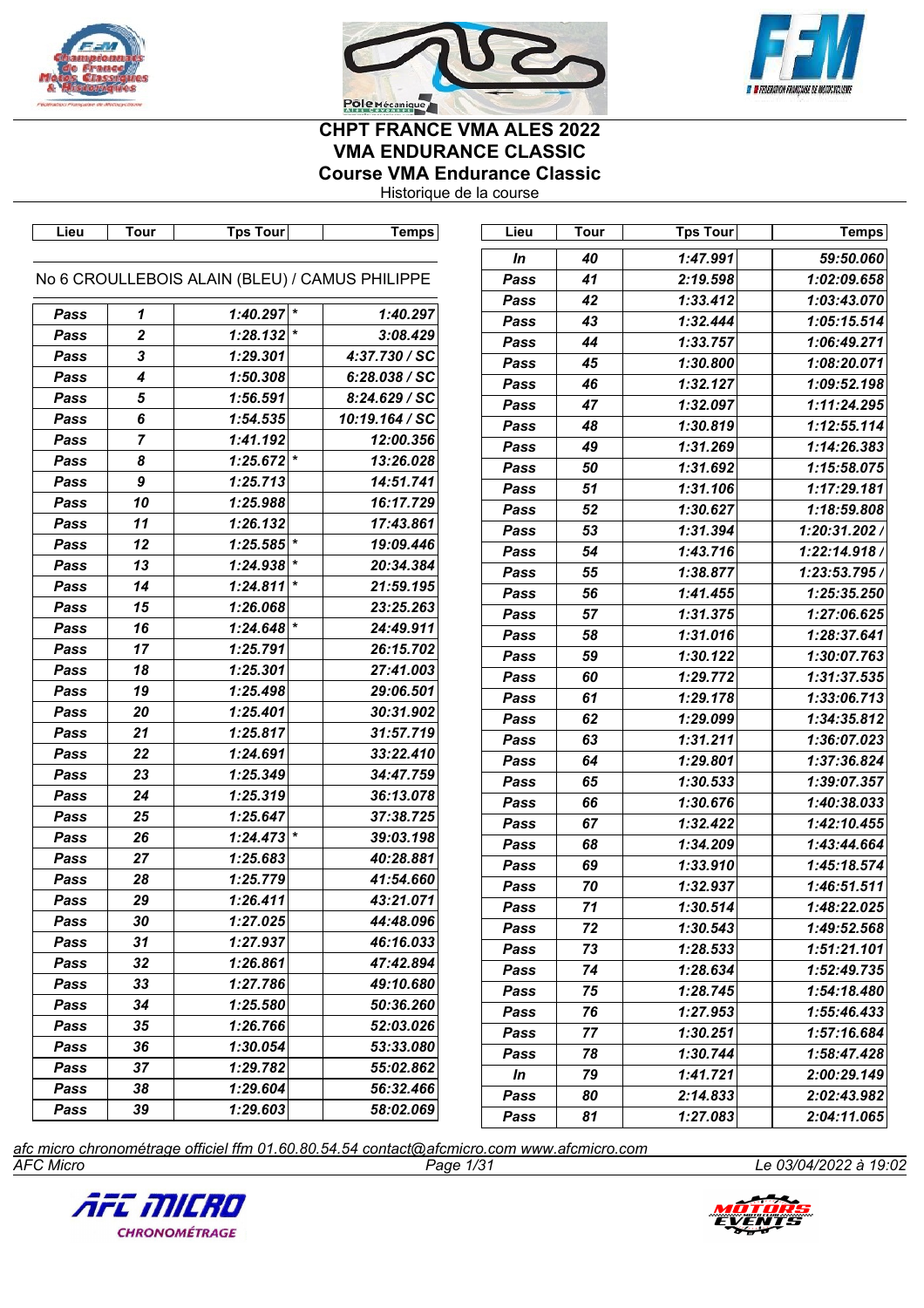





VMA ENDURANCE CLASSIC Course VMA Endurance Classic Historique de la course

| Lieu                                           | <b>Tour</b> | <b>Tps Tour</b> | <b>Temps</b>  |  |  |  |  |
|------------------------------------------------|-------------|-----------------|---------------|--|--|--|--|
|                                                |             |                 |               |  |  |  |  |
| No 6 CROULLEBOIS ALAIN (BLEU) / CAMUS PHILIPPE |             |                 |               |  |  |  |  |
| Pass                                           | 82          | 1:28.316        | 2:05:39.381   |  |  |  |  |
| Pass                                           | 83          | 1:26.052        | 2:07:05.433   |  |  |  |  |
| Pass                                           | 84          | 1:26.075        | 2:08:31.508   |  |  |  |  |
| Pass                                           | 85          | 1:25.712        | 2:09:57.220   |  |  |  |  |
| Pass                                           | 86          | 1:24.708        | 2:11:21.928   |  |  |  |  |
| Pass                                           | 87          | $1:24.390$ *    | 2:12:46.318   |  |  |  |  |
| Pass                                           | 88          | 1:26.140        | 2:14:12.458   |  |  |  |  |
| Pass                                           | 89          | 1:24.827        | 2:15:37.285   |  |  |  |  |
| Pass                                           | 90          | 1:25.492        | 2:17:02.777   |  |  |  |  |
| Pass                                           | 91          | 1:26.132        | 2:18:28.909   |  |  |  |  |
| Pass                                           | 92          | 1:24.843        | 2:19:53.752   |  |  |  |  |
| Pass                                           | 93          | 1:25.600        | 2:21:19.352   |  |  |  |  |
| Pass                                           | 94          | 1:24.901        | 2:22:44.253   |  |  |  |  |
| Pass                                           | 95          | 1:24.559        | 2:24:08.812   |  |  |  |  |
| Pass                                           | 96          | 1:27.593        | 2:25:36.405   |  |  |  |  |
| Pass                                           | 97          | 1:28.157        | 2:27:04.562   |  |  |  |  |
| Pass                                           | 98          | 1:27.731        | 2:28:32.293   |  |  |  |  |
| Pass                                           | 99          | 1:27.555        | 2:29:59.848   |  |  |  |  |
| Pass                                           | 100         | 1:29.583        | 2:31:29.431   |  |  |  |  |
| Pass                                           | 101         | 1:26.595        | 2:32:56.026   |  |  |  |  |
| Pass                                           | 102         | 1:26.105        | 2:34:22.131   |  |  |  |  |
| Pass                                           | 103         | 1:25.616        | 2:35:47.747   |  |  |  |  |
| Pass                                           | 104         | 1:26.147        | 2:37:13.894   |  |  |  |  |
| Pass                                           | 105         | 1:31.888        | 2:38:45.782   |  |  |  |  |
| Pass                                           | 106         | 1:56.585        | 2:40:42.367   |  |  |  |  |
| Pass                                           | 107         | 2:11.798        | 2:42:54.165   |  |  |  |  |
| Pass                                           | 108         | 2:01.137        | 2:44:55.302   |  |  |  |  |
| Pass                                           | 109         | 1:52.102        | 2:46:47.404   |  |  |  |  |
| Pass                                           | 110         | 1:52.163        | 2:48:39.567   |  |  |  |  |
| Pass                                           | 111         | 1:42.663        | 2:50:22.230 / |  |  |  |  |
| Pass                                           | 112         | 1:40.457        | 2:52:02.687   |  |  |  |  |
| Pass                                           | 113         | 1:27.132        | 2:53:29.819   |  |  |  |  |
| Pass                                           | 114         | 1:26.206        | 2:54:56.025   |  |  |  |  |
| Pass                                           | 115         | 1:27.257        | 2:56:23.282   |  |  |  |  |
| Pass                                           | 116         | 1:27.316        | 2:57:50.598   |  |  |  |  |
| Pass                                           | 117         | 1:28.477        | 2:59:19.075   |  |  |  |  |
| Pass                                           | 118         | 1:30.521        | 3:00:49.596   |  |  |  |  |
| Pass                                           | 119         | 1:30.349        | 3:02:19.945   |  |  |  |  |
| In                                             | 120         | 1:37.289        | 3:03:57.234   |  |  |  |  |
| Pass                                           | 121         | 2:18.613        | 3:06:15.847   |  |  |  |  |
|                                                |             |                 |               |  |  |  |  |

| Lieu | Tour | <b>Tps Tour</b> | <b>Temps</b> |
|------|------|-----------------|--------------|
| Pass | 122  | 1:31.962        | 3:07:47.809  |
| Pass | 123  | 1:30.664        | 3:09:18.473  |
| Pass | 124  | 1:31.164        | 3:10:49.637  |
| Pass | 125  | 1:31.003        | 3:12:20.640  |
| Pass | 126  | 1:30.587        | 3:13:51.227  |
| Pass | 127  | 1:31.168        | 3:15:22.395  |
| Pass | 128  | 1:30.526        | 3:16:52.921  |
| Pass | 129  | 1:29.947        | 3:18:22.868  |
| Pass | 130  | 1:30.693        | 3:19:53.561  |
| Pass | 131  | 1:31.083        | 3:21:24.644  |
| Pass | 132  | 1:29.932        | 3:22:54.576  |
| Pass | 133  | 1:30.301        | 3:24:24.877  |
| Pass | 134  | 1:30.528        | 3:25:55.405  |
| Pass | 135  | 1:30.257        | 3:27:25.662  |
| Pass | 136  | 1:30.042        | 3:28:55.704  |
| Pass | 137  | 1:29.702        | 3:30:25.406  |
| Pass | 138  | 1:29.338        | 3:31:54.744  |
| Pass | 139  | 1:29.725        | 3:33:24.469  |
| Pass | 140  | 1:30.870        | 3:34:55.339  |
| Pass | 141  | 1:29.381        | 3:36:24.720  |
| Pass | 142  | 1:29.575        | 3:37:54.295  |
| Pass | 143  | 1:29.824        | 3:39:24.119  |
| Pass | 144  | 1:30.431        | 3:40:54.550  |
| Pass | 145  | 1:29.854        | 3:42:24.404  |
| Pass | 146  | 1:29.848        | 3:43:54.252  |
| Pass | 147  | 1:29.389        | 3:45:23.641  |
| Pass | 148  | 1:29.830        | 3:46:53.471  |
| Pass | 149  | 1:29.953        | 3:48:23.424  |
| Pass | 150  | 1:31.088        | 3:49:54.512  |
| Pass | 151  | 1:29.502        | 3:51:24.014  |
| Pass | 152  | 1:29.906        | 3:52:53.920  |
| Pass | 153  | 1:30.219        | 3:54:24.139  |
| Pass | 154  | 1:29.721        | 3:55:53.860  |
| Pass | 155  | 1:29.170        | 3:57:23.030  |
| Pass | 156  | 1:30.000        | 3:58:53.030  |
| Pass | 157  | 1:29.596        | 4:00:22.626  |
| Pass | 158  | 1:29.459        | 4:01:52.085  |

## No 9 HUET GILLES (BLEU) / HAMMOND FRANCIS

| Pass | $1:47.994$ <sup>*</sup> | 1:47.994      |
|------|-------------------------|---------------|
| Pass | $1:34.357$ *            | 3:22.351      |
| Pass | $1:33.630$ <sup>*</sup> | 4:55.981 / SC |

*AFC Micro Page 2/31 Le 03/04/2022 à 19:02 afc micro chronométrage officiel ffm 01.60.80.54.54 contact@afcmicro.com www.afcmicro.com*



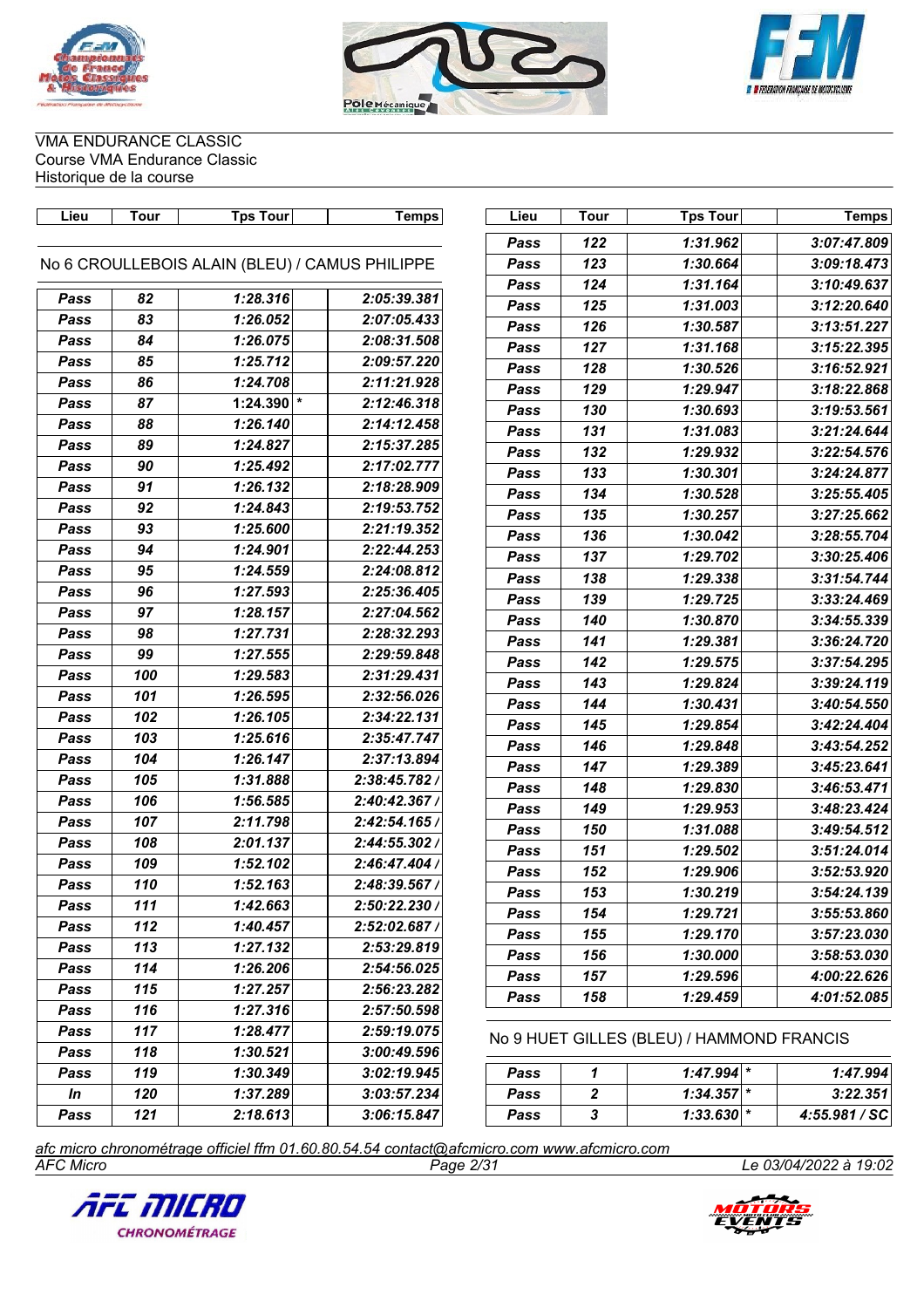

 $\mathbf{r}$ 





VMA ENDURANCE CLASSIC Course VMA Endurance Classic Historique de la course

| Lieu  | Tour           | <b>Tps Tour</b>                           | Temps          | Lieu          | <b>Tour</b> | <b>Tps Tour</b> | <b>Temps</b> |
|-------|----------------|-------------------------------------------|----------------|---------------|-------------|-----------------|--------------|
|       |                |                                           |                | Pass          | 44          | 1:25.855        | 1:08:45.559  |
|       |                | No 9 HUET GILLES (BLEU) / HAMMOND FRANCIS |                | Pass          | 45          | 1:25.980        | 1:10:11.539  |
|       |                |                                           |                | Pass          | 46          | 1:28.260        | 1:11:39.799  |
| Pass  | 4              | 1:36.590                                  | 6:32.571 / SC  | Pass          | 47          | 1:25.379        | 1:13:05.178  |
| Pass  | 5              | 1:56.381                                  | 8:28.952 / SC  | Pass          | 48          | 1:24.672        | 1:14:29.850  |
| Pass  | 6              | 1:54.860                                  | 10:23.812 / SC | Pass          | 49          | 1:26.737        | 1:15:56.587  |
| Pass  | $\overline{7}$ | 1:41.786                                  | 12:05.598      | Pass          | 50          | 1:25.254        | 1:17:21.841  |
| Pass  | 8              | $1:31.952$ *                              | 13:37.550      | Pass          | 51          | 1:25.080        | 1:18:46.921  |
| Pass  | 9              | 1:32.194                                  | 15:09.744      | Pass          | 52          | 1:30.032        | 1:20:16.953  |
| Pass  | 10             | $1:31.554$ *                              | 16:41.298      | Pass          | 53          | 1:39.497        | 1:21:56.450  |
| Pass  | 11             | $1:30.919$ <sup>*</sup>                   | 18:12.217      | Pass          | 54          | 1:51.819        | 1:23:48.269  |
| Pass  | 12             | $1:30.593$ <sup>*</sup>                   | 19:42.810      | Pass          | 55          | 1:43.170        | 1:25:31.439  |
| Pass  | 13             | $1:30.097$ *                              | 21:12.907      | Pass          | 56          | 1:28.075        | 1:26:59.514  |
| Pass  | 14             | 1:30.307                                  | 22:43.214      | Pass          | 57          | 1:28.770        | 1:28:28.284  |
| Pass  | 15             | 1:30.638                                  | 24:13.852      | Pass          | 58          | 1:24.600        | 1:29:52.884  |
| Pass  | 16             | $1:30.093$ <sup>*</sup>                   | 25:43.945      | Pass          | 59          | 1:24.596        | 1:31:17.480  |
| Pass  | 17             | $1:29.737$ *                              | 27:13.682      | Pass          | 60          | 1:25.917        | 1:32:43.397  |
| Pass  | 18             | $1:29.688$ <sup>*</sup>                   | 28:43.370      | Pass          | 61          | 1:25.640        | 1:34:09.037  |
| Pass  | 19             | 1:29.807                                  | 30:13.177      | Pass          | 62          | 1:26.038        | 1:35:35.075  |
| Pass  | 20             | $1:29.239$ *                              | 31:42.416      | Pass          | 63          | 1:25.795        | 1:37:00.870  |
| Pass  | 21             | 1:29.716                                  | 33:12.132      | Pass          | 64          | 1:26.533        | 1:38:27.403  |
| Pass  | 22             | $1:29.189$ <sup>*</sup>                   | 34:41.321      | Pass          | 65          | 1:25.703        | 1:39:53.106  |
| Pass  | 23             | 1:31.637                                  | 36:12.958      | Pass          | 66          | 1:28.774        | 1:41:21.880  |
| Pass  | 24             | 1:30.813                                  | 37:43.771      | $\mathbf{ln}$ | 67          | 1:39.717        | 1:43:01.597  |
| Pass  | 25             | 1:29.711                                  | 39:13.482      | Pass          | 68          | 2:16.119        | 1:45:17.716  |
| Pass  | 26             | 1:29.309                                  | 40:42.791      | Pass          | 69          | 1:32.739        | 1:46:50.455  |
| Pass  | 27             | 1:29.204                                  | 42:11.995      | Pass          | 70          | 1:31.089        | 1:48:21.544  |
| Pass  | 28             | 1:30.161                                  | 43:42.156      | Pass          | 71          | 1:30.476        | 1:49:52.020  |
| Pass  | 29             | 1:29.525                                  | 45:11.681      | Pass          | 72          | 1:31.086        | 1:51:23.106  |
| In    | 30             | 1:38.440                                  | 46:50.121      | Pass          | 73          | 1:30.105        | 1:52:53.211  |
| $\ln$ | 31             | 2:21.160                                  | 49:11.281      | Pass          | 74          | 1:31.249        | 1:54:24.460  |
| Pass  | 32             | 2:26.445                                  | 51:37.726      | Pass          | 75          | 1:32.149        | 1:55:56.609  |
| Pass  | 33             | $1:26.898$ <sup>*</sup>                   | 53:04.624      | Pass          | 76          | 1:30.744        | 1:57:27.353  |
| Pass  | 34             | $1:25.221$ *                              | 54:29.845      | Pass          | 77          | 1:30.800        | 1:58:58.153  |
| Pass  | 35             | 1:25.520                                  | 55:55.365      | Pass          | 78          | 1:30.370        | 2:00:28.523  |
| Pass  | 36             | 1:26.623                                  | 57:21.988      | Pass          | 79          | 1:30.196        | 2:01:58.719  |
| Pass  | 37             | 1:26.746                                  | 58:48.734      | Pass          | 80          | 1:28.778        | 2:03:27.497  |
| Pass  | 38             | 1:25.684                                  | 1:00:14.418    | Pass          | 81          | 1:29.097        | 2:04:56.594  |
| Pass  | 39             | 1:25.313                                  | 1:01:39.731    | Pass          | 82          | 1:29.296        | 2:06:25.890  |
| Pass  | 40             | $1:24.843$ <sup>*</sup>                   | 1:03:04.574    | Pass          | 83          | 1:29.202        | 2:07:55.092  |
| Pass  | 41             | 1:25.671                                  | 1:04:30.245    | Pass          | 84          | 1:29.288        | 2:09:24.380  |
| Pass  | 42             | 1:25.091                                  | 1:05:55.336    | Pass          | 85          | 1:29.252        | 2:10:53.632  |
| Pass  | 43             | $1:24.368$ *                              | 1:07:19.704    | Pass          | 86          | 1:29.063        | 2:12:22.695  |
|       |                |                                           |                |               |             |                 |              |

*AFC Micro Page 3/31 Le 03/04/2022 à 19:02 afc micro chronométrage officiel ffm 01.60.80.54.54 contact@afcmicro.com www.afcmicro.com*



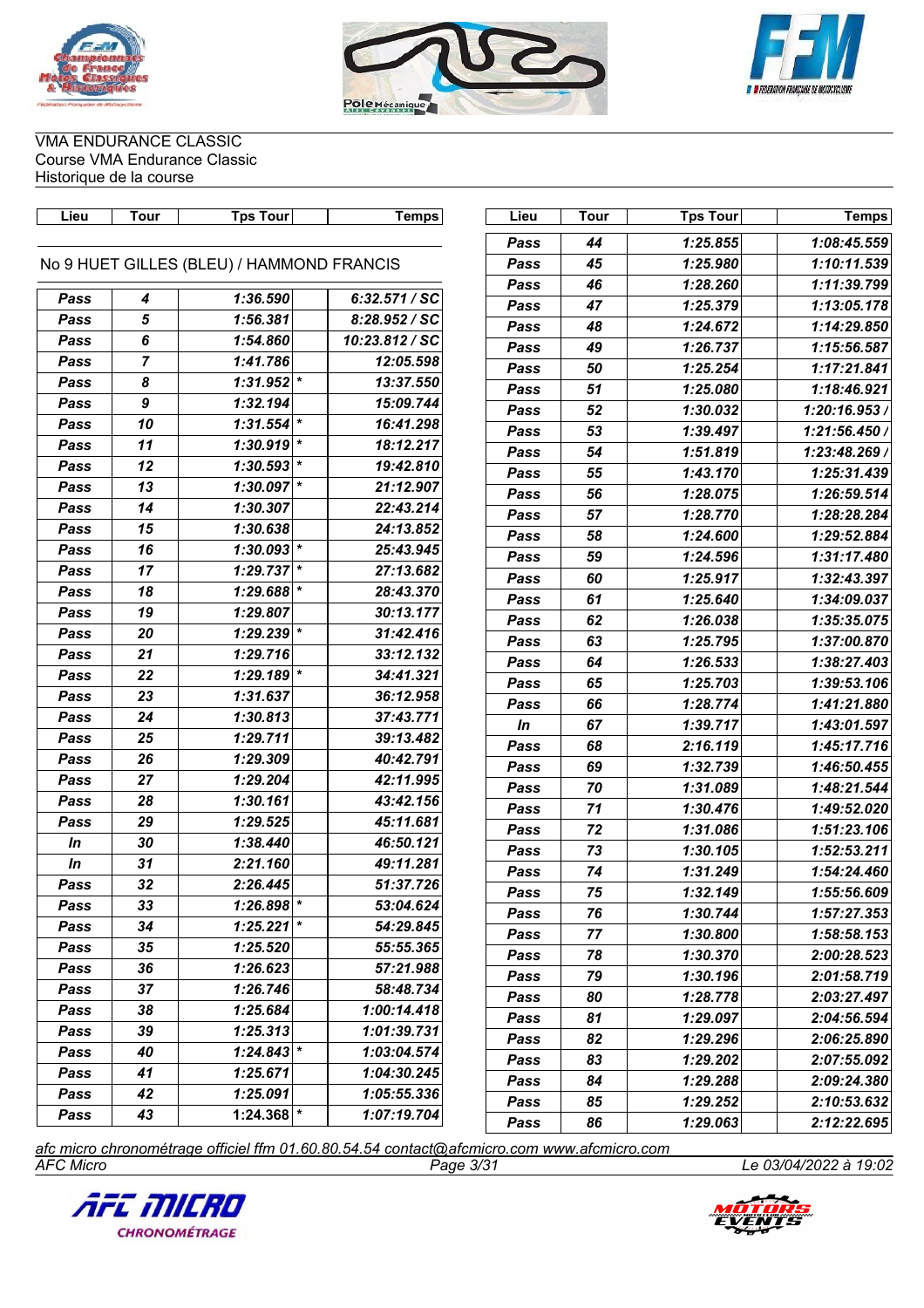





VMA ENDURANCE CLASSIC Course VMA Endurance Classic Historique de la course

| Lieu  | <b>Tour</b> | <b>Tps Tour</b>                           | <b>Temps</b> | Lieu | <b>Tour</b>      | <b>Tps Tour</b>                            | <b>Temps</b>  |
|-------|-------------|-------------------------------------------|--------------|------|------------------|--------------------------------------------|---------------|
|       |             |                                           |              | Pass | 127              | 1:26.125                                   | 3:15:17.280   |
|       |             | No 9 HUET GILLES (BLEU) / HAMMOND FRANCIS |              | Pass | 128              | 1:24.707                                   | 3:16:41.987   |
|       |             |                                           |              | Pass | 129              | 1:25.732                                   | 3:18:07.719   |
| Pass  | 87          | 1:28.568                                  | 2:13:51.263  | Pass | 130              | 1:24.893                                   | 3:19:32.612   |
| Pass  | 88          | 1:30.081                                  | 2:15:21.344  | Pass | 131              | 1:26.118                                   | 3:20:58.730   |
| Pass  | 89          | 1:29.336                                  | 2:16:50.680  | Pass | 132              | 1:25.756                                   | 3:22:24.486   |
| Pass  | 90          | 1:28.713                                  | 2:18:19.393  | Pass | 133              | 1:25.799                                   | 3:23:50.285   |
| Pass  | 91          | 1:29.686                                  | 2:19:49.079  | Pass | 134              | 1:26.290                                   | 3:25:16.575   |
| Pass  | 92          | 1:28.431                                  | 2:21:17.510  | Pass | 135              | 1:27.126                                   | 3:26:43.701   |
| Pass  | 93          | 1:28.889                                  | 2:22:46.399  | Pass | 136              | 1:25.930                                   | 3:28:09.631   |
| Pass  | 94          | 1:28.407                                  | 2:24:14.806  | Pass | 137              | 1:25.433                                   | 3:29:35.064   |
| Pass  | 95          | 1:30.636                                  | 2:25:45.442  | Pass | 138              | 1:26.045                                   | 3:31:01.109   |
| Pass  | 96          | 1:28.361                                  | 2:27:13.803  | Pass | 139              | 1:26.146                                   | 3:32:27.255   |
| Pass  | 97          | 1:28.645                                  | 2:28:42.448  | Pass | 140              | 1:26.167                                   | 3:33:53.422   |
| Pass  | 98          | 1:29.364                                  | 2:30:11.812  | Pass | 141              | 1:27.678                                   | 3:35:21.100   |
| Pass  | 99          | 1:29.358                                  | 2:31:41.170  | Pass | 142              | 1:26.979                                   | 3:36:48.079   |
| Pass  | 100         | 1:28.655                                  | 2:33:09.825  | Pass | 143              | 1:26.044                                   | 3:38:14.123   |
| $\ln$ | 101         | 1:37.987                                  | 2:34:47.812  | In   | 144              | 1:36.076                                   | 3:39:50.199   |
| Pass  | 102         | 2:00.889                                  | 2:36:48.701  | Pass | 145              | 3:17.675                                   | 3:43:07.874   |
| Pass  | 103         | 1:27.467                                  | 2:38:16.168  | Pass | 146              | 1:27.318                                   | 3:44:35.192   |
| Pass  | 104         | 1:43.859                                  | 2:40:00.027  | Pass | 147              | 1:25.802                                   | 3:46:00.994   |
| Pass  | 105         | 1:44.129                                  | 2:41:44.156  | Pass | 148              | 1:25.908                                   | 3:47:26.902   |
| Pass  | 106         | 1:42.067                                  | 2:43:26.223  | Pass | 149              | 1:25.649                                   | 3:48:52.551   |
| Pass  | 107         | 1:43.118                                  | 2:45:09.341  | Pass | 150              | 1:27.714                                   | 3:50:20.265   |
| Pass  | 108         | 1:46.194                                  | 2:46:55.535  | Pass | 151              | 1:26.212                                   | 3:51:46.477   |
| Pass  | 109         | 1:51.941                                  | 2:48:47.476  | Pass | 152              | 1:27.251                                   | 3:53:13.728   |
| Pass  | 110         | 1:45.148                                  | 2:50:32.624  | Pass | 153              | 1:26.672                                   | 3:54:40.400   |
| Pass  | 111         | 1:41.092                                  | 2:52:13.716  | Pass | 154              | 1:27.548                                   | 3:56:07.948   |
| Pass  | 112         | 1:27.196                                  | 2:53:40.912  | Pass | 155              | 1:26.552                                   | 3:57:34.500   |
| Pass  | 113         | 1:25.665                                  | 2:55:06.577  | Pass | 156              | 1:28.639                                   | 3:59:03.139   |
| Pass  | 114         | 1:25.990                                  | 2:56:32.567  | Pass | 157              | 1:25.699                                   | 4:00:28.838   |
| Pass  | 115         | 1:26.712                                  | 2:57:59.279  | Pass | 158              | 1:26.656                                   | 4:01:55.494   |
| rass  | 116         | 1:26.936                                  | 2:59:26.215  |      |                  |                                            |               |
| Pass  | 117         | 1:28.672                                  | 3:00:54.887  |      |                  | No 18 SENECHAL NICOLAS (BLEU) / FRERARD    |               |
| Pass  | 118         | 1:25.299                                  | 3:02:20.186  |      |                  |                                            |               |
| Pass  | 119         | 1:27.386                                  | 3:03:47.572  | Pass | 1                | $1:40.206$ *                               | 1:40.206      |
| Pass  | 120         | 1:26.303                                  | 3:05:13.875  | Pass | 2                | $1:23.937$ *                               | 3:04.143      |
| Pass  | 121         | 1:27.102                                  | 3:06:40.977  |      |                  |                                            |               |
| Pass  | 122         | 1:26.553                                  | 3:08:07.530  |      |                  | No 23 ASTEGNO NICOLAS (BLEU) / PILAT KEVIN |               |
| Pass  | 123         | 1:25.723                                  | 3:09:33.253  |      |                  | $1:39.723$ *                               | 1:39.723      |
| Pass  | 124         | 1:27.122                                  | 3:11:00.375  | Pass | 1                | $1:25.819$ <sup>*</sup>                    | 3:05.542      |
| Pass  | 125         | 1:25.415                                  | 3:12:25.790  | Pass | $\boldsymbol{2}$ |                                            |               |
| Pass  | 126         | 1:25.365                                  | 3:13:51.155  | Pass | 3                | 1:26.745                                   | 4:32.287 / SC |

*AFC Micro Page 4/31 Le 03/04/2022 à 19:02 afc micro chronométrage officiel ffm 01.60.80.54.54 contact@afcmicro.com www.afcmicro.com*



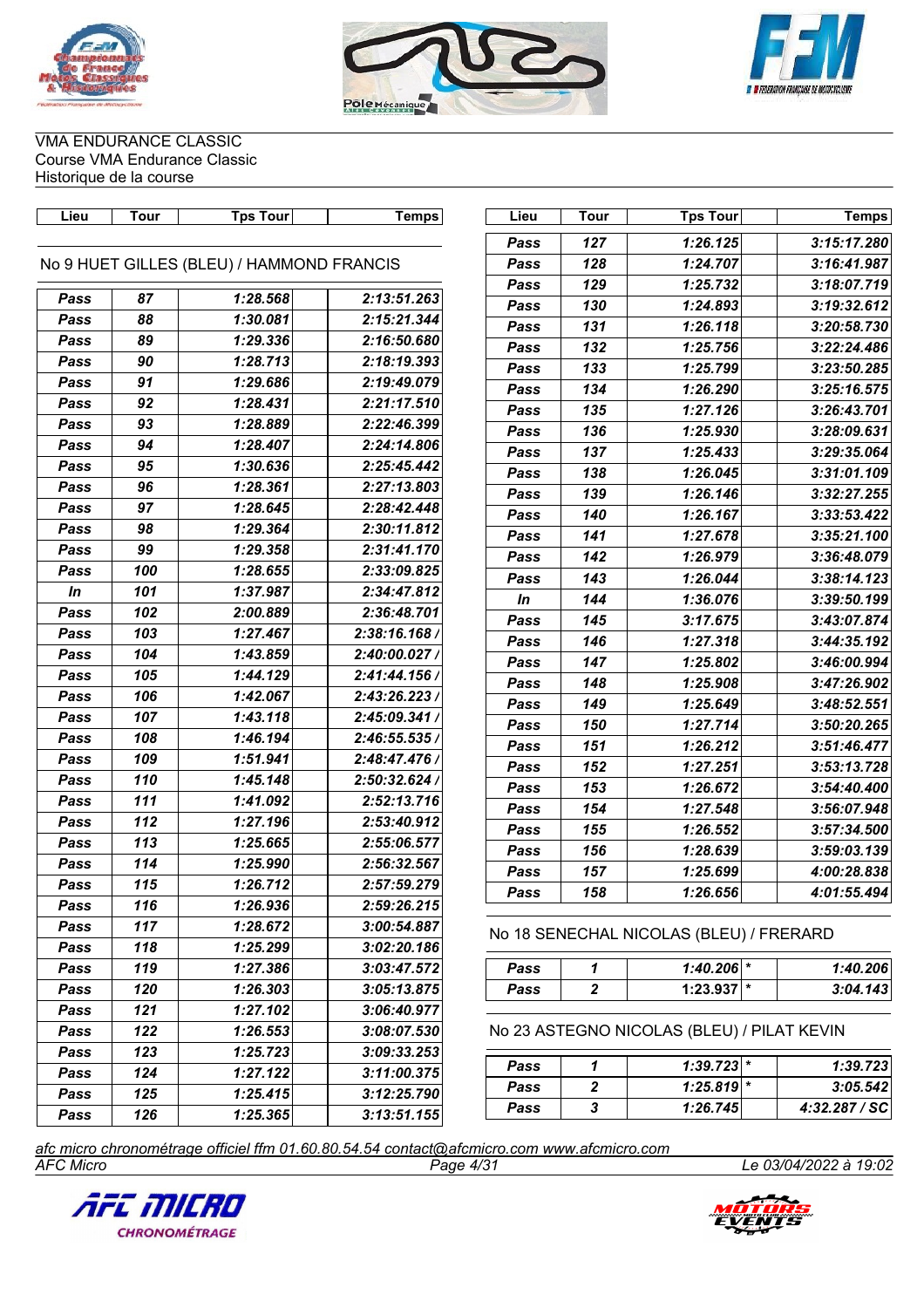





| 1:27.801<br>1:05:41.077<br>Pass<br>44<br>No 23 ASTEGNO NICOLAS (BLEU) / PILAT KEVIN<br>45<br>1:29.092<br>1:07:10.169<br>Pass<br>46<br>1:27.673<br>1:08:37.842<br>Pass<br>6:27.009 / SC<br>Pass<br>1:54.722<br>4<br>47<br>1:27.913<br>1:10:05.755<br>Pass<br>5<br>1:57.052<br>8:24.061 / SC<br>Pass<br>48<br>1:29.395<br>1:11:35.150<br>Pass<br>6<br>1:54.564<br>10:18.625 / SC<br>Pass<br>49<br>1:27.340<br>1:13:02.490<br>Pass<br>$\overline{7}$<br>1:41.275<br>11:59.900<br>Pass<br>50<br>1:27.201<br>1:14:29.691<br>Pass<br>$1:25.504$ *<br>8<br>13:25.404<br>Pass<br>51<br>1:28.779<br>Pass<br>1:15:58.470<br>$\boldsymbol{9}$<br>1:25.915<br>14:51.319<br>Pass<br>52<br>1:26.993<br>1:17:25.463<br>Pass<br>10<br>1:25.939<br>16:17.258<br>Pass<br>53<br>1:27.034<br>1:18:52.497<br>Pass<br>11<br>17:43.483<br>Pass<br>1:26.225<br>54<br>1:31.411<br>1:20:23.908<br>Pass<br>12<br>Pass<br>1:25.664<br>19:09.147<br>55<br>1:50.743<br>1:22:14.651/<br>Pass<br>$1:24.837$ *<br>13<br>Pass<br>20:33.984<br>56<br>1:38.281<br>1:23:52.932<br>Pass<br>14<br>1:24.976<br>21:58.960<br>Pass<br>57<br>1:40.934<br>1:25:33.866<br>Pass<br>15<br>1:25.920<br>23:24.880<br>Pass<br>58<br>1:29.156<br>1:27:03.022<br>Pass<br>16<br>1:24.845<br>24:49.725<br>Pass<br>59<br>1:27.713<br>Pass<br>1:28:30.735<br>17<br>1:25.814<br>26:15.539<br>Pass<br>60<br>1:26.795<br>1:29:57.530<br>Pass<br>18<br>1:25.191<br>27:40.730<br>Pass<br>61<br>1:26.681<br>1:31:24.211<br>Pass<br>19<br>1:25.461<br>29:06.191<br>Pass<br>62<br>1:27.271<br>1:32:51.482<br>Pass<br>20<br>1:25.493<br>30:31.684<br>Pass<br>63<br>1:26.436<br>1:34:17.918<br>Pass<br>21<br>1:25.326<br>31:57.010<br>Pass<br>64<br>1:26.566<br>1:35:44.484<br>Pass<br>22<br>1:24.878<br>33:21.888<br>Pass<br>65<br>1:37:12.808<br>1:28.324<br>Pass<br>23<br>1:25.175<br>34:47.063<br>Pass<br>66<br>1:26.616<br>1:38:39.424<br>Pass<br>24<br>1:25.416<br>36:12.479<br>Pass<br>67<br>1:27.356<br>Pass<br>1:40:06.780<br>25<br>1:25.002<br>37:37.481<br>Pass<br>68<br>1:30.600<br>1:41:37.380<br>Pass<br>26<br>1:24.945<br>39:02.426<br>Pass<br>69<br>1:31.816<br>1:43:09.196<br>Pass<br>27<br>Pass<br>1:24.899<br>40:27.325<br>70<br>1:31.133<br>1:44:40.329<br>Pass<br>28<br>1:25.163<br>41:52.488<br>Pass<br>71<br>1:29.097<br>1:46:09.426<br>Pass<br>29<br>1:25.169<br>43:17.657<br>Pass<br>72<br>1:29.287<br>1:47:38.713<br>Pass<br>30<br>1:24.872<br>44:42.529<br>Pass<br>73<br>1:28.893<br>1:49:07.606<br>Pass<br>31<br>1:26.086<br>46:08.615<br>Pass<br>74<br>1:28.896<br>1:50:36.502<br>Pass<br>32<br>1:25.101<br>47:33.716<br>Pass<br>Pass<br>75<br>1:29.384<br>1:52:05.886<br>33<br>1:26.904<br>49:00.620<br>Pass<br>Pass<br>76<br>1:29.437<br>1:53:35.323<br>34<br>1:26.251<br>50:26.871<br>Pass<br>77<br>1:27.706<br>1:55:03.029<br>Pass<br>35<br>1:25.931<br>Pass<br>51:52.802<br>78<br>1:27.627<br>1:56:30.656<br>Pass<br>36<br>1:26.688<br>53:19.490<br>Pass<br>79<br>1:28.243<br>1:57:58.899<br>Pass<br>37<br>1:25.433<br>54:44.923<br>Pass<br>Pass<br>80<br>1:29.188<br>1:59:28.087<br>38<br>1:31.866<br>56:16.789<br>In<br>81<br>1:28.851<br>2:00:56.938<br>Pass<br>39<br>58:19.201<br>Pass<br>2:02.412<br>82<br>1:41.755<br>2:02:38.693<br>In<br>1:27.990<br>59:47.191<br>Pass<br>40<br>83<br>2:00.352<br>Pass<br>2:04:39.045<br>41<br>1:30.334<br>1:01:17.525<br>Pass<br>1:26.282<br>2:06:05.327<br>Pass<br>84<br>42<br>1:28.005<br>1:02:45.530<br>Pass<br>1:27.892<br>2:07:33.219<br>85<br>Pass<br>43<br>1:27.746<br>1:04:13.276<br>Pass<br>2:08:58.424<br>86<br>1:25.205<br>Pass | Lieu | Tour | <b>Tps Tour</b> | <b>Temps</b> | Lieu | Tour | <b>Tps Tour</b> | <b>Temps</b> |
|-----------------------------------------------------------------------------------------------------------------------------------------------------------------------------------------------------------------------------------------------------------------------------------------------------------------------------------------------------------------------------------------------------------------------------------------------------------------------------------------------------------------------------------------------------------------------------------------------------------------------------------------------------------------------------------------------------------------------------------------------------------------------------------------------------------------------------------------------------------------------------------------------------------------------------------------------------------------------------------------------------------------------------------------------------------------------------------------------------------------------------------------------------------------------------------------------------------------------------------------------------------------------------------------------------------------------------------------------------------------------------------------------------------------------------------------------------------------------------------------------------------------------------------------------------------------------------------------------------------------------------------------------------------------------------------------------------------------------------------------------------------------------------------------------------------------------------------------------------------------------------------------------------------------------------------------------------------------------------------------------------------------------------------------------------------------------------------------------------------------------------------------------------------------------------------------------------------------------------------------------------------------------------------------------------------------------------------------------------------------------------------------------------------------------------------------------------------------------------------------------------------------------------------------------------------------------------------------------------------------------------------------------------------------------------------------------------------------------------------------------------------------------------------------------------------------------------------------------------------------------------------------------------------------------------------------------------------------------------------------------------------------------------------------------------------------------------------------------------------------------------------------------------------------------------------------------------------------------------------------------------------------------------------------------------------------------------------------------------------------------------------------------------------------------------------------------------------------------------------------------------------------------------------------------------|------|------|-----------------|--------------|------|------|-----------------|--------------|
|                                                                                                                                                                                                                                                                                                                                                                                                                                                                                                                                                                                                                                                                                                                                                                                                                                                                                                                                                                                                                                                                                                                                                                                                                                                                                                                                                                                                                                                                                                                                                                                                                                                                                                                                                                                                                                                                                                                                                                                                                                                                                                                                                                                                                                                                                                                                                                                                                                                                                                                                                                                                                                                                                                                                                                                                                                                                                                                                                                                                                                                                                                                                                                                                                                                                                                                                                                                                                                                                                                                                                     |      |      |                 |              |      |      |                 |              |
|                                                                                                                                                                                                                                                                                                                                                                                                                                                                                                                                                                                                                                                                                                                                                                                                                                                                                                                                                                                                                                                                                                                                                                                                                                                                                                                                                                                                                                                                                                                                                                                                                                                                                                                                                                                                                                                                                                                                                                                                                                                                                                                                                                                                                                                                                                                                                                                                                                                                                                                                                                                                                                                                                                                                                                                                                                                                                                                                                                                                                                                                                                                                                                                                                                                                                                                                                                                                                                                                                                                                                     |      |      |                 |              |      |      |                 |              |
|                                                                                                                                                                                                                                                                                                                                                                                                                                                                                                                                                                                                                                                                                                                                                                                                                                                                                                                                                                                                                                                                                                                                                                                                                                                                                                                                                                                                                                                                                                                                                                                                                                                                                                                                                                                                                                                                                                                                                                                                                                                                                                                                                                                                                                                                                                                                                                                                                                                                                                                                                                                                                                                                                                                                                                                                                                                                                                                                                                                                                                                                                                                                                                                                                                                                                                                                                                                                                                                                                                                                                     |      |      |                 |              |      |      |                 |              |
|                                                                                                                                                                                                                                                                                                                                                                                                                                                                                                                                                                                                                                                                                                                                                                                                                                                                                                                                                                                                                                                                                                                                                                                                                                                                                                                                                                                                                                                                                                                                                                                                                                                                                                                                                                                                                                                                                                                                                                                                                                                                                                                                                                                                                                                                                                                                                                                                                                                                                                                                                                                                                                                                                                                                                                                                                                                                                                                                                                                                                                                                                                                                                                                                                                                                                                                                                                                                                                                                                                                                                     |      |      |                 |              |      |      |                 |              |
|                                                                                                                                                                                                                                                                                                                                                                                                                                                                                                                                                                                                                                                                                                                                                                                                                                                                                                                                                                                                                                                                                                                                                                                                                                                                                                                                                                                                                                                                                                                                                                                                                                                                                                                                                                                                                                                                                                                                                                                                                                                                                                                                                                                                                                                                                                                                                                                                                                                                                                                                                                                                                                                                                                                                                                                                                                                                                                                                                                                                                                                                                                                                                                                                                                                                                                                                                                                                                                                                                                                                                     |      |      |                 |              |      |      |                 |              |
|                                                                                                                                                                                                                                                                                                                                                                                                                                                                                                                                                                                                                                                                                                                                                                                                                                                                                                                                                                                                                                                                                                                                                                                                                                                                                                                                                                                                                                                                                                                                                                                                                                                                                                                                                                                                                                                                                                                                                                                                                                                                                                                                                                                                                                                                                                                                                                                                                                                                                                                                                                                                                                                                                                                                                                                                                                                                                                                                                                                                                                                                                                                                                                                                                                                                                                                                                                                                                                                                                                                                                     |      |      |                 |              |      |      |                 |              |
|                                                                                                                                                                                                                                                                                                                                                                                                                                                                                                                                                                                                                                                                                                                                                                                                                                                                                                                                                                                                                                                                                                                                                                                                                                                                                                                                                                                                                                                                                                                                                                                                                                                                                                                                                                                                                                                                                                                                                                                                                                                                                                                                                                                                                                                                                                                                                                                                                                                                                                                                                                                                                                                                                                                                                                                                                                                                                                                                                                                                                                                                                                                                                                                                                                                                                                                                                                                                                                                                                                                                                     |      |      |                 |              |      |      |                 |              |
|                                                                                                                                                                                                                                                                                                                                                                                                                                                                                                                                                                                                                                                                                                                                                                                                                                                                                                                                                                                                                                                                                                                                                                                                                                                                                                                                                                                                                                                                                                                                                                                                                                                                                                                                                                                                                                                                                                                                                                                                                                                                                                                                                                                                                                                                                                                                                                                                                                                                                                                                                                                                                                                                                                                                                                                                                                                                                                                                                                                                                                                                                                                                                                                                                                                                                                                                                                                                                                                                                                                                                     |      |      |                 |              |      |      |                 |              |
|                                                                                                                                                                                                                                                                                                                                                                                                                                                                                                                                                                                                                                                                                                                                                                                                                                                                                                                                                                                                                                                                                                                                                                                                                                                                                                                                                                                                                                                                                                                                                                                                                                                                                                                                                                                                                                                                                                                                                                                                                                                                                                                                                                                                                                                                                                                                                                                                                                                                                                                                                                                                                                                                                                                                                                                                                                                                                                                                                                                                                                                                                                                                                                                                                                                                                                                                                                                                                                                                                                                                                     |      |      |                 |              |      |      |                 |              |
|                                                                                                                                                                                                                                                                                                                                                                                                                                                                                                                                                                                                                                                                                                                                                                                                                                                                                                                                                                                                                                                                                                                                                                                                                                                                                                                                                                                                                                                                                                                                                                                                                                                                                                                                                                                                                                                                                                                                                                                                                                                                                                                                                                                                                                                                                                                                                                                                                                                                                                                                                                                                                                                                                                                                                                                                                                                                                                                                                                                                                                                                                                                                                                                                                                                                                                                                                                                                                                                                                                                                                     |      |      |                 |              |      |      |                 |              |
|                                                                                                                                                                                                                                                                                                                                                                                                                                                                                                                                                                                                                                                                                                                                                                                                                                                                                                                                                                                                                                                                                                                                                                                                                                                                                                                                                                                                                                                                                                                                                                                                                                                                                                                                                                                                                                                                                                                                                                                                                                                                                                                                                                                                                                                                                                                                                                                                                                                                                                                                                                                                                                                                                                                                                                                                                                                                                                                                                                                                                                                                                                                                                                                                                                                                                                                                                                                                                                                                                                                                                     |      |      |                 |              |      |      |                 |              |
|                                                                                                                                                                                                                                                                                                                                                                                                                                                                                                                                                                                                                                                                                                                                                                                                                                                                                                                                                                                                                                                                                                                                                                                                                                                                                                                                                                                                                                                                                                                                                                                                                                                                                                                                                                                                                                                                                                                                                                                                                                                                                                                                                                                                                                                                                                                                                                                                                                                                                                                                                                                                                                                                                                                                                                                                                                                                                                                                                                                                                                                                                                                                                                                                                                                                                                                                                                                                                                                                                                                                                     |      |      |                 |              |      |      |                 |              |
|                                                                                                                                                                                                                                                                                                                                                                                                                                                                                                                                                                                                                                                                                                                                                                                                                                                                                                                                                                                                                                                                                                                                                                                                                                                                                                                                                                                                                                                                                                                                                                                                                                                                                                                                                                                                                                                                                                                                                                                                                                                                                                                                                                                                                                                                                                                                                                                                                                                                                                                                                                                                                                                                                                                                                                                                                                                                                                                                                                                                                                                                                                                                                                                                                                                                                                                                                                                                                                                                                                                                                     |      |      |                 |              |      |      |                 |              |
|                                                                                                                                                                                                                                                                                                                                                                                                                                                                                                                                                                                                                                                                                                                                                                                                                                                                                                                                                                                                                                                                                                                                                                                                                                                                                                                                                                                                                                                                                                                                                                                                                                                                                                                                                                                                                                                                                                                                                                                                                                                                                                                                                                                                                                                                                                                                                                                                                                                                                                                                                                                                                                                                                                                                                                                                                                                                                                                                                                                                                                                                                                                                                                                                                                                                                                                                                                                                                                                                                                                                                     |      |      |                 |              |      |      |                 |              |
|                                                                                                                                                                                                                                                                                                                                                                                                                                                                                                                                                                                                                                                                                                                                                                                                                                                                                                                                                                                                                                                                                                                                                                                                                                                                                                                                                                                                                                                                                                                                                                                                                                                                                                                                                                                                                                                                                                                                                                                                                                                                                                                                                                                                                                                                                                                                                                                                                                                                                                                                                                                                                                                                                                                                                                                                                                                                                                                                                                                                                                                                                                                                                                                                                                                                                                                                                                                                                                                                                                                                                     |      |      |                 |              |      |      |                 |              |
|                                                                                                                                                                                                                                                                                                                                                                                                                                                                                                                                                                                                                                                                                                                                                                                                                                                                                                                                                                                                                                                                                                                                                                                                                                                                                                                                                                                                                                                                                                                                                                                                                                                                                                                                                                                                                                                                                                                                                                                                                                                                                                                                                                                                                                                                                                                                                                                                                                                                                                                                                                                                                                                                                                                                                                                                                                                                                                                                                                                                                                                                                                                                                                                                                                                                                                                                                                                                                                                                                                                                                     |      |      |                 |              |      |      |                 |              |
|                                                                                                                                                                                                                                                                                                                                                                                                                                                                                                                                                                                                                                                                                                                                                                                                                                                                                                                                                                                                                                                                                                                                                                                                                                                                                                                                                                                                                                                                                                                                                                                                                                                                                                                                                                                                                                                                                                                                                                                                                                                                                                                                                                                                                                                                                                                                                                                                                                                                                                                                                                                                                                                                                                                                                                                                                                                                                                                                                                                                                                                                                                                                                                                                                                                                                                                                                                                                                                                                                                                                                     |      |      |                 |              |      |      |                 |              |
|                                                                                                                                                                                                                                                                                                                                                                                                                                                                                                                                                                                                                                                                                                                                                                                                                                                                                                                                                                                                                                                                                                                                                                                                                                                                                                                                                                                                                                                                                                                                                                                                                                                                                                                                                                                                                                                                                                                                                                                                                                                                                                                                                                                                                                                                                                                                                                                                                                                                                                                                                                                                                                                                                                                                                                                                                                                                                                                                                                                                                                                                                                                                                                                                                                                                                                                                                                                                                                                                                                                                                     |      |      |                 |              |      |      |                 |              |
|                                                                                                                                                                                                                                                                                                                                                                                                                                                                                                                                                                                                                                                                                                                                                                                                                                                                                                                                                                                                                                                                                                                                                                                                                                                                                                                                                                                                                                                                                                                                                                                                                                                                                                                                                                                                                                                                                                                                                                                                                                                                                                                                                                                                                                                                                                                                                                                                                                                                                                                                                                                                                                                                                                                                                                                                                                                                                                                                                                                                                                                                                                                                                                                                                                                                                                                                                                                                                                                                                                                                                     |      |      |                 |              |      |      |                 |              |
|                                                                                                                                                                                                                                                                                                                                                                                                                                                                                                                                                                                                                                                                                                                                                                                                                                                                                                                                                                                                                                                                                                                                                                                                                                                                                                                                                                                                                                                                                                                                                                                                                                                                                                                                                                                                                                                                                                                                                                                                                                                                                                                                                                                                                                                                                                                                                                                                                                                                                                                                                                                                                                                                                                                                                                                                                                                                                                                                                                                                                                                                                                                                                                                                                                                                                                                                                                                                                                                                                                                                                     |      |      |                 |              |      |      |                 |              |
|                                                                                                                                                                                                                                                                                                                                                                                                                                                                                                                                                                                                                                                                                                                                                                                                                                                                                                                                                                                                                                                                                                                                                                                                                                                                                                                                                                                                                                                                                                                                                                                                                                                                                                                                                                                                                                                                                                                                                                                                                                                                                                                                                                                                                                                                                                                                                                                                                                                                                                                                                                                                                                                                                                                                                                                                                                                                                                                                                                                                                                                                                                                                                                                                                                                                                                                                                                                                                                                                                                                                                     |      |      |                 |              |      |      |                 |              |
|                                                                                                                                                                                                                                                                                                                                                                                                                                                                                                                                                                                                                                                                                                                                                                                                                                                                                                                                                                                                                                                                                                                                                                                                                                                                                                                                                                                                                                                                                                                                                                                                                                                                                                                                                                                                                                                                                                                                                                                                                                                                                                                                                                                                                                                                                                                                                                                                                                                                                                                                                                                                                                                                                                                                                                                                                                                                                                                                                                                                                                                                                                                                                                                                                                                                                                                                                                                                                                                                                                                                                     |      |      |                 |              |      |      |                 |              |
|                                                                                                                                                                                                                                                                                                                                                                                                                                                                                                                                                                                                                                                                                                                                                                                                                                                                                                                                                                                                                                                                                                                                                                                                                                                                                                                                                                                                                                                                                                                                                                                                                                                                                                                                                                                                                                                                                                                                                                                                                                                                                                                                                                                                                                                                                                                                                                                                                                                                                                                                                                                                                                                                                                                                                                                                                                                                                                                                                                                                                                                                                                                                                                                                                                                                                                                                                                                                                                                                                                                                                     |      |      |                 |              |      |      |                 |              |
|                                                                                                                                                                                                                                                                                                                                                                                                                                                                                                                                                                                                                                                                                                                                                                                                                                                                                                                                                                                                                                                                                                                                                                                                                                                                                                                                                                                                                                                                                                                                                                                                                                                                                                                                                                                                                                                                                                                                                                                                                                                                                                                                                                                                                                                                                                                                                                                                                                                                                                                                                                                                                                                                                                                                                                                                                                                                                                                                                                                                                                                                                                                                                                                                                                                                                                                                                                                                                                                                                                                                                     |      |      |                 |              |      |      |                 |              |
|                                                                                                                                                                                                                                                                                                                                                                                                                                                                                                                                                                                                                                                                                                                                                                                                                                                                                                                                                                                                                                                                                                                                                                                                                                                                                                                                                                                                                                                                                                                                                                                                                                                                                                                                                                                                                                                                                                                                                                                                                                                                                                                                                                                                                                                                                                                                                                                                                                                                                                                                                                                                                                                                                                                                                                                                                                                                                                                                                                                                                                                                                                                                                                                                                                                                                                                                                                                                                                                                                                                                                     |      |      |                 |              |      |      |                 |              |
|                                                                                                                                                                                                                                                                                                                                                                                                                                                                                                                                                                                                                                                                                                                                                                                                                                                                                                                                                                                                                                                                                                                                                                                                                                                                                                                                                                                                                                                                                                                                                                                                                                                                                                                                                                                                                                                                                                                                                                                                                                                                                                                                                                                                                                                                                                                                                                                                                                                                                                                                                                                                                                                                                                                                                                                                                                                                                                                                                                                                                                                                                                                                                                                                                                                                                                                                                                                                                                                                                                                                                     |      |      |                 |              |      |      |                 |              |
|                                                                                                                                                                                                                                                                                                                                                                                                                                                                                                                                                                                                                                                                                                                                                                                                                                                                                                                                                                                                                                                                                                                                                                                                                                                                                                                                                                                                                                                                                                                                                                                                                                                                                                                                                                                                                                                                                                                                                                                                                                                                                                                                                                                                                                                                                                                                                                                                                                                                                                                                                                                                                                                                                                                                                                                                                                                                                                                                                                                                                                                                                                                                                                                                                                                                                                                                                                                                                                                                                                                                                     |      |      |                 |              |      |      |                 |              |
|                                                                                                                                                                                                                                                                                                                                                                                                                                                                                                                                                                                                                                                                                                                                                                                                                                                                                                                                                                                                                                                                                                                                                                                                                                                                                                                                                                                                                                                                                                                                                                                                                                                                                                                                                                                                                                                                                                                                                                                                                                                                                                                                                                                                                                                                                                                                                                                                                                                                                                                                                                                                                                                                                                                                                                                                                                                                                                                                                                                                                                                                                                                                                                                                                                                                                                                                                                                                                                                                                                                                                     |      |      |                 |              |      |      |                 |              |
|                                                                                                                                                                                                                                                                                                                                                                                                                                                                                                                                                                                                                                                                                                                                                                                                                                                                                                                                                                                                                                                                                                                                                                                                                                                                                                                                                                                                                                                                                                                                                                                                                                                                                                                                                                                                                                                                                                                                                                                                                                                                                                                                                                                                                                                                                                                                                                                                                                                                                                                                                                                                                                                                                                                                                                                                                                                                                                                                                                                                                                                                                                                                                                                                                                                                                                                                                                                                                                                                                                                                                     |      |      |                 |              |      |      |                 |              |
|                                                                                                                                                                                                                                                                                                                                                                                                                                                                                                                                                                                                                                                                                                                                                                                                                                                                                                                                                                                                                                                                                                                                                                                                                                                                                                                                                                                                                                                                                                                                                                                                                                                                                                                                                                                                                                                                                                                                                                                                                                                                                                                                                                                                                                                                                                                                                                                                                                                                                                                                                                                                                                                                                                                                                                                                                                                                                                                                                                                                                                                                                                                                                                                                                                                                                                                                                                                                                                                                                                                                                     |      |      |                 |              |      |      |                 |              |
|                                                                                                                                                                                                                                                                                                                                                                                                                                                                                                                                                                                                                                                                                                                                                                                                                                                                                                                                                                                                                                                                                                                                                                                                                                                                                                                                                                                                                                                                                                                                                                                                                                                                                                                                                                                                                                                                                                                                                                                                                                                                                                                                                                                                                                                                                                                                                                                                                                                                                                                                                                                                                                                                                                                                                                                                                                                                                                                                                                                                                                                                                                                                                                                                                                                                                                                                                                                                                                                                                                                                                     |      |      |                 |              |      |      |                 |              |
|                                                                                                                                                                                                                                                                                                                                                                                                                                                                                                                                                                                                                                                                                                                                                                                                                                                                                                                                                                                                                                                                                                                                                                                                                                                                                                                                                                                                                                                                                                                                                                                                                                                                                                                                                                                                                                                                                                                                                                                                                                                                                                                                                                                                                                                                                                                                                                                                                                                                                                                                                                                                                                                                                                                                                                                                                                                                                                                                                                                                                                                                                                                                                                                                                                                                                                                                                                                                                                                                                                                                                     |      |      |                 |              |      |      |                 |              |
|                                                                                                                                                                                                                                                                                                                                                                                                                                                                                                                                                                                                                                                                                                                                                                                                                                                                                                                                                                                                                                                                                                                                                                                                                                                                                                                                                                                                                                                                                                                                                                                                                                                                                                                                                                                                                                                                                                                                                                                                                                                                                                                                                                                                                                                                                                                                                                                                                                                                                                                                                                                                                                                                                                                                                                                                                                                                                                                                                                                                                                                                                                                                                                                                                                                                                                                                                                                                                                                                                                                                                     |      |      |                 |              |      |      |                 |              |
|                                                                                                                                                                                                                                                                                                                                                                                                                                                                                                                                                                                                                                                                                                                                                                                                                                                                                                                                                                                                                                                                                                                                                                                                                                                                                                                                                                                                                                                                                                                                                                                                                                                                                                                                                                                                                                                                                                                                                                                                                                                                                                                                                                                                                                                                                                                                                                                                                                                                                                                                                                                                                                                                                                                                                                                                                                                                                                                                                                                                                                                                                                                                                                                                                                                                                                                                                                                                                                                                                                                                                     |      |      |                 |              |      |      |                 |              |
|                                                                                                                                                                                                                                                                                                                                                                                                                                                                                                                                                                                                                                                                                                                                                                                                                                                                                                                                                                                                                                                                                                                                                                                                                                                                                                                                                                                                                                                                                                                                                                                                                                                                                                                                                                                                                                                                                                                                                                                                                                                                                                                                                                                                                                                                                                                                                                                                                                                                                                                                                                                                                                                                                                                                                                                                                                                                                                                                                                                                                                                                                                                                                                                                                                                                                                                                                                                                                                                                                                                                                     |      |      |                 |              |      |      |                 |              |
|                                                                                                                                                                                                                                                                                                                                                                                                                                                                                                                                                                                                                                                                                                                                                                                                                                                                                                                                                                                                                                                                                                                                                                                                                                                                                                                                                                                                                                                                                                                                                                                                                                                                                                                                                                                                                                                                                                                                                                                                                                                                                                                                                                                                                                                                                                                                                                                                                                                                                                                                                                                                                                                                                                                                                                                                                                                                                                                                                                                                                                                                                                                                                                                                                                                                                                                                                                                                                                                                                                                                                     |      |      |                 |              |      |      |                 |              |
|                                                                                                                                                                                                                                                                                                                                                                                                                                                                                                                                                                                                                                                                                                                                                                                                                                                                                                                                                                                                                                                                                                                                                                                                                                                                                                                                                                                                                                                                                                                                                                                                                                                                                                                                                                                                                                                                                                                                                                                                                                                                                                                                                                                                                                                                                                                                                                                                                                                                                                                                                                                                                                                                                                                                                                                                                                                                                                                                                                                                                                                                                                                                                                                                                                                                                                                                                                                                                                                                                                                                                     |      |      |                 |              |      |      |                 |              |
|                                                                                                                                                                                                                                                                                                                                                                                                                                                                                                                                                                                                                                                                                                                                                                                                                                                                                                                                                                                                                                                                                                                                                                                                                                                                                                                                                                                                                                                                                                                                                                                                                                                                                                                                                                                                                                                                                                                                                                                                                                                                                                                                                                                                                                                                                                                                                                                                                                                                                                                                                                                                                                                                                                                                                                                                                                                                                                                                                                                                                                                                                                                                                                                                                                                                                                                                                                                                                                                                                                                                                     |      |      |                 |              |      |      |                 |              |
|                                                                                                                                                                                                                                                                                                                                                                                                                                                                                                                                                                                                                                                                                                                                                                                                                                                                                                                                                                                                                                                                                                                                                                                                                                                                                                                                                                                                                                                                                                                                                                                                                                                                                                                                                                                                                                                                                                                                                                                                                                                                                                                                                                                                                                                                                                                                                                                                                                                                                                                                                                                                                                                                                                                                                                                                                                                                                                                                                                                                                                                                                                                                                                                                                                                                                                                                                                                                                                                                                                                                                     |      |      |                 |              |      |      |                 |              |
|                                                                                                                                                                                                                                                                                                                                                                                                                                                                                                                                                                                                                                                                                                                                                                                                                                                                                                                                                                                                                                                                                                                                                                                                                                                                                                                                                                                                                                                                                                                                                                                                                                                                                                                                                                                                                                                                                                                                                                                                                                                                                                                                                                                                                                                                                                                                                                                                                                                                                                                                                                                                                                                                                                                                                                                                                                                                                                                                                                                                                                                                                                                                                                                                                                                                                                                                                                                                                                                                                                                                                     |      |      |                 |              |      |      |                 |              |
|                                                                                                                                                                                                                                                                                                                                                                                                                                                                                                                                                                                                                                                                                                                                                                                                                                                                                                                                                                                                                                                                                                                                                                                                                                                                                                                                                                                                                                                                                                                                                                                                                                                                                                                                                                                                                                                                                                                                                                                                                                                                                                                                                                                                                                                                                                                                                                                                                                                                                                                                                                                                                                                                                                                                                                                                                                                                                                                                                                                                                                                                                                                                                                                                                                                                                                                                                                                                                                                                                                                                                     |      |      |                 |              |      |      |                 |              |
|                                                                                                                                                                                                                                                                                                                                                                                                                                                                                                                                                                                                                                                                                                                                                                                                                                                                                                                                                                                                                                                                                                                                                                                                                                                                                                                                                                                                                                                                                                                                                                                                                                                                                                                                                                                                                                                                                                                                                                                                                                                                                                                                                                                                                                                                                                                                                                                                                                                                                                                                                                                                                                                                                                                                                                                                                                                                                                                                                                                                                                                                                                                                                                                                                                                                                                                                                                                                                                                                                                                                                     |      |      |                 |              |      |      |                 |              |
|                                                                                                                                                                                                                                                                                                                                                                                                                                                                                                                                                                                                                                                                                                                                                                                                                                                                                                                                                                                                                                                                                                                                                                                                                                                                                                                                                                                                                                                                                                                                                                                                                                                                                                                                                                                                                                                                                                                                                                                                                                                                                                                                                                                                                                                                                                                                                                                                                                                                                                                                                                                                                                                                                                                                                                                                                                                                                                                                                                                                                                                                                                                                                                                                                                                                                                                                                                                                                                                                                                                                                     |      |      |                 |              |      |      |                 |              |

*AFC Micro Page 5/31 Le 03/04/2022 à 19:02 afc micro chronométrage officiel ffm 01.60.80.54.54 contact@afcmicro.com www.afcmicro.com*



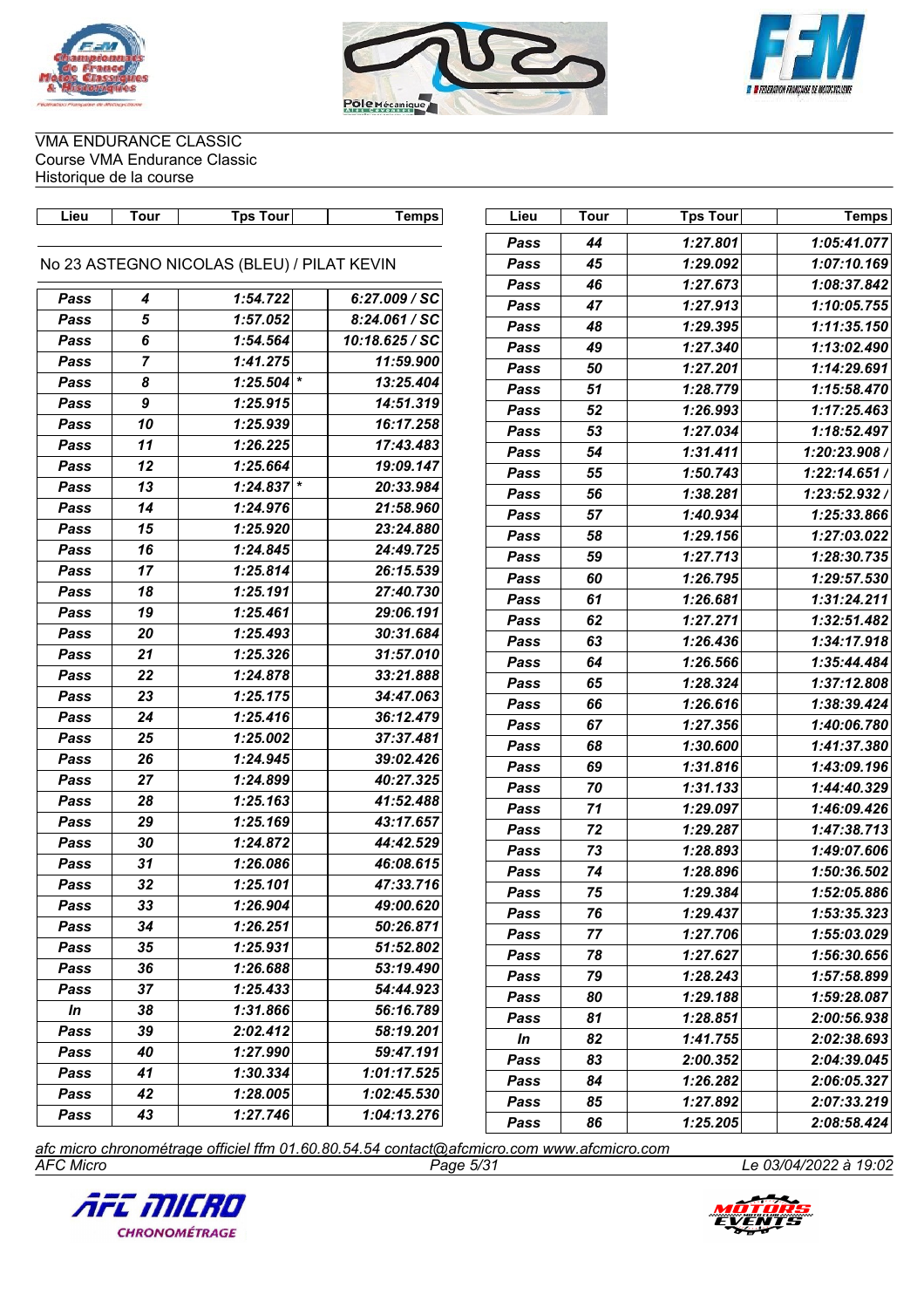





| Lieu          | Tour | <b>Tps Tour</b>                            | <b>Temps</b>  | Lieu | <b>Tour</b> | <b>Tps Tour</b>                            | <b>Temps</b>   |
|---------------|------|--------------------------------------------|---------------|------|-------------|--------------------------------------------|----------------|
|               |      |                                            |               | Pass | 127         | 1:29.929                                   | 3:11:30.332    |
|               |      | No 23 ASTEGNO NICOLAS (BLEU) / PILAT KEVIN |               | Pass | 128         | 1:30.130                                   | 3:13:00.462    |
|               |      |                                            |               | Pass | 129         | 1:29.162                                   | 3:14:29.624    |
| Pass          | 87   | 1:26.226                                   | 2:10:24.650   | Pass | 130         | 1:28.802                                   | 3:15:58.426    |
| Pass          | 88   | 1:25.330                                   | 2:11:49.980   | Pass | 131         | 1:29.213                                   | 3:17:27.639    |
| Pass          | 89   | 1:25.586                                   | 2:13:15.566   | Pass | 132         | 1:28.861                                   | 3:18:56.500    |
| Pass          | 90   | 1:26.155                                   | 2:14:41.721   | Pass | 133         | 1:28.414                                   | 3:20:24.914    |
| Pass          | 91   | 1:26.100                                   | 2:16:07.821   | Pass | 134         | 1:29.321                                   | 3:21:54.235    |
| Pass          | 92   | 1:26.192                                   | 2:17:34.013   | Pass | 135         | 1:28.973                                   | 3:23:23.208    |
| Pass          | 93   | 1:27.829                                   | 2:19:01.842   | Pass | 136         | 1:29.579                                   | 3:24:52.787    |
| Pass          | 94   | 1:25.416                                   | 2:20:27.258   | Pass | 137         | 1:29.247                                   | 3:26:22.034    |
| Pass          | 95   | 1:25.832                                   | 2:21:53.090   | Pass | 138         | 1:29.366                                   | 3:27:51.400    |
| Pass          | 96   | 1:25.804                                   | 2:23:18.894   | Pass | 139         | 1:29.267                                   | 3:29:20.667    |
| Pass          | 97   | 1:25.714                                   | 2:24:44.608   | Pass | 140         | 1:29.856                                   | 3:30:50.523    |
| Pass          | 98   | 1:25.853                                   | 2:26:10.461   | Pass | 141         | 1:29.207                                   | 3:32:19.730    |
| Pass          | 99   | 1:24.967                                   | 2:27:35.428   | Pass | 142         | 1:29.498                                   | 3:33:49.228    |
| Pass          | 100  | $1:24.175$ <sup>*</sup>                    | 2:28:59.603   | Pass | 143         | 1:31.525                                   | 3:35:20.753    |
| Pass          | 101  | 1:24.940                                   | 2:30:24.543   | Pass | 144         | 1:30.082                                   | 3:36:50.835    |
| Pass          | 102  | 1:24.651                                   | 2:31:49.194   | Pass | 145         | 1:28.922                                   | 3:38:19.757    |
| Pass          | 103  | 1:24.320                                   | 2:33:13.514   | Pass | 146         | 1:29.213                                   | 3:39:48.970    |
| Pass          | 104  | 1:27.201                                   | 2:34:40.715   | Pass | 147         | 1:30.487                                   | 3:41:19.457    |
| Pass          | 105  | 1:24.564                                   | 2:36:05.279   | Pass | 148         | 1:30.727                                   | 3:42:50.184    |
| Pass          | 106  | 1:24.594                                   | 2:37:29.873   | Pass | 149         | 1:29.468                                   | 3:44:19.652    |
| Pass          | 107  | 1:26.139                                   | 2:38:56.012/  | Pass | 150         | 1:31.154                                   | 3:45:50.806    |
| Pass          | 108  | 1:47.065                                   | 2:40:43.077 / | Pass | 151         | 1:29.836                                   | 3:47:20.642    |
| Pass          | 109  | 2:11.774                                   | 2:42:54.851   | Pass | 152         | 1:31.607                                   | 3:48:52.249    |
| Pass          | 110  | 2:01.263                                   | 2:44:56.114 / | Pass | 153         | 1:32.691                                   | 3:50:24.940    |
| Pass          | 111  | 1:51.706                                   | 2:46:47.820   | Pass | 154         | 1:31.924                                   | 3:51:56.864    |
| Pass          | 112  | 1:52.023                                   | 2:48:39.843   | Pass | 155         | 1:30.818                                   | 3:53:27.682    |
| Pass          | 113  | 1:42.640                                   | 2:50:22.483/  | Pass | 156         | 1:30.533                                   | 3:54:58.215    |
| Pass          | 114  | 1:40.333                                   | 2:52:02.816   | Pass | 157         | 1:33.236                                   | 3:56:31.451    |
| Pass          | 115  | $\ast$<br>1:24.073                         | 2:53:26.889   | Pass | 158         | 1:30.391                                   | 3:58:01.842    |
| Pass          | 116  | 1:24.239                                   | 2:54:51.128   | Pass | 159         | 1:31.426                                   | 3:59:33.268    |
| Pass          | 117  | 1:25.547                                   | 2:56:16.675   | Pass | 160         | 1:30.617                                   | 4:01:03.885    |
| Pass          | 118  | 1:25.297                                   | 2:57:41.972   |      |             |                                            |                |
| Pass          | 119  | 1:25.791                                   | 2:59:07.763   |      |             | No 26 VILLEREGNIER LAURENT (BLEU) / LOUVEL |                |
| Pass          | 120  | 1:25.408                                   | 3:00:33.171   |      |             |                                            |                |
| Pass          | 121  | 1:27.071                                   | 3:02:00.242   | Pass | 1           | $1:36.800$ *                               | 1:36.800       |
| Pass          | 122  | 1:26.185                                   | 3:03:26.427   | Pass | 2           | 1:22.911                                   | 2:59.711       |
| Pass          | 123  | 1:28.466                                   | 3:04:54.893   | Pass | 3           | $1:22.254$ *                               | 4:21.965 / SC  |
| Pass          | 124  | 1:27.066                                   | 3:06:21.959   | Pass | 4           | 2:04.315                                   | 6:26.280 / SC  |
| $\mathbf{ln}$ | 125  | 1:35.519                                   | 3:07:57.478   | Pass | 5           | 1:56.923                                   | 8:23.203 / SC  |
| Pass          | 126  | 2:02.925                                   | 3:10:00.403   | Pass | 6           | 1:54.915                                   | 10:18.118 / SC |

*AFC Micro Page 6/31 Le 03/04/2022 à 19:02 afc micro chronométrage officiel ffm 01.60.80.54.54 contact@afcmicro.com www.afcmicro.com*



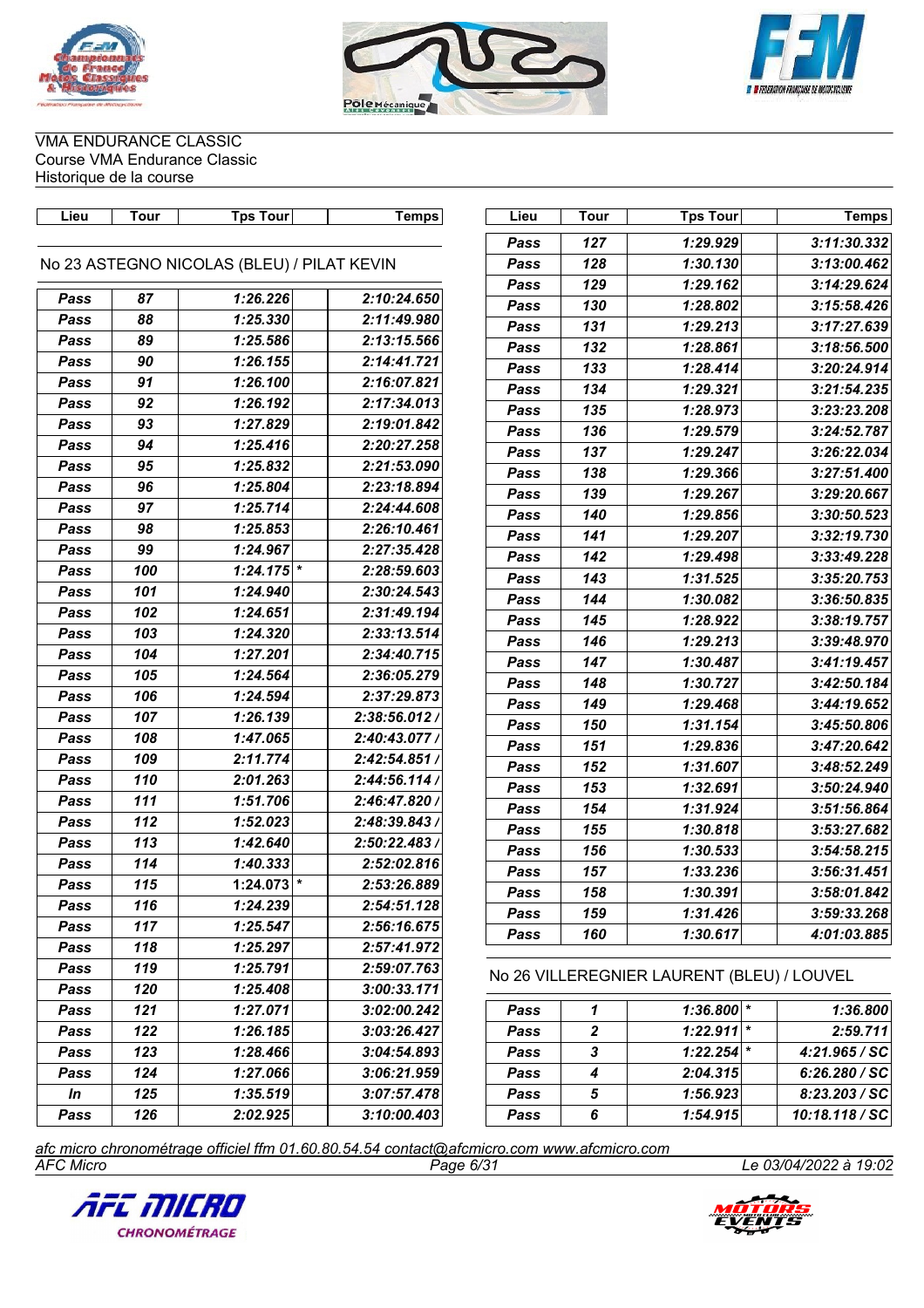





| Lieu | Tour | Tps Tour                                   | Temps       | Lieu | Tour | <b>Tps Tour</b> | <b>Temps</b>  |
|------|------|--------------------------------------------|-------------|------|------|-----------------|---------------|
|      |      |                                            |             | Pass | 47   | 1:29.573        | 1:08:24.401   |
|      |      | No 26 VILLEREGNIER LAURENT (BLEU) / LOUVEL |             | Pass | 48   | 1:27.725        | 1:09:52.126   |
|      |      |                                            |             | Pass | 49   | 1:27.288        | 1:11:19.414   |
| Pass | 7    | 1:41.070                                   | 11:59.188   | Pass | 50   | 1:26.201        | 1:12:45.615   |
| Pass | 8    | 1:22.476                                   | 13:21.664   | Pass | 51   | 1:25.504        | 1:14:11.119   |
| Pass | 9    | 1:22.994                                   | 14:44.658   | Pass | 52   | 1:26.432        | 1:15:37.551   |
| Pass | 10   | 1:22.580                                   | 16:07.238   | Pass | 53   | 1:28.615        | 1:17:06.166   |
| Pass | 11   | $1:22.238$ *                               | 17:29.476   | Pass | 54   | 1:28.510        | 1:18:34.676   |
| Pass | 12   | 1:22.485                                   | 18:51.961   | Pass | 55   | 1:29.361        | 1:20:04.037 / |
| Pass | 13   | 1:22.345                                   | 20:14.306   | Pass | 56   | 1:51.234        | 1:21:55.271/  |
| Pass | 14   | 1:22.582                                   | 21:36.888   | Pass | 57   | 1:51.087        | 1:23:46.358   |
| Pass | 15   | 1:22.892                                   | 22:59.780   | Pass | 58   | 1:43.484        | 1:25:29.842   |
| Pass | 16   | 1:22.761                                   | 24:22.541   | Pass | 59   | 1:28.451        | 1:26:58.293   |
| Pass | 17   | 1:22.631                                   | 25:45.172   | Pass | 60   | 1:25.930        | 1:28:24.223   |
| Pass | 18   | 1:22.987                                   | 27:08.159   | Pass | 61   | 1:25.535        | 1:29:49.758   |
| Pass | 19   | 1:22.623                                   | 28:30.782   | Pass | 62   | 1:26.185        | 1:31:15.943   |
| Pass | 20   | 1:22.691                                   | 29:53.473   | Pass | 63   | 1:26.625        | 1:32:42.568   |
| Pass | 21   | 1:22.828                                   | 31:16.301   | Pass | 64   | 1:27.199        | 1:34:09.767   |
| Pass | 22   | 1:22.758                                   | 32:39.059   | Pass | 65   | 1:26.831        | 1:35:36.598   |
| Pass | 23   | 1:22.484                                   | 34:01.543   | Pass | 66   | 1:26.121        | 1:37:02.719   |
| Pass | 24   | 1:22.533                                   | 35:24.076   | Pass | 67   | 1:25.622        | 1:38:28.341   |
| Pass | 25   | $1:22.008$ **                              | 36:46.084   | Pass | 68   | 1:25.465        | 1:39:53.806   |
| Pass | 26   | 1:23.197                                   | 38:09.281   | Pass | 69   | 1:33.006        | 1:41:26.812   |
| Pass | 27   | 1:22.489                                   | 39:31.770   | Pass | 70   | 1:26.853        | 1:42:53.665   |
| Pass | 28   | 1:23.017                                   | 40:54.787   | Pass | 71   | 1:28.292        | 1:44:21.957   |
| Pass | 29   | 1:22.415                                   | 42:17.202   | Pass | 72   | 1:26.741        | 1:45:48.698   |
| Pass | 30   | 1:23.106                                   | 43:40.308   | Pass | 73   | 1:25.790        | 1:47:14.488   |
| Pass | 31   | 1:22.277                                   | 45:02.585   | Pass | 74   | 1:26.640        | 1:48:41.128   |
| Pass | 32   | $***$<br>1:21.697                          | 46:24.282   | Pass | 75   | 1:25.466        | 1:50:06.594   |
| Pass | 33   | 1:22.512                                   | 47:46.794   | Pass | 76   | 1:26.005        | 1:51:32.599   |
| Pass | 34   | 1:23.456                                   | 49:10.250   | Pass | 77   | 1:26.162        | 1:52:58.761   |
| Pass | 35   | 1:23.140                                   | 50:33.390   | Pass | 78   | 1:25.957        | 1:54:24.718   |
| Pass | 36   | 1:22.416                                   | 51:55.806   | Pass | 79   | 1:25.268        | 1:55:49.986   |
| Pass | 37   | 1:22.529                                   | 53:18.335   | Pass | 80   | 1:26.106        | 1:57:16.092   |
| Pass | 38   | 1:22.526                                   | 54:40.861   | In   | 81   | 1:37.571        | 1:58:53.663   |
| Pass | 39   | 1:22.315                                   | 56:03.176   | Pass | 82   | 3:06.273        | 2:01:59.936   |
| Pass | 40   | 1:22.385                                   | 57:25.561   | Pass | 83   | 1:23.640        | 2:03:23.576   |
| Pass | 41   | 1:22.985                                   | 58:48.546   | Pass | 84   | 1:23.040        | 2:04:46.616   |
| In   | 42   | 1:30.245                                   | 1:00:18.791 | Pass | 85   | 1:22.844        | 2:06:09.460   |
| Pass | 43   | 2:14.713                                   | 1:02:33.504 | Pass | 86   | 1:22.839        | 2:07:32.299   |
| Pass | 44   | 1:27.425                                   | 1:04:00.929 | Pass | 87   | 1:22.905        | 2:08:55.204   |
| Pass | 45   | 1:26.755                                   | 1:05:27.684 | Pass | 88   | 1:22.796        | 2:10:18.000   |
| Pass | 46   | 1:27.144                                   | 1:06:54.828 | Pass | 89   | 1:22.035        | 2:11:40.035   |
|      |      |                                            |             |      |      |                 |               |

*AFC Micro Page 7/31 Le 03/04/2022 à 19:02 afc micro chronométrage officiel ffm 01.60.80.54.54 contact@afcmicro.com www.afcmicro.com*



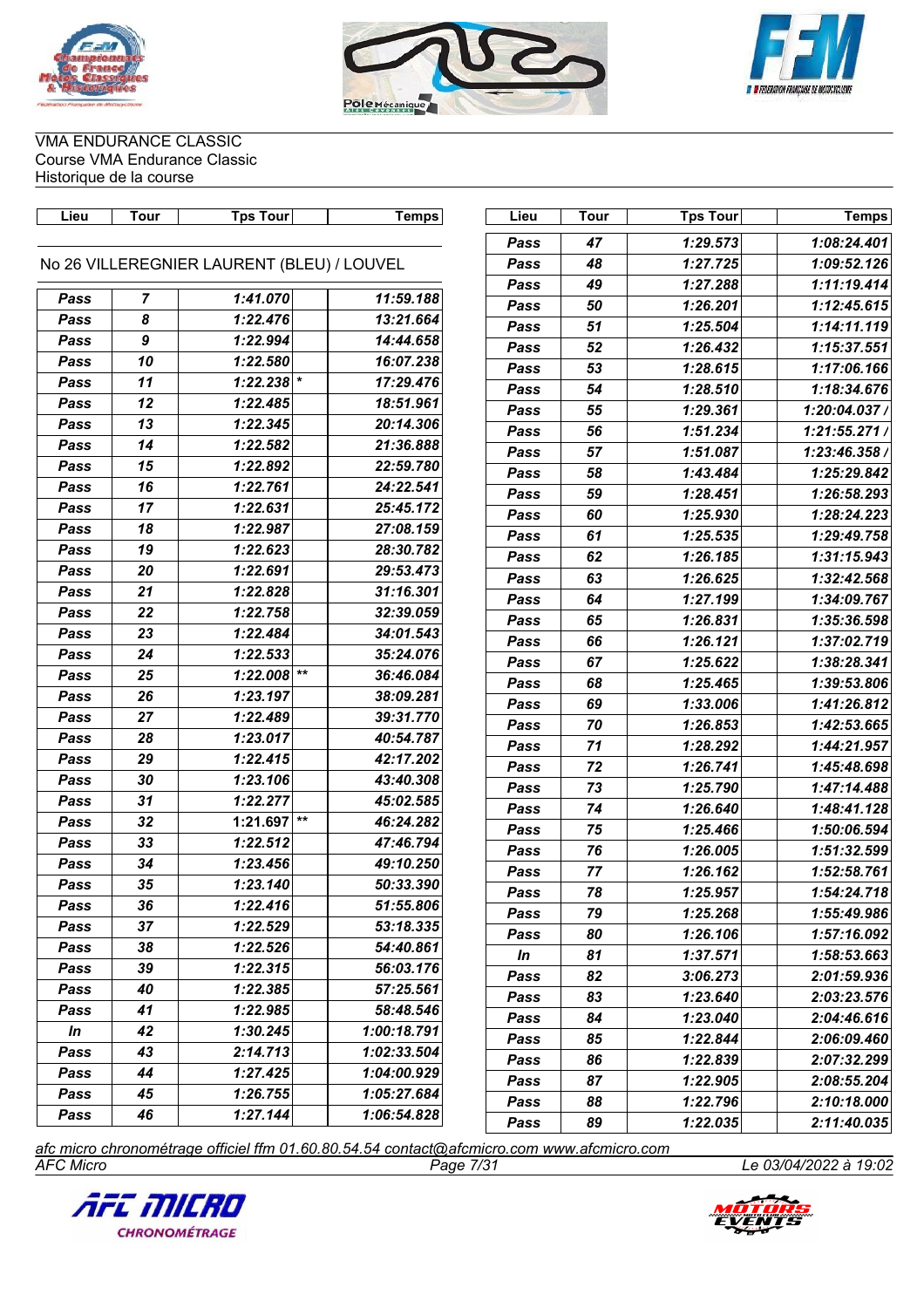





| Lieu | Tour                                       | <b>Tps Tour</b> | <b>Temps</b> |  |  |  |  |  |
|------|--------------------------------------------|-----------------|--------------|--|--|--|--|--|
|      |                                            |                 |              |  |  |  |  |  |
|      | No 26 VILLEREGNIER LAURENT (BLEU) / LOUVEL |                 |              |  |  |  |  |  |
| Pass | 90                                         | 1:22.311        | 2:13:02.346  |  |  |  |  |  |
| Pass | 91                                         | 1:22.350        | 2:14:24.696  |  |  |  |  |  |
| Pass | 92                                         | 1:22.856        | 2:15:47.552  |  |  |  |  |  |
| Pass | 93                                         | 1:22.484        | 2:17:10.036  |  |  |  |  |  |
| Pass | 94                                         | 1:23.816        | 2:18:33.852  |  |  |  |  |  |
| Pass | 95                                         | 1:22.688        | 2:19:56.540  |  |  |  |  |  |
| Pass | 96                                         | 1:22.131        | 2:21:18.671  |  |  |  |  |  |
| Pass | 97                                         | 1:23.391        | 2:22:42.062  |  |  |  |  |  |
| Pass | 98                                         | 1:22.598        | 2:24:04.660  |  |  |  |  |  |
| Pass | 99                                         | 1:23.247        | 2:25:27.907  |  |  |  |  |  |
| Pass | 100                                        | 1:23.973        | 2:26:51.880  |  |  |  |  |  |
| Pass | 101                                        | 1:23.086        | 2:28:14.966  |  |  |  |  |  |
| Pass | 102                                        | 1:23.169        | 2:29:38.135  |  |  |  |  |  |
| Pass | 103                                        | 1:23.357        | 2:31:01.492  |  |  |  |  |  |
| Pass | 104                                        | 1:23.166        | 2:32:24.658  |  |  |  |  |  |
| Pass | 105                                        | 1:23.588        | 2:33:48.246  |  |  |  |  |  |
| Pass | 106                                        | 1:23.135        | 2:35:11.381  |  |  |  |  |  |
| Pass | 107                                        | 1:26.518        | 2:36:37.899  |  |  |  |  |  |

No 27 HANCHIR JEAN MICHEL (BLEU) / HANCHIR

| Pass | 1  | 2:03.950 | $\star$ | 2:03.950       |
|------|----|----------|---------|----------------|
| Pass | 2  | 1:40.335 | $\star$ | 3:44.285       |
| Pass | 3  | 1:42.045 |         | 5:26.330 / SC  |
| Pass | 4  | 1:40.188 | $\star$ | 7:06.518 / SC  |
| Pass | 5  | 1:38.079 | $\ast$  | 8:44.597 / SC  |
| Pass | 6  | 1:44.406 |         | 10:29.003 / SC |
| Pass | 7  | 1:42.189 |         | 12:11.192      |
| Pass | 8  | 1:38.465 |         | 13:49.657      |
| Pass | 9  | 1:36.969 | $\star$ | 15:26.626      |
| Pass | 10 | 1:36.924 | $\star$ | 17:03.550      |
| Pass | 11 | 1:34.085 | $\star$ | 18:37.635      |
| Pass | 12 | 1:34.794 |         | 20:12.429      |
| In   | 13 | 1:47.559 |         | 21:59.988      |
| Pass | 14 | 2:09.404 |         | 24:09.392      |
| Pass | 15 | 1:36.025 |         | 25:45.417      |
| Pass | 16 | 1:34.192 |         | 27:19.609      |
| Pass | 17 | 1:32.998 | $\star$ | 28:52.607      |
| Pass | 18 | 1:34.395 |         | 30:27.002      |
| Pass | 19 | 1:35.498 |         | 32:02.500      |
|      |    |          |         |                |

| Lieu | <b>Tour</b> | <b>Tps Tour</b> | <b>Temps</b>  |
|------|-------------|-----------------|---------------|
| Pass | 20          | 1:34.372        | 33:36.872     |
| Pass | 21          | 1:34.223        | 35:11.095     |
| Pass | 22          | 1:33.819        | 36:44.914     |
| Pass | 23          | $1:32.786$ *    | 38:17.700     |
| Pass | 24          | $1:32.772$ *    | 39:50.472     |
| Pass | 25          | 1:33.397        | 41:23.869     |
| Pass | 26          | 1:33.625        | 42:57.494     |
| Pass | 27          | 1:33.520        | 44:31.014     |
| Pass | 28          | 1:37.781        | 46:08.795     |
| Pass | 29          | 1:35.768        | 47:44.563     |
| Pass | 30          | 1:32.529        | 49:17.092     |
| Pass | 31          | 1:33.105        | 50:50.197     |
| Pass | 32          | 1:33.668        | 52:23.865     |
| Pass | 33          | 1:33.053        | 53:56.918     |
| Pass | 34          | 1:33.216        | 55:30.134     |
| Pass | 35          | 1:33.905        | 57:04.039     |
| Pass | 36          | 1:45.052        | 58:49.091     |
| In   | 37          | 1:49.756        | 1:00:38.847   |
| Pass | 38          | 3:00.264        | 1:03:39.111   |
| Pass | 39          | 1:35.859        | 1:05:14.970   |
| Pass | 40          | 1:37.001        | 1:06:51.971   |
| Pass | 41          | 1:36.519        | 1:08:28.490   |
| Pass | 42          | 1:36.286        | 1:10:04.776   |
| Pass | 43          | 1:35.300        | 1:11:40.076   |
| Pass | 44          | 1:35.196        | 1:13:15.272   |
| Pass | 45          | 1:35.063        | 1:14:50.335   |
| Pass | 46          | 1:34.011        | 1:16:24.346   |
| Pass | 47          | 1:34.890        | 1:17:59.236   |
| Pass | 48          | 1:35.383        | 1:19:34.619 / |
| Pass | 49          | 2:17.431        | 1:21:52.050/  |
| Pass | 50          | 1:50.254        | 1:23:42.304 / |
| Pass | 51          | 1:45.945        | 1:25:28.249   |
| Pass | 52          | 1:34.871        | 1:27:03.120   |
| Pass | 53          | 1:34.604        | 1:28:37.724   |
| In   | 54          | 1:43.481        | 1:30:21.205   |
| Pass | 55          | 2:38.369        | 1:32:59.574   |
| Pass | 56          | 1:33.294        | 1:34:32.868   |
| Pass | 57          | 1:34.284        | 1:36:07.152   |
| Pass | 58          | 1:32.414        | 1:37:39.566   |
| Pass | 59          | 1:34.543        | 1:39:14.109   |
| Pass | 60          | 1:34.344        | 1:40:48.453   |
| Pass | 61          | 1:34.773        | 1:42:23.226   |
| Pass | 62          | 5:55.687        | 1:48:18.913   |

*AFC Micro Page 8/31 Le 03/04/2022 à 19:02 afc micro chronométrage officiel ffm 01.60.80.54.54 contact@afcmicro.com www.afcmicro.com*



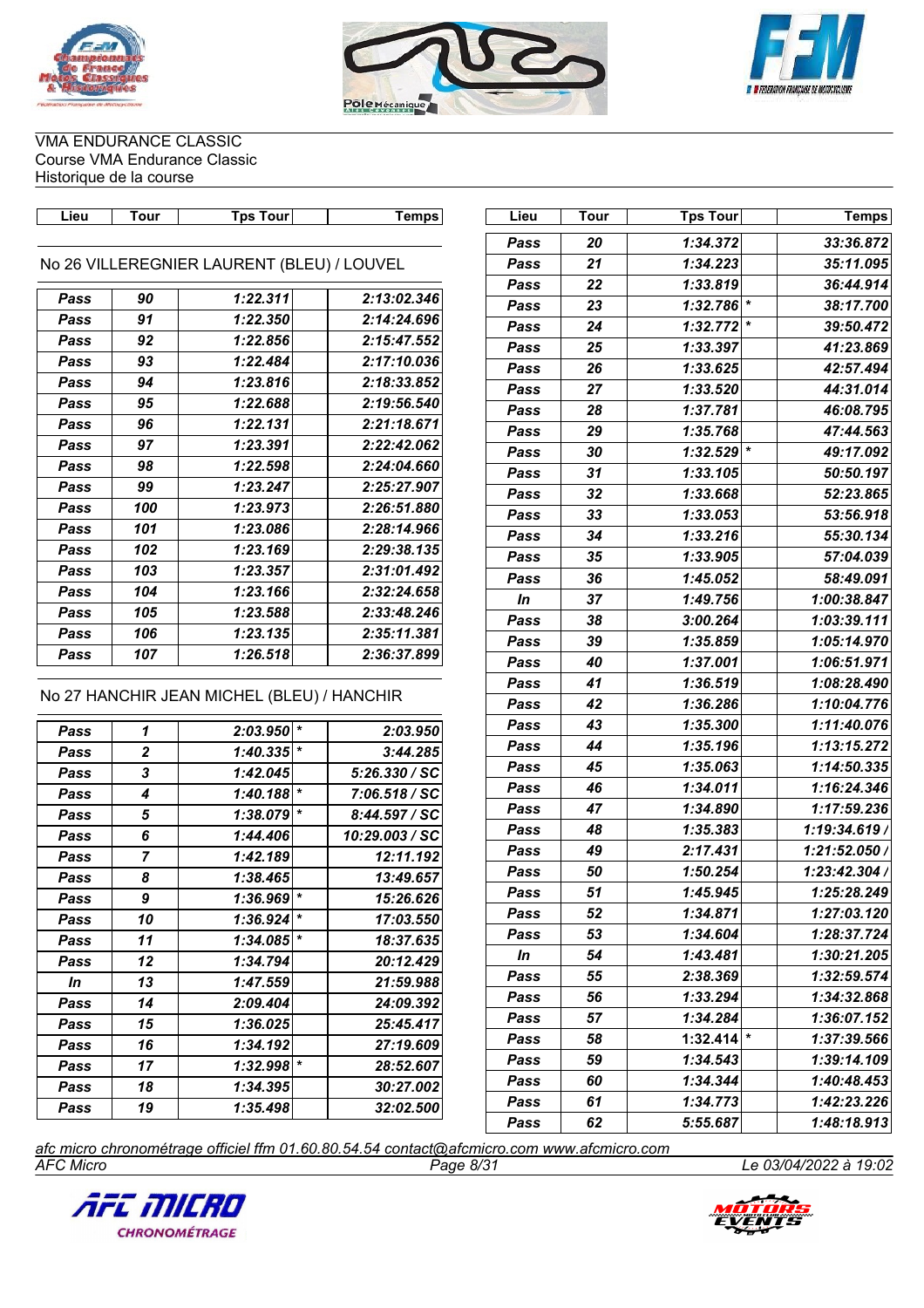





| Lieu | <b>Tour</b> | <b>Tps Tour</b>                            | <b>Temps</b>  | Lieu | <b>Tour</b> | <b>Tps Tour</b>                          | <b>Temps</b>   |
|------|-------------|--------------------------------------------|---------------|------|-------------|------------------------------------------|----------------|
|      |             |                                            |               | Pass | 103         | 1:46.260                                 | 2:59:13.616    |
|      |             | No 27 HANCHIR JEAN MICHEL (BLEU) / HANCHIR |               | In   | 104         | 2:02.526                                 | 3:01:16.142    |
|      |             |                                            |               | Pass | 105         | 3:33.495                                 | 3:04:49.637    |
| Pass | 63          | 1:35.020                                   | 1:49:53.933   | Pass | 106         | 1:39.384                                 | 3:06:29.021    |
| Pass | 64          | 1:34.796                                   | 1:51:28.729   | Pass | 107         | 1:38.225                                 | 3:08:07.246    |
| Pass | 65          | 1:38.810                                   | 1:53:07.539   | Pass | 108         | 1:35.792                                 | 3:09:43.038    |
| Pass | 66          | 1:38.181                                   | 1:54:45.720   | Pass | 109         | 1:34.891                                 | 3:11:17.929    |
| Pass | 67          | 1:40.815                                   | 1:56:26.535   | Pass | 110         | 1:35.404                                 | 3:12:53.333    |
| Pass | 68          | 1:39.694                                   | 1:58:06.229   | Pass | 111         | 1:35.852                                 | 3:14:29.185    |
| Pass | 69          | 1:41.825                                   | 1:59:48.054   | Pass | 112         | 1:35.857                                 | 3:16:05.042    |
| In   | 70          | 1:58.863                                   | 2:01:46.917   | Pass | 113         | 1:36.894                                 | 3:17:41.936    |
| Pass | 71          | 3:03.435                                   | 2:04:50.352   | Pass | 114         | 1:36.871                                 | 3:19:18.807    |
| Pass | 72          | 1:33.708                                   | 2:06:24.060   | Pass | 115         | 1:37.423                                 | 3:20:56.230    |
| Pass | 73          | 1:34.389                                   | 2:07:58.449   | Pass | 116         | 1:37.805                                 | 3:22:34.035    |
| Pass | 74          | 1:34.411                                   | 2:09:32.860   | Pass | 117         | 1:37.341                                 | 3:24:11.376    |
| Pass | 75          | 1:34.589                                   | 2:11:07.449   | Pass | 118         | 1:38.815                                 | 3:25:50.191    |
| Pass | 76          | 1:35.288                                   | 2:12:42.737   | Pass | 119         | 5:03.812                                 | 3:30:54.003    |
| Pass | $77$        | 1:35.295                                   | 2:14:18.032   | Pass | 120         | 1:40.688                                 | 3:32:34.691    |
| Pass | 78          | 1:34.559                                   | 2:15:52.591   | Pass | 121         | 1:40.793                                 | 3:34:15.484    |
| Pass | 79          | 1:34.426                                   | 2:17:27.017   | Pass | 122         | 1:42.779                                 | 3:35:58.263    |
| Pass | 80          | 1:34.990                                   | 2:19:02.007   | Pass | 123         | 1:44.108                                 | 3:37:42.371    |
| Pass | 81          | 1:35.273                                   | 2:20:37.280   | Pass | 124         | 1:42.042                                 | 3:39:24.413    |
| Pass | 82          | 1:35.366                                   | 2:22:12.646   | Pass | 125         | 1:43.994                                 | 3:41:08.407    |
| Pass | 83          | 1:35.718                                   | 2:23:48.364   | Pass | 126         | 1:42.956                                 | 3:42:51.363    |
| Pass | 84          | 1:35.992                                   | 2:25:24.356   | Pass | 127         | 1:43.880                                 | 3:44:35.243    |
| Pass | 85          | 1:35.487                                   | 2:26:59.843   | Pass | 128         | 1:46.465                                 | 3:46:21.708    |
| In   | 86          | 1:45.311                                   | 2:28:45.154   | Pass | 129         | 1:45.593                                 | 3:48:07.301    |
| Pass | 87          | 2:44.300                                   | 2:31:29.454   | Pass | 130         | 1:48.863                                 | 3:49:56.164    |
| Pass | 88          | 1:37.690                                   | 2:33:07.144   | Pass | 131         | 1:49.425                                 | 3:51:45.589    |
| Pass | 89          | 1:36.959                                   | 2:34:44.103   | Pass | 132         | 1:53.413                                 | 3:53:39.002    |
| Pass | 90          | 1:39.185                                   | 2:36:23.288   | Pass | 133         | 1:50.000                                 | 3:55:29.002    |
| Pass | 91          | 1:41.948                                   | 2:38:05.236   | Pass | 134         | 1:54.109                                 | 3:57:23.111    |
| Pass | 92          | 1:49.428                                   | 2:39:54.664 / | Pass | 135         | 1:53.223                                 | 3:59:16.334    |
| Pass | 93          | 1:44.111                                   | 2:41:38.775 / | Pass | 136         | 1:54.949                                 | 4:01:11.283    |
| Pass | 94          | 1:45.504                                   | 2:43:24.279   |      |             |                                          |                |
| Pass | 95          | 1:44.206                                   | 2:45:08.485 / |      |             | No 29 RENOUARD ANTHONY (BLEU) / HERMANGE |                |
| Pass | 96          | 1:46.158                                   | 2:46:54.643   |      |             |                                          |                |
| Pass | 97          | 1:51.791                                   | 2:48:46.434 / | Pass | 1           | $1:39.660$ *                             | 1:39.660       |
| Pass | 98          | 1:45.088                                   | 2:50:31.522 / | Pass | $\mathbf 2$ | $1:29.013$ <sup>*</sup>                  | 3:08.673       |
| Pass | 99          | 1:42.186                                   | 2:52:13.708   | Pass | 3           | 1:29.744                                 | 4:38.417 / SC  |
| Pass | 100         | 1:42.726                                   | 2:53:56.434   | Pass | 4           | 1:50.018                                 | 6:28.435 / SC  |
| Pass | 101         | 1:45.227                                   | 2:55:41.661   | Pass | 5           | 1:56.668                                 | 8:25.103 / SC  |
| Pass | 102         | 1:45.695                                   | 2:57:27.356   | Pass | 6           | 1:54.255                                 | 10:19.358 / SC |

*AFC Micro Page 9/31 Le 03/04/2022 à 19:02 afc micro chronométrage officiel ffm 01.60.80.54.54 contact@afcmicro.com www.afcmicro.com*



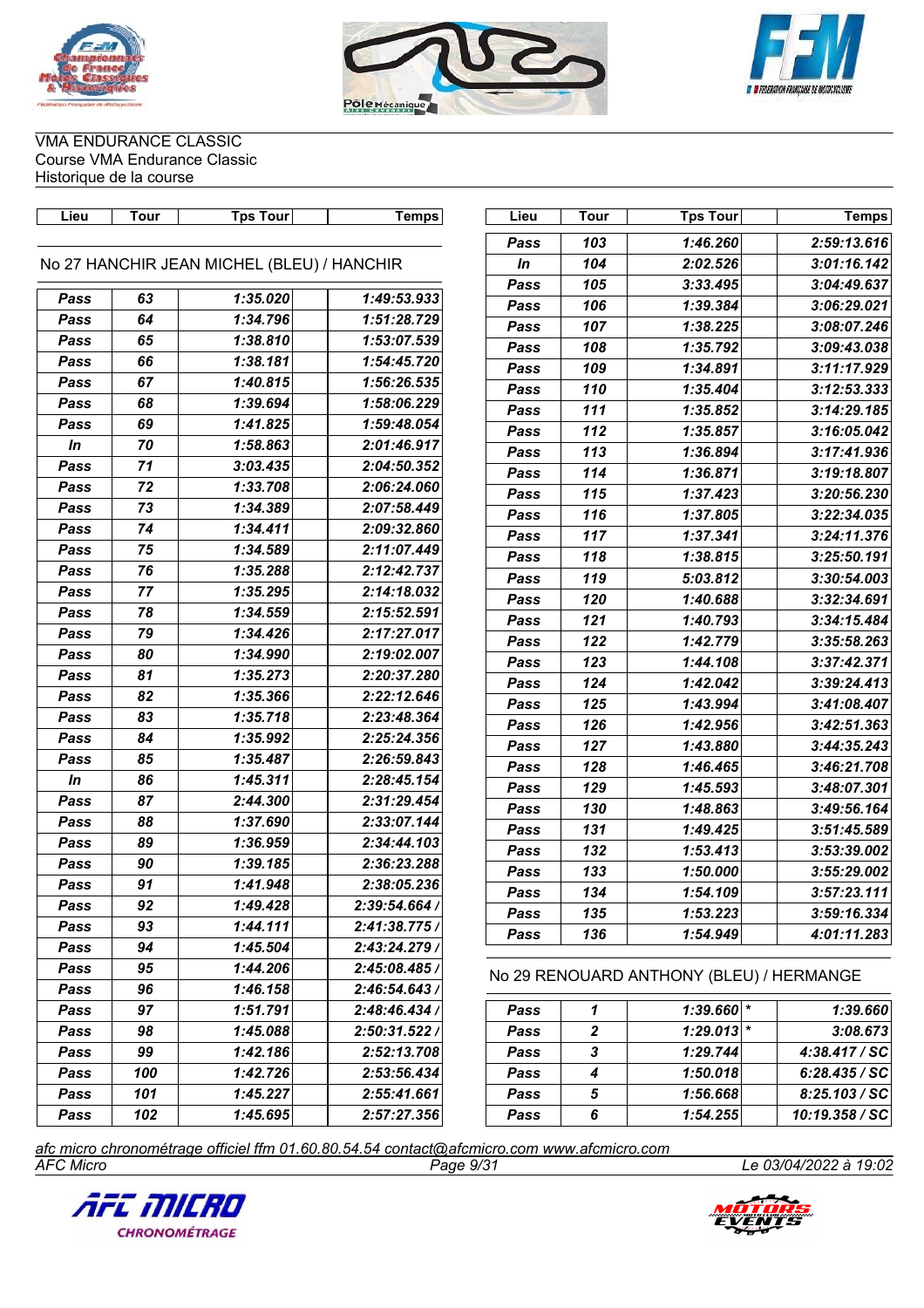

 $\mathbf{r}$ 





VMA ENDURANCE CLASSIC Course VMA Endurance Classic Historique de la course

| Lieu | Tour           | <b>Tps Tour</b>                          | Temps       | Lieu          | <b>Tour</b> | <b>Tps Tour</b> | <b>Temps</b>  |
|------|----------------|------------------------------------------|-------------|---------------|-------------|-----------------|---------------|
|      |                |                                          |             | Pass          | 47          | 1:28.408        | 1:12:23.355   |
|      |                | No 29 RENOUARD ANTHONY (BLEU) / HERMANGE |             | Pass          | 48          | 1:28.306        | 1:13:51.661   |
|      |                |                                          |             | Pass          | 49          | 1:28.937        | 1:15:20.598   |
| Pass | $\overline{7}$ | 1:41.888                                 | 12:01.246   | Pass          | 50          | 1:28.871        | 1:16:49.469   |
| Pass | 8              | 1:29.622                                 | 13:30.868   | Pass          | 51          | 1:29.010        | 1:18:18.479   |
| Pass | 9              | $1:28.784$ *                             | 14:59.652   | Pass          | 52          | 1:29.712        | 1:19:48.191 / |
| Pass | 10             | 1:29.005                                 | 16:28.657   | Pass          | 53          | 2:04.640        | 1:21:52.831   |
| Pass | 11             | 1:29.593                                 | 17:58.250   | Pass          | 54          | 1:50.459        | 1:23:43.290   |
| Pass | 12             | 1:29.629                                 | 19:27.879   | Pass          | 55          | 1:44.935        | 1:25:28.225   |
| Pass | 13             | 1:28.808                                 | 20:56.687   | Pass          | 56          | 1:30.597        | 1:26:58.822   |
| Pass | 14             | 1:29.096                                 | 22:25.783   | Pass          | 57          | 1:29.422        | 1:28:28.244   |
| Pass | 15             | 1:29.007                                 | 23:54.790   | Pass          | 58          | 1:28.745        | 1:29:56.989   |
| Pass | 16             | $\star$<br>1:28.631                      | 25:23.421   | Pass          | 59          | 1:29.754        | 1:31:26.743   |
| Pass | 17             | 1:28.734                                 | 26:52.155   | Pass          | 60          | 1:29.231        | 1:32:55.974   |
| Pass | 18             | ∗<br>1:27.941                            | 28:20.096   | Pass          | 61          | 1:28.939        | 1:34:24.913   |
| Pass | 19             | 1:28.358                                 | 29:48.454   | Pass          | 62          | 1:28.836        | 1:35:53.749   |
| Pass | 20             | 1:27.994                                 | 31:16.448   | Pass          | 63          | 1:28.530        | 1:37:22.279   |
| Pass | 21             | 1:28.881                                 | 32:45.329   | Pass          | 64          | 1:28.349        | 1:38:50.628   |
| Pass | 22             | 1:29.301                                 | 34:14.630   | Pass          | 65          | 1:28.877        | 1:40:19.505   |
| Pass | 23             | 1:28.878                                 | 35:43.508   | Pass          | 66          | 1:29.614        | 1:41:49.119   |
| Pass | 24             | $1:27.850$ <sup>*</sup>                  | 37:11.358   | Pass          | 67          | 1:29.208        | 1:43:18.327   |
| Pass | 25             | 1:29.544                                 | 38:40.902   | Pass          | 68          | 1:30.214        | 1:44:48.541   |
| Pass | 26             | 1:29.290                                 | 40:10.192   | Pass          | 69          | 1:28.853        | 1:46:17.394   |
| Pass | 27             | 1:30.121                                 | 41:40.313   | Pass          | 70          | 1:29.363        | 1:47:46.757   |
| Pass | 28             | 1:29.968                                 | 43:10.281   | Pass          | 71          | 1:29.039        | 1:49:15.796   |
| Pass | 29             | 1:28.895                                 | 44:39.176   | Pass          | 72          | 1:29.632        | 1:50:45.428   |
| Pass | 30             | 1:30.395                                 | 46:09.571   | Pass          | 73          | 1:28.136        | 1:52:13.564   |
| Pass | 31             | 1:30.791                                 | 47:40.362   | $\mathbf{ln}$ | 74          | 1:37.197        | 1:53:50.761   |
| Pass | 32             | 1:29.978                                 | 49:10.340   | Pass          | 75          | 2:09.958        | 1:56:00.719   |
| Pass | 33             | 1:31.670                                 | 50:42.010   | Pass          | 76          | 1:29.208        | 1:57:29.927   |
| Pass | 34             | 1:30.241                                 | 52:12.251   | Pass          | 77          | 1:28.756        | 1:58:58.683   |
| Pass | 35             | 1:29.782                                 | 53:42.033   | Pass          | 78          | 1:29.479        | 2:00:28.162   |
| Pass | 36             | 1:29.364                                 | 55:11.397   | Pass          | 79          | 1:29.046        | 2:01:57.208   |
| Pass | 37             | 1:30.918                                 | 56:42.315   | Pass          | 80          | 1:29.616        | 2:03:26.824   |
| In   | 38             | 1:41.415                                 | 58:23.730   | Pass          | 81          | 1:28.486        | 2:04:55.310   |
| Pass | 39             | 2:08.618                                 | 1:00:32.348 | Pass          | 82          | 1:28.427        | 2:06:23.737   |
| Pass | 40             | 1:29.231                                 | 1:02:01.579 | Pass          | 83          | 1:28.295        | 2:07:52.032   |
| Pass | 41             | 1:29.487                                 | 1:03:31.066 | Pass          | 84          | 1:29.111        | 2:09:21.143   |
| Pass | 42             | 1:29.235                                 | 1:05:00.301 | Pass          | 85          | 1:29.172        | 2:10:50.315   |
| Pass | 43             | 1:28.579                                 | 1:06:28.880 | Pass          | 86          | 1:28.066        | 2:12:18.381   |
| Pass | 44             | 1:28.991                                 | 1:07:57.871 | Pass          | 87          | 1:28.759        | 2:13:47.140   |
| Pass | 45             | 1:28.482                                 | 1:09:26.353 | Pass          | 88          | 1:28.430        | 2:15:15.570   |
| Pass | 46             | 1:28.594                                 | 1:10:54.947 | Pass          | 89          | 1:28.433        | 2:16:44.003   |
|      |                |                                          |             |               |             |                 |               |

*AFC Micro Page 10/31 Le 03/04/2022 à 19:02 afc micro chronométrage officiel ffm 01.60.80.54.54 contact@afcmicro.com www.afcmicro.com*



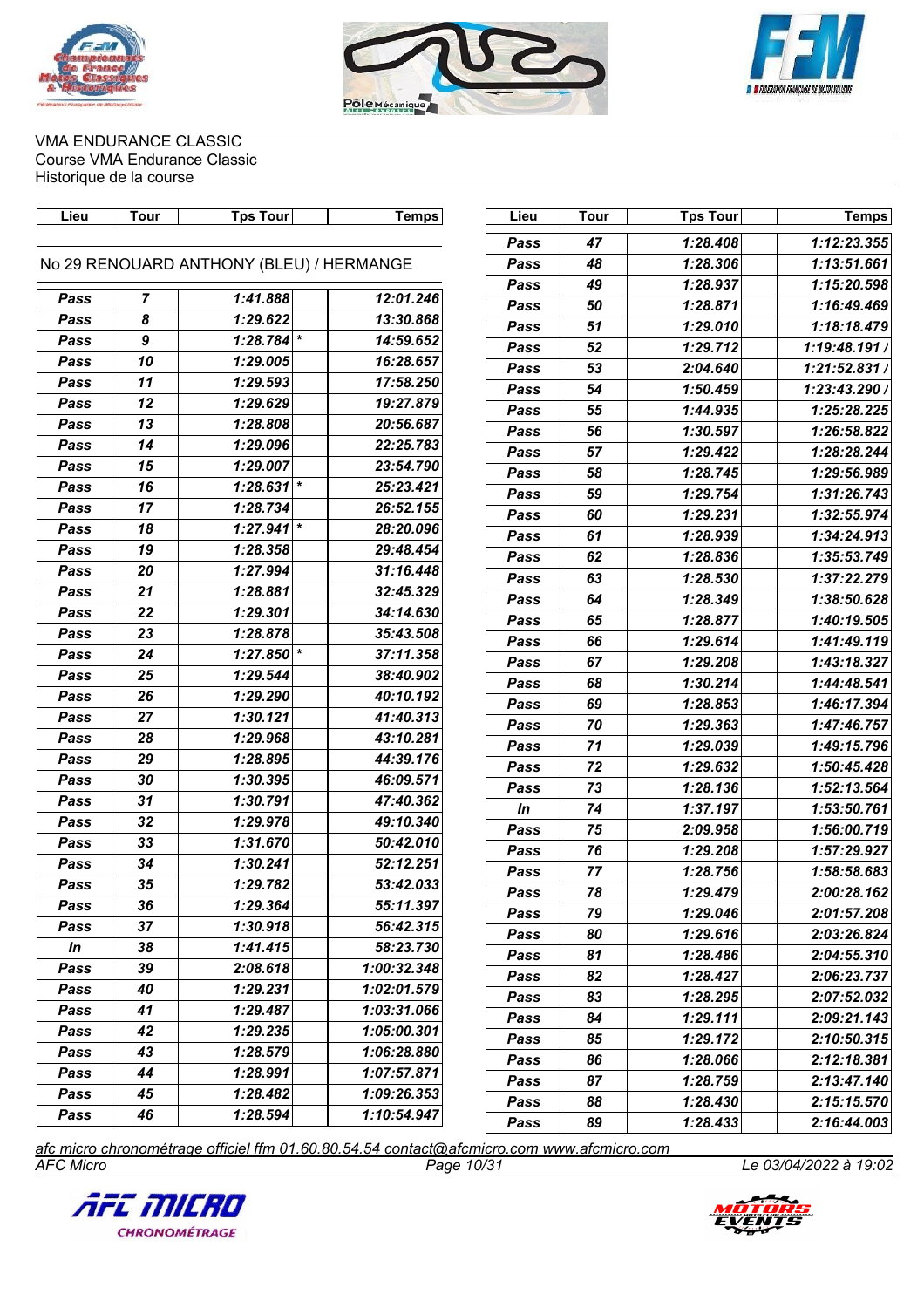





| Lieu | <b>Tour</b> | <b>Tps Tour</b>                          | <b>Temps</b> | Lieu | Tour                      | <b>Tps Tour</b>                            | <b>Temps</b>   |
|------|-------------|------------------------------------------|--------------|------|---------------------------|--------------------------------------------|----------------|
|      |             |                                          |              | Pass | 130                       | 1:39.353                                   | 3:37:07.529    |
|      |             | No 29 RENOUARD ANTHONY (BLEU) / HERMANGE |              | Pass | 131                       | 1:39.151                                   | 3:38:46.680    |
|      |             |                                          |              | Pass | 132                       | 1:38.310                                   | 3:40:24.990    |
| Pass | 90          | 1:28.482                                 | 2:18:12.485  | Pass | 133                       | 1:36.558                                   | 3:42:01.548    |
| Pass | 91          | 1:28.005                                 | 2:19:40.490  | Pass | 134                       | 1:36.429                                   | 3:43:37.977    |
| Pass | 92          | 1:28.200                                 | 2:21:08.690  | Pass | 135                       | 1:36.123                                   | 3:45:14.100    |
| Pass | 93          | 1:28.628                                 | 2:22:37.318  | Pass | 136                       | 1:37.512                                   | 3:46:51.612    |
| Pass | 94          | 1:30.010                                 | 2:24:07.328  | Pass | 137                       | 1:36.954                                   | 3:48:28.566    |
| Pass | 95          | 1:28.717                                 | 2:25:36.045  | Pass | 138                       | 1:35.892                                   | 3:50:04.458    |
| Pass | 96          | 1:28.541                                 | 2:27:04.586  | Pass | 139                       | 1:39.635                                   | 3:51:44.093    |
| Pass | 97          | 1:29.198                                 | 2:28:33.784  | Pass | 140                       | 1:37.088                                   | 3:53:21.181    |
| Pass | 98          | 1:29.288                                 | 2:30:03.072  | Pass | 141                       | 1:35.927                                   | 3:54:57.108    |
| Pass | 99          | 1:29.563                                 | 2:31:32.635  | Pass | 142                       | 1:38.169                                   | 3:56:35.277    |
| Pass | 100         | 1:28.611                                 | 2:33:01.246  | Pass | 143                       | 1:37.041                                   | 3:58:12.318    |
| Pass | 101         | 1:28.739                                 | 2:34:29.985  | Pass | 144                       | 1:36.168                                   | 3:59:48.486    |
| Pass | 102         | 1:29.619                                 | 2:35:59.604  | Pass | 145                       | 1:37.010                                   | 4:01:25.496    |
| Pass | 103         | 1:29.306                                 | 2:37:28.910  |      |                           |                                            |                |
| Pass | 104         | 1:29.936                                 | 2:38:58.846  |      |                           | No 45 CESAREO BRUNO (BLEU) / HERRY NICOLAS |                |
| Pass | 105         | 1:44.394                                 | 2:40:43.240  |      |                           |                                            |                |
| Pass | 106         | 2:12.887                                 | 2:42:56.127  | Pass | 1                         | $1:53.914$ *                               | 1:53.914       |
| Pass | 107         | 2:00.990                                 | 2:44:57.117  | Pass | $\boldsymbol{2}$          | $1:34.359$ *                               | 3:28.273       |
| Pass | 108         | 1:50.816                                 | 2:46:47.933  | Pass | $\boldsymbol{\mathsf{3}}$ | 1:39.195                                   | 5:07.468 / SC  |
| Pass | 109         | 1:52.553                                 | 2:48:40.486  | Pass | 4                         | 1:43.492                                   | 6:50.960 / SC  |
| Pass | 110         | 1:42.347                                 | 2:50:22.833  | Pass | ${\bf 5}$                 | 1:40.496                                   | 8:31.456 / SC  |
| Pass | 111         | 1:40.914                                 | 2:52:03.747  | Pass | 6                         | 1:55.641                                   | 10:27.097 / SC |
| Pass | 112         | 1:29.510                                 | 2:53:33.257  | Pass | $\overline{7}$            | 1:41.002                                   | 12:08.099      |
| Pass | 113         | $\ast$<br>1:27.718                       | 2:55:00.975  | Pass | 8                         | $1:33.812$ *                               | 13:41.911      |
| Pass | 114         | 1:28.452                                 | 2:56:29.427  | Pass | 9                         | 1:34.113                                   | 15:16.024      |
| Pass | 115         | 1:28.102                                 | 2:57:57.529  | Pass | 10                        | 1:35.505                                   | 16:51.529      |
| Pass | 116         | 1:28.765                                 | 2:59:26.294  | Pass | 11                        | 1:34.096                                   | 18:25.625      |
| Pass | 117         | 1:28.641                                 | 3:00:54.935  | Pass | 12                        | $1:32.091$ *                               | 19:57.716      |
| In   | 118         | 1:34.943                                 | 3:02:29.878  | Pass | 13                        | $1:31.114$ *                               | 21:28.830      |
| In   | 119         | 15:32.340                                | 3:18:02.218  | Pass | 14                        | 1:31.619                                   | 23:00.449      |
| Pass | 120         | 2:34.698                                 | 3:20:36.916  | Pass | 15                        | 1:32.429                                   | 24:32.878      |
| Pass | 121         | 1:30.185                                 | 3:22:07.101  | Pass | 16                        | 1:31.792                                   | 26:04.670      |
| Pass | 122         | 1:30.105                                 | 3:23:37.206  | Pass | 17                        | 1:31.826                                   | 27:36.496      |
| Pass | 123         | 1:28.985                                 | 3:25:06.191  | Pass | 18                        | $1:29.585$ <sup>*</sup>                    | 29:06.081      |
| Pass | 124         | 1:30.698                                 | 3:26:36.889  | Pass | 19                        | 1:31.369                                   | 30:37.450      |
| Pass | 125         | 1:31.102                                 | 3:28:07.991  | Pass | 20                        | 1:30.715                                   | 32:08.165      |
| Pass | 126         | 1:30.575                                 | 3:29:38.566  | Pass | 21                        | 1:31.651                                   | 33:39.816      |
| Pass | 127         | 1:30.856                                 | 3:31:09.422  | Pass | 22                        | 1:32.040                                   | 35:11.856      |
| In   | 128         | 1:40.269                                 | 3:32:49.691  | Pass | 23                        | 1:29.735                                   | 36:41.591      |
| Pass | 129         | 2:38.485                                 | 3:35:28.176  | Pass | 24                        | $1:29.581$ <sup>*</sup>                    | 38:11.172      |

*AFC Micro Page 11/31 Le 03/04/2022 à 19:02 afc micro chronométrage officiel ffm 01.60.80.54.54 contact@afcmicro.com www.afcmicro.com*



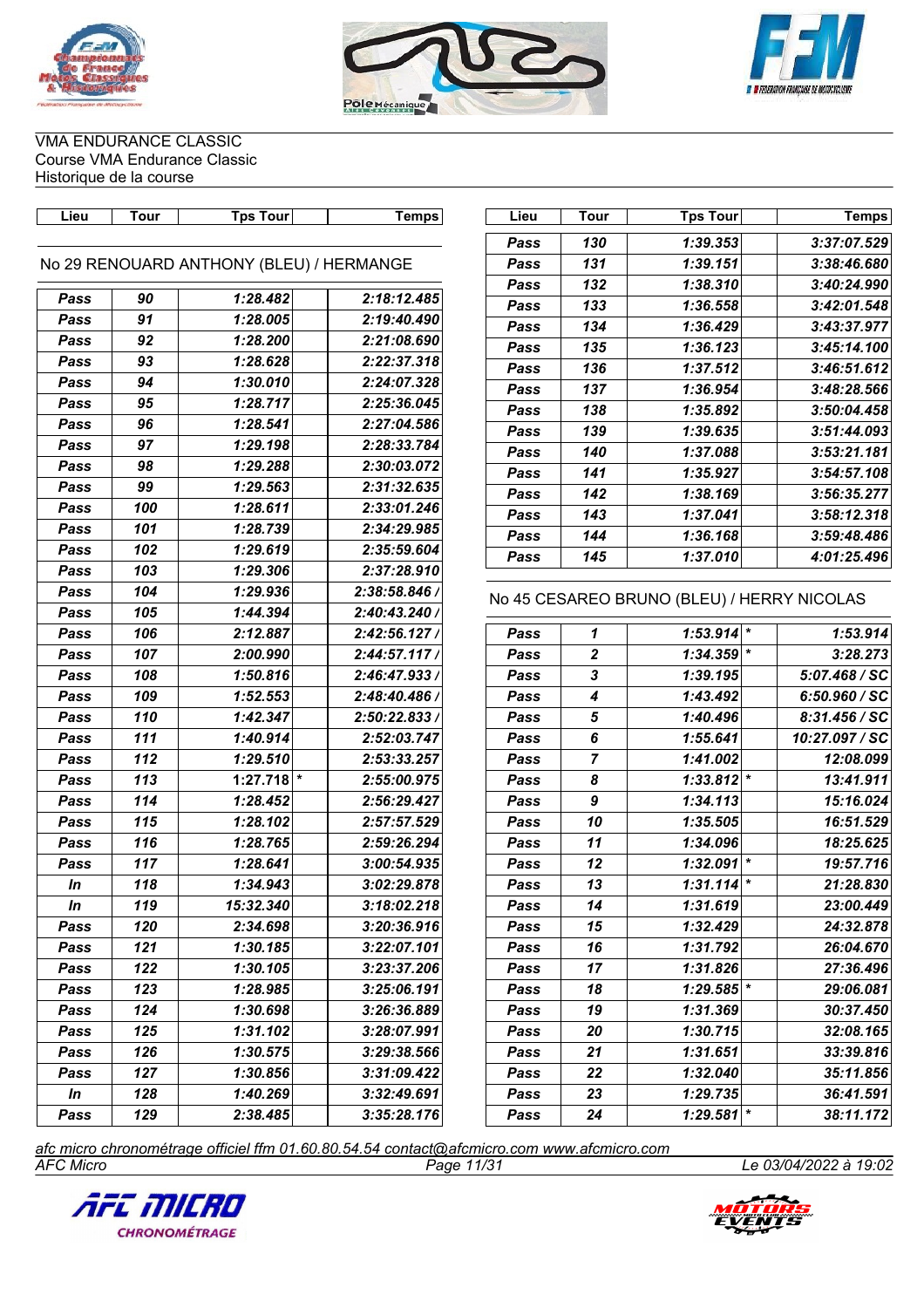





| Lieu | <b>Tour</b> | <b>Tps Tour</b>                            | <b>Temps</b> | Lieu          | <b>Tour</b> | <b>Tps Tour</b> | <b>Temps</b>  |
|------|-------------|--------------------------------------------|--------------|---------------|-------------|-----------------|---------------|
|      |             |                                            |              | Pass          | 65          | 1:30.558        | 1:45:52.297   |
|      |             | No 45 CESAREO BRUNO (BLEU) / HERRY NICOLAS |              | Pass          | 66          | 1:30.100        | 1:47:22.397   |
|      |             |                                            |              | Pass          | 67          | 1:30.727        | 1:48:53.124   |
| Pass | 25          | 1:30.437                                   | 39:41.609    | Pass          | 68          | 1:31.425        | 1:50:24.549   |
| Pass | 26          | 1:30.794                                   | 41:12.403    | Pass          | 69          | 1:29.944        | 1:51:54.493   |
| In   | 27          | 1:41.718                                   | 42:54.121    | Pass          | 70          | 1:29.501        | 1:53:23.994   |
| Pass | 28          | 2:16.911                                   | 45:11.032    | Pass          | 71          | 1:28.739        | 1:54:52.733   |
| Pass | 29          | 1:36.327                                   | 46:47.359    | Pass          | 72          | 1:29.307        | 1:56:22.040   |
| Pass | 30          | 1:36.463                                   | 48:23.822    | Pass          | 73          | $1:28.452$ *    | 1:57:50.492   |
| Pass | 31          | 1:37.120                                   | 50:00.942    | Pass          | 74          | 1:28.411        | 1:59:18.903   |
| Pass | 32          | 1:37.350                                   | 51:38.292    | Pass          | 75          | 1:28.642        | 2:00:47.545   |
| Pass | 33          | 1:37.842                                   | 53:16.134    | Pass          | 76          | 1:29.616        | 2:02:17.161   |
| Pass | 34          | 1:36.849                                   | 54:52.983    | Pass          | 77          | 1:28.606        | 2:03:45.767   |
| Pass | 35          | 1:36.310                                   | 56:29.293    | $\mathbf{ln}$ | 78          | 1:39.443        | 2:05:25.210   |
| Pass | 36          | 1:34.992                                   | 58:04.285    | Pass          | 79          | 2:18.942        | 2:07:44.152   |
| Pass | 37          | 1:35.219                                   | 59:39.504    | Pass          | 80          | 1:39.015        | 2:09:23.167   |
| Pass | 38          | 1:38.261                                   | 1:01:17.765  | Pass          | 81          | 1:37.294        | 2:11:00.461   |
| Pass | 39          | 1:36.567                                   | 1:02:54.332  | Pass          | 82          | 1:37.877        | 2:12:38.338   |
| Pass | 40          | 1:36.032                                   | 1:04:30.364  | Pass          | 83          | 1:39.715        | 2:14:18.053   |
| Pass | 41          | 1:35.788                                   | 1:06:06.152  | Pass          | 84          | 1:37.799        | 2:15:55.852   |
| Pass | 42          | 1:34.246                                   | 1:07:40.398  | Pass          | 85          | 1:35.532        | 2:17:31.384   |
| Pass | 43          | 1:34.605                                   | 1:09:15.003  | Pass          | 86          | 1:35.021        | 2:19:06.405   |
| Pass | 44          | 1:33.528                                   | 1:10:48.531  | Pass          | 87          | 1:35.501        | 2:20:41.906   |
| Pass | 45          | 1:34.826                                   | 1:12:23.357  | Pass          | 88          | 1:36.794        | 2:22:18.700   |
| Pass | 46          | 1:34.503                                   | 1:13:57.860  | Pass          | 89          | 1:37.573        | 2:23:56.273   |
| Pass | 47          | 1:36.123                                   | 1:15:33.983  | Pass          | 90          | 1:39.435        | 2:25:35.708   |
| Pass | 48          | 1:38.659                                   | 1:17:12.642  | Pass          | 91          | 1:38.322        | 2:27:14.030   |
| Pass | 49          | 1:35.405                                   | 1:18:48.047  | Pass          | 92          | 1:37.441        | 2:28:51.471   |
| Pass | 50          | 1:35.432                                   | 1:20:23.479  | Pass          | 93          | 1:38.345        | 2:30:29.816   |
| In   | 51          | 2:02.482                                   | 1:22:25.961/ | Pass          | 94          | 1:37.414        | 2:32:07.230   |
| Pass | 52          | 3:24.255                                   | 1:25:50.216  | Pass          | 95          | 1:37.211        | 2:33:44.441   |
| Pass | 53          | 1:36.924                                   | 1:27:27.140  | Pass          | 96          | 1:38.368        | 2:35:22.809   |
| Pass | 54          | 1:32.503                                   | 1:28:59.643  | Pass          | 97          | 1:39.049        | 2:37:01.858   |
| Pass | 55          | 1:32.845                                   | 1:30:32.488  | Pass          | 98          | 1:41.860        | 2:38:43.718 / |
| Pass | 56          | 1:31.308                                   | 1:32:03.796  | Pass          | 99          | 1:58.021        | 2:40:41.739 / |
| Pass | 57          | 1:30.509                                   | 1:33:34.305  | Pass          | 100         | 2:11.115        | 2:42:52.854   |
| Pass | 58          | 1:33.324                                   | 1:35:07.629  | In            | 101         | 2:12.330        | 2:45:05.184   |
| Pass | 59          | 1:32.454                                   | 1:36:40.083  | Pass          | 102         | 3:44.741        | 2:48:49.925   |
| Pass | 60          | 1:31.015                                   | 1:38:11.098  | Pass          | 103         | 1:43.709        | 2:50:33.634   |
| Pass | 61          | 1:32.419                                   | 1:39:43.517  | Pass          | 104         | 1:41.234        | 2:52:14.868   |
| Pass | 62          | 1:36.016                                   | 1:41:19.533  | Pass          | 105         | 1:34.918        | 2:53:49.786   |
| Pass | 63          | 1:31.039                                   | 1:42:50.572  | Pass          | 106         | 1:31.090        | 2:55:20.876   |
| Pass | 64          | 1:31.167                                   | 1:44:21.739  | Pass          | 107         | 1:31.012        | 2:56:51.888   |

*AFC Micro Page 12/31 Le 03/04/2022 à 19:02 afc micro chronométrage officiel ffm 01.60.80.54.54 contact@afcmicro.com www.afcmicro.com*



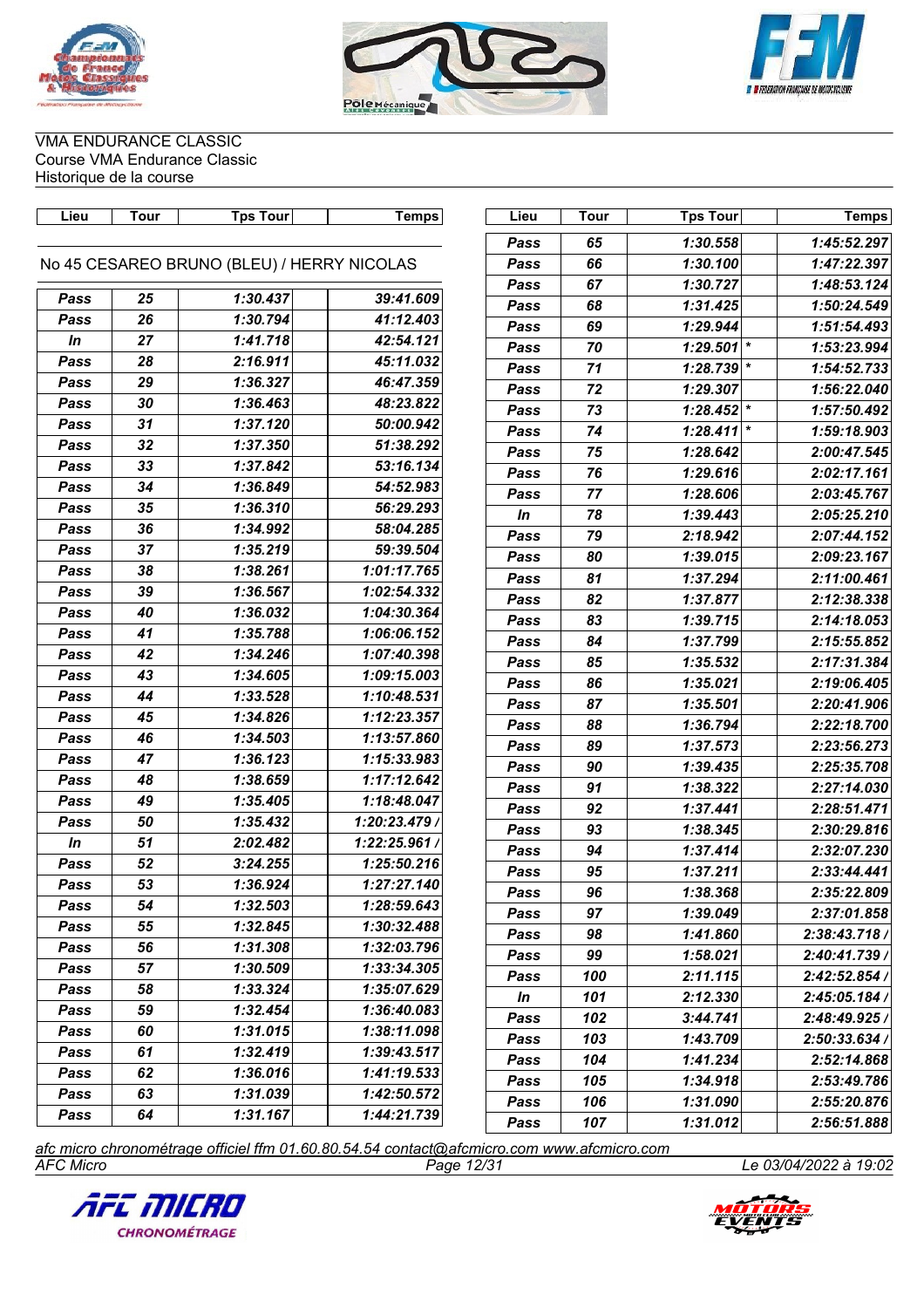





| Lieu | <b>Tour</b> | <b>Tps Tour</b>                            | <b>Temps</b> | Lieu | <b>Tour</b>      | <b>Tps Tour</b>                             | <b>Temps</b>   |
|------|-------------|--------------------------------------------|--------------|------|------------------|---------------------------------------------|----------------|
|      |             |                                            |              | Pass | 148              | 1:52.402                                    | 4:02:47.950    |
|      |             | No 45 CESAREO BRUNO (BLEU) / HERRY NICOLAS |              |      |                  |                                             |                |
|      |             |                                            |              |      |                  | No 67 KRAUSZ OLIVIER (BLEU) / BASSINOT JEAN |                |
| Pass | 108         | 1:32.524                                   | 2:58:24.412  |      |                  |                                             |                |
| Pass | 109         | 1:29.732                                   | 2:59:54.144  | Pass | 1                | $1:39.279$ *                                | 1:39.279       |
| Pass | 110         | 1:30.254                                   | 3:01:24.398  | Pass | $\boldsymbol{2}$ | 1:26.633                                    | 3:05.912       |
| Pass | 111         | 1:31.444                                   | 3:02:55.842  | Pass | 3                | $1:26.607$ *                                | 4:32.519 / SC  |
| Pass | 112         | 1:30.304                                   | 3:04:26.146  | Pass | 4                | 1:55.370                                    | 6:27.889 / SC  |
| Pass | 113         | 1:30.742                                   | 3:05:56.888  | Pass | 5                | 1:56.570                                    | 8:24.459 / SC  |
| Pass | 114         | 1:29.493                                   | 3:07:26.381  | Pass | 6                | 1:54.425                                    | 10:18.884 / SC |
| Pass | 115         | 1:29.184                                   | 3:08:55.565  | Pass | $\overline{7}$   | 1:40.760                                    | 11:59.644      |
| Pass | 116         | 1:29.852                                   | 3:10:25.417  | In   | 8                | 3:40.133                                    | 15:39.777      |
| Pass | 117         | 1:29.334                                   | 3:11:54.751  | Pass | 9                | 7:07.678                                    | 22:47.455      |
| Pass | 118         | 1:28.680                                   | 3:13:23.431  | Pass | 10               | 1:29.948                                    | 24:17.403      |
| Pass | 119         | $\ast$<br>1:27.561                         | 3:14:50.992  | Pass | 11               | 1:30.180                                    | 25:47.583      |
| Pass | 120         | 1:30.188                                   | 3:16:21.180  | Pass | 12               | 1:31.218                                    | 27:18.801      |
| Pass | 121         | 1:30.124                                   | 3:17:51.304  | Pass | 13               | 1:29.921                                    | 28:48.722      |
| Pass | 122         | 1:27.900                                   | 3:19:19.204  | Pass | 14               | 1:29.995                                    | 30:18.717      |
| Pass | 123         | 1:32.188                                   | 3:20:51.392  | Pass | 15               | 1:30.000                                    | 31:48.717      |
| Pass | 124         | 1:27.678                                   | 3:22:19.070  | Pass | 16               | 1:29.241                                    | 33:17.958      |
| Pass | 125         | 1:28.364                                   | 3:23:47.434  | Pass | 17               | 1:30.915                                    | 34:48.873      |
| Pass | 126         | 1:27.719                                   | 3:25:15.153  | Pass | 18               | 1:30.292                                    | 36:19.165      |
| Pass | 127         | 1:28.306                                   | 3:26:43.459  | Pass | 19               | 1:28.688                                    | 37:47.853      |
| Pass | 128         | 1:27.826                                   | 3:28:11.285  | Pass | 20               | 1:30.137                                    | 39:17.990      |
| Pass | 129         | 1:28.120                                   | 3:29:39.405  | Pass | 21               | 1:29.754                                    | 40:47.744      |
| Pass | 130         | 1:30.369                                   | 3:31:09.774  | Pass | 22               | 1:29.184                                    | 42:16.928      |
| In   | 131         | 1:40.800                                   | 3:32:50.574  | Pass | 23               | 1:31.012                                    | 43:47.940      |
| Pass | 132         | 2:35.186                                   | 3:35:25.760  | Pass | 24               | 1:29.802                                    | 45:17.742      |
| Pass | 133         | 1:39.930                                   | 3:37:05.690  | Pass | 25               | 1:29.909                                    | 46:47.651      |
| Pass | 134         | 1:39.771                                   | 3:38:45.461  | Pass | 26               | 1:30.535                                    | 48:18.186      |
| Pass | 135         | 1:38.980                                   | 3:40:24.441  | Pass | 27               | 1:29.965                                    | 49:48.151      |
| Pass | 136         | 1:39.244                                   | 3:42:03.685  | Pass | 28               | 1:29.829                                    | 51:17.980      |
| Pass | 137         | 1:38.764                                   | 3:43:42.449  | Pass | 29               | 1:29.196                                    | 52:47.176      |
| Pass | 138         | 1:38.727                                   | 3:45:21.176  | Pass | 30               | 1:29.422                                    | 54:16.598      |
| Pass | 139         | 1:41.755                                   | 3:47:02.931  | Pass | 31               | 1:29.691                                    | 55:46.289      |
| Pass | 140         | 1:41.266                                   | 3:48:44.197  | Pass | 32               | 1:30.736                                    | 57:17.025      |
| Pass | 141         | 1:41.520                                   | 3:50:25.717  | Pass | 33               | 1:31.905                                    | 58:48.930      |
| Pass | 142         | 1:42.485                                   | 3:52:08.202  | Pass | 34               | 1:30.696                                    | 1:00:19.626    |
| Pass | 143         | 1:42.657                                   | 3:53:50.859  | Pass | 35               | 1:30.649                                    | 1:01:50.275    |
| Pass | 144         | 1:43.226                                   | 3:55:34.085  | Pass | 36               | 1:29.185                                    | 1:03:19.460    |
| Pass | 145         | 1:46.521                                   | 3:57:20.606  | Pass | 37               | 1:28.981                                    | 1:04:48.441    |
| Pass | 146         | 1:44.592                                   | 3:59:05.198  | Pass | 38               | 1:28.790                                    | 1:06:17.231    |
| Pass | 147         | 1:50.350                                   | 4:00:55.548  | Pass | 39               | 1:29.450                                    | 1:07:46.681    |

*AFC Micro Page 13/31 Le 03/04/2022 à 19:02 afc micro chronométrage officiel ffm 01.60.80.54.54 contact@afcmicro.com www.afcmicro.com*



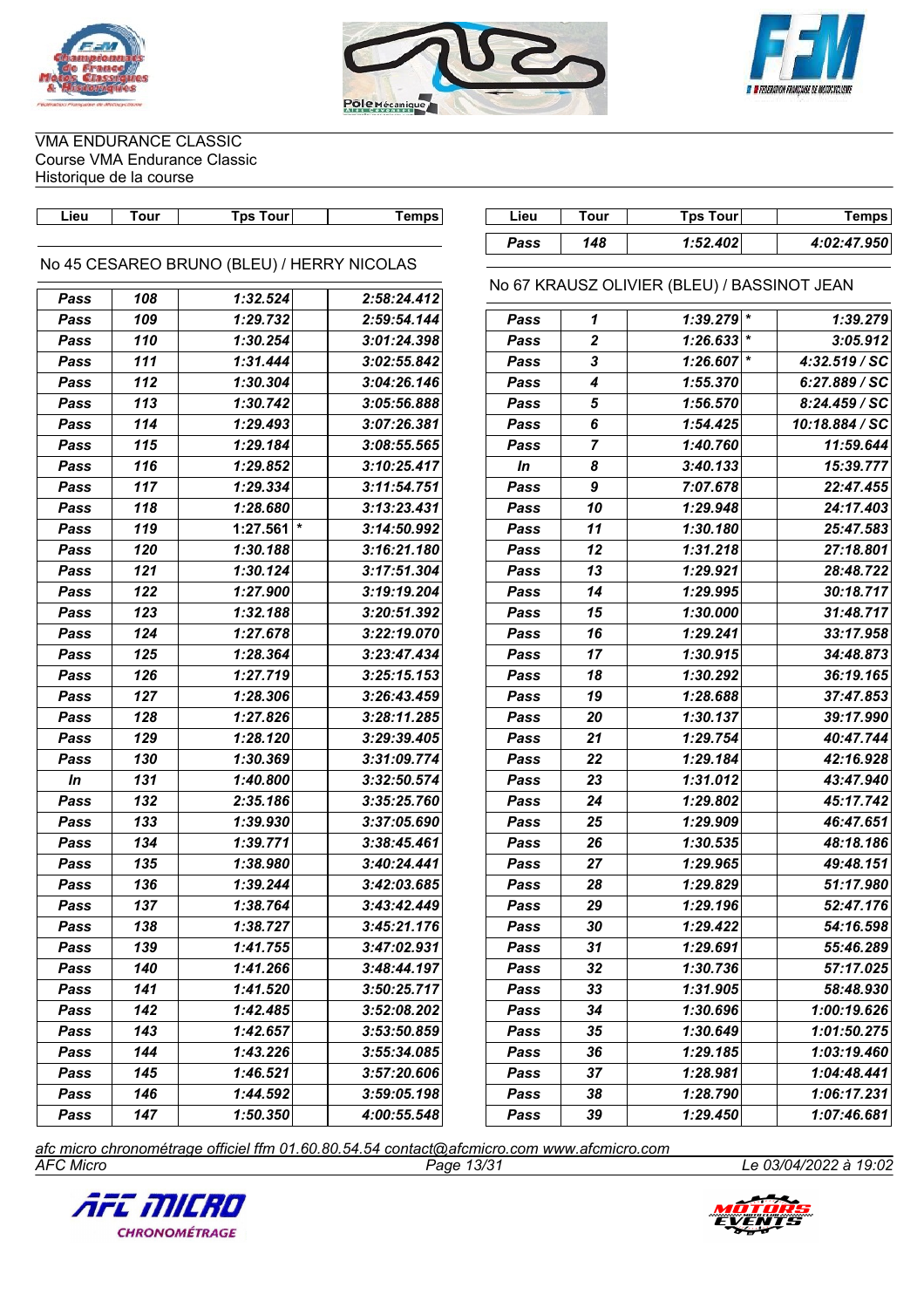





| Lieu          |             |                                             |              |      |                  |                                                |               |
|---------------|-------------|---------------------------------------------|--------------|------|------------------|------------------------------------------------|---------------|
|               | <b>Tour</b> | <b>Tps Tour</b>                             | <b>Temps</b> | Lieu | <b>Tour</b>      | <b>Tps Tour</b>                                | <b>Temps</b>  |
|               |             |                                             |              | Pass | 80               | 1:28.274                                       | 2:12:38.196   |
|               |             | No 67 KRAUSZ OLIVIER (BLEU) / BASSINOT JEAN |              | Pass | 81               | 1:27.257                                       | 2:14:05.453   |
|               |             |                                             |              | Pass | 82               | $1:25.319$ *                                   | 2:15:30.772   |
| Pass          | 40          | 1:30.271                                    | 1:09:16.952  | Pass | 83               | 1:25.425                                       | 2:16:56.197   |
| $\mathsf{In}$ | 41          | 1:39.847                                    | 1:10:56.799  | Pass | 84               | 1:25.938                                       | 2:18:22.135   |
| Pass          | 42          | 3:07.601                                    | 1:14:04.400  | Pass | 85               | 1:25.389                                       | 2:19:47.524   |
| Pass          | 43          | 1:29.740                                    | 1:15:34.140  | Pass | 86               | 1:24.969                                       | 2:21:12.493   |
| Pass          | 44          | 1:30.984                                    | 1:17:05.124  | Pass | 87               | 1:25.635                                       | 2:22:38.128   |
| Pass          | 45          | 1:32.668                                    | 1:18:37.792  | Pass | 88               | 1:27.158                                       | 2:24:05.286   |
| Pass          | 46          | 1:30.256                                    | 1:20:08.048  | Pass | 89               | 1:25.548                                       | 2:25:30.834   |
| Pass          | 47          | 1:47.842                                    | 1:21:55.890  | Pass | 90               | 1:27.307                                       | 2:26:58.141   |
| Pass          | 48          | 1:51.675                                    | 1:23:47.565  | Pass | 91               | 1:28.489                                       | 2:28:26.630   |
| Pass          | 49          | 1:43.647                                    | 1:25:31.212  | Pass | 92               | 1:28.641                                       | 2:29:55.271   |
| Pass          | 50          | 1:29.842                                    | 1:27:01.054  | Pass | 93               | 1:28.119                                       | 2:31:23.390   |
| Pass          | 51          | 1:29.530                                    | 1:28:30.584  | Pass | 94               | 1:27.558                                       | 2:32:50.948   |
| Pass          | 52          | 1:28.949                                    | 1:29:59.533  | Pass | 95               | 1:27.382                                       | 2:34:18.330   |
| Pass          | 53          | 1:28.269                                    | 1:31:27.802  | Pass | 96               | 1:27.128                                       | 2:35:45.458   |
| Pass          | 54          | 1:28.845                                    | 1:32:56.647  | Pass | 97               | 1:27.434                                       | 2:37:12.892   |
| Pass          | 55          | 1:28.767                                    | 1:34:25.414  |      |                  |                                                |               |
| Pass          | 56          | 1:28.829                                    | 1:35:54.243  |      |                  | No 73 TIOLLIER PIERRE (BLEU) / DAVID CHRISTIAN |               |
| Pass          | 57          |                                             |              |      |                  |                                                |               |
|               |             | 1:28.895                                    | 1:37:23.138  |      |                  |                                                |               |
| Pass          | 58          | 1:29.314                                    | 1:38:52.452  | In   | 1                | 7:46.296                                       | 7:46.296 / SC |
| Pass          | 59          | 1:29.085                                    | 1:40:21.537  | Pass | $\boldsymbol{2}$ | 28:17.536 *                                    | 36:03.832     |
| Pass          | 60          | 1:30.618                                    | 1:41:52.155  | Pass | 3                | 1:43.750                                       | 37:47.582     |
| Pass          | 61          | 1:30.334                                    | 1:43:22.489  | Pass | 4                | $1:39.303$ *                                   | 39:26.885     |
| Pass          | 62          | 1:32.000                                    | 1:44:54.489  | Pass | 5                | $1:35.817$ *                                   | 41:02.702     |
| Pass          | 63          | 1:29.216                                    | 1:46:23.705  | Pass | 6                | 1:36.379                                       | 42:39.081     |
| In            | 64          | 1:36.181                                    | 1:47:59.886  | In   | 7                | 1:53.925                                       | 44:33.006     |
| Pass          | 65          | 2:31.184                                    | 1:50:31.070  | Pass | 8                | 5:28.120                                       | 50:01.126     |
| Pass          | 66          | 1:29.845                                    | 1:52:00.915  | Pass | 9                | 1:38.030                                       | 51:39.156     |
| Pass          | 67          | 1:31.016                                    | 1:53:31.931  | Pass | 10               | 1:37.282                                       | 53:16.438     |
| Pass          | 68          | 1:28.502                                    | 1:55:00.433  | Pass | 11               | $1:35.736$ *                                   | 54:52.174     |
| Pass          | 69          | 1:27.829                                    | 1:56:28.262  | Pass | 12               | 1:36.630                                       | 56:28.804     |
| Pass          | 70          | 1:29.073                                    | 1:57:57.335  | Pass | 13               | $1:34.903$ <sup>*</sup>                        | 58:03.707     |
| Pass          | 71          | 1:30.127                                    | 1:59:27.462  | Pass | 14               | 1:35.145                                       | 59:38.852     |
| Pass          | 72          | 1:28.576                                    | 2:00:56.038  | Pass | 15               | 1:39.853                                       | 1:01:18.705   |
| Pass          | 73          | 1:28.023                                    | 2:02:24.061  | Pass | 16               | 1:35.837                                       | 1:02:54.542   |
| Pass          | 74          | 1:27.524                                    | 2:03:51.585  | Pass | 17               | 1:36.271                                       | 1:04:30.813   |
| Pass          | 75          | 1:27.606                                    | 2:05:19.191  | Pass | 18               | $1:34.667$ *                                   | 1:06:05.480   |
| Pass          | 76          | 1:26.926                                    | 2:06:46.117  | Pass | 19               | $1:34.040$ *                                   | 1:07:39.520   |
| Pass          | 77          | 1:27.561                                    | 2:08:13.678  | Pass | 20               | 1:34.607                                       | 1:09:14.127   |
| Pass          | 78          | 1:28.419                                    | 2:09:42.097  | Pass | 21               | 1:34.078                                       | 1:10:48.205   |

*AFC Micro Page 14/31 Le 03/04/2022 à 19:02 afc micro chronométrage officiel ffm 01.60.80.54.54 contact@afcmicro.com www.afcmicro.com*



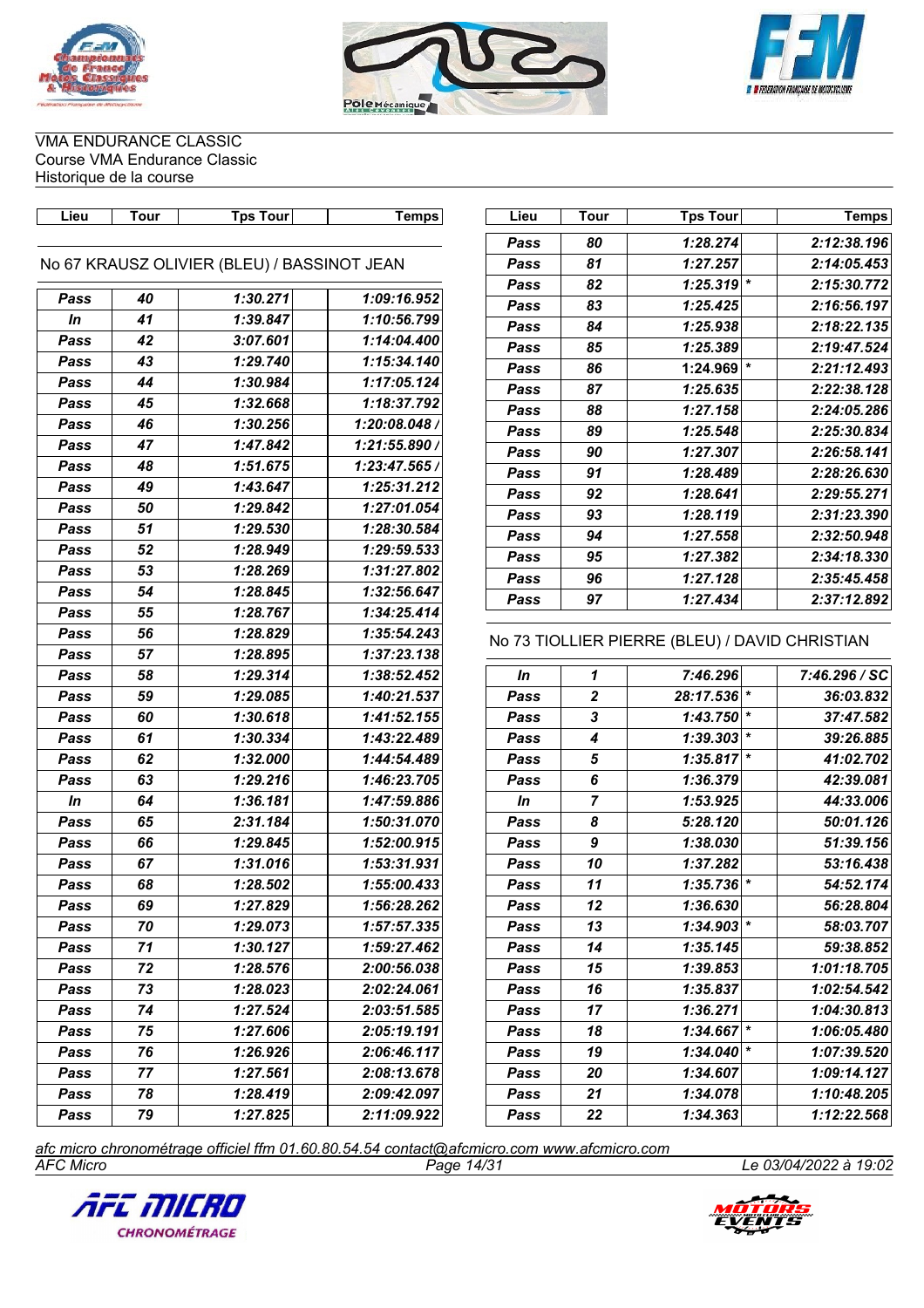





**Lieu Tour Tps Tour Temps Lieu Tour Tps Tour Temps**

| Pass<br>No 73 TIOLLIER PIERRE (BLEU) / DAVID CHRISTIAN<br>Pass<br>Pass<br>23<br>1:34.198<br>1:13:56.766<br>Pass<br>Pass<br>24<br>1:39.312<br>1:15:36.078<br>Pass<br>Pass<br>25<br>1:36.628<br>1:17:12.706<br>Pass<br>Pass<br>$1:33.983$ *<br>Pass<br>26<br>1:18:46.689<br>Pass<br>27<br>1:20:21.567/<br>Pass<br>1:34.878<br>Pass<br>28<br>1:36.122<br>1:21:57.689<br>Pass<br>Pass<br>29<br>1:51.897<br>1:23:49.586<br>Pass<br>Pass<br>30<br>Pass<br>1:44.422<br>1:25:34.008<br>Pass<br>31<br>Pass<br>1:34.872<br>1:27:08.880<br>Pass<br>Pass<br>32<br>1:34.050<br>1:28:42.930<br>Pass<br>33<br>Pass<br>1:35.043<br>1:30:17.973<br>Pass<br>1:31:52.678<br>34<br>1:34.705<br>Pass<br>Pass<br>35<br>1:43.845<br>1:33:36.523<br>In<br>Pass<br>Pass<br>36<br>3:37.075<br>1:37:13.598<br>Pass<br>1:39:19.238<br>37<br>2:05.640<br>Pass<br>Pass<br>38<br>4:39.805<br>1:43:59.043<br>In<br>Pass<br>39<br>1:03:52.188<br>2:47:51.231<br>In<br>Pass<br>40<br>52:26.334<br>3:40:17.565<br>Pass<br>Pass<br>41<br>Pass<br>1:39.198<br>3:41:56.763<br>Pass<br>1:37.038<br>Pass<br>42<br>3:43:33.801<br>Pass<br>43<br>Pass<br>1:36.273<br>3:45:10.074<br>Pass<br>44<br>Pass<br>1:36.656<br>3:46:46.730<br>Pass<br>45<br>1:34.990<br>3:48:21.720<br>Pass<br>Pass<br>46<br>1:35.327<br>3:49:57.047<br>Pass<br>Pass<br>1:37.936<br>47<br>3:51:34.983<br>Pass<br>Pass<br>Pass<br>48<br>1:33.683<br>3:53:08.666<br>Pass<br>49<br>Pass<br>1:35.414<br>3:54:44.080<br>Pass<br>50<br>1:34.643<br>3:56:18.723<br>Pass<br>Pass<br>51<br>1:35.465<br>3:57:54.188<br>Pass<br>Pass<br>52<br>1:39.397<br>3:59:33.585<br>Pass<br>Pass |      |    |          |             |      |
|---------------------------------------------------------------------------------------------------------------------------------------------------------------------------------------------------------------------------------------------------------------------------------------------------------------------------------------------------------------------------------------------------------------------------------------------------------------------------------------------------------------------------------------------------------------------------------------------------------------------------------------------------------------------------------------------------------------------------------------------------------------------------------------------------------------------------------------------------------------------------------------------------------------------------------------------------------------------------------------------------------------------------------------------------------------------------------------------------------------------------------------------------------------------------------------------------------------------------------------------------------------------------------------------------------------------------------------------------------------------------------------------------------------------------------------------------------------------------------------------------------------------------------------------------------------------------------------------------------|------|----|----------|-------------|------|
|                                                                                                                                                                                                                                                                                                                                                                                                                                                                                                                                                                                                                                                                                                                                                                                                                                                                                                                                                                                                                                                                                                                                                                                                                                                                                                                                                                                                                                                                                                                                                                                                         |      |    |          |             |      |
|                                                                                                                                                                                                                                                                                                                                                                                                                                                                                                                                                                                                                                                                                                                                                                                                                                                                                                                                                                                                                                                                                                                                                                                                                                                                                                                                                                                                                                                                                                                                                                                                         |      |    |          |             |      |
|                                                                                                                                                                                                                                                                                                                                                                                                                                                                                                                                                                                                                                                                                                                                                                                                                                                                                                                                                                                                                                                                                                                                                                                                                                                                                                                                                                                                                                                                                                                                                                                                         |      |    |          |             |      |
|                                                                                                                                                                                                                                                                                                                                                                                                                                                                                                                                                                                                                                                                                                                                                                                                                                                                                                                                                                                                                                                                                                                                                                                                                                                                                                                                                                                                                                                                                                                                                                                                         |      |    |          |             |      |
|                                                                                                                                                                                                                                                                                                                                                                                                                                                                                                                                                                                                                                                                                                                                                                                                                                                                                                                                                                                                                                                                                                                                                                                                                                                                                                                                                                                                                                                                                                                                                                                                         |      |    |          |             |      |
|                                                                                                                                                                                                                                                                                                                                                                                                                                                                                                                                                                                                                                                                                                                                                                                                                                                                                                                                                                                                                                                                                                                                                                                                                                                                                                                                                                                                                                                                                                                                                                                                         |      |    |          |             |      |
|                                                                                                                                                                                                                                                                                                                                                                                                                                                                                                                                                                                                                                                                                                                                                                                                                                                                                                                                                                                                                                                                                                                                                                                                                                                                                                                                                                                                                                                                                                                                                                                                         |      |    |          |             |      |
|                                                                                                                                                                                                                                                                                                                                                                                                                                                                                                                                                                                                                                                                                                                                                                                                                                                                                                                                                                                                                                                                                                                                                                                                                                                                                                                                                                                                                                                                                                                                                                                                         |      |    |          |             |      |
|                                                                                                                                                                                                                                                                                                                                                                                                                                                                                                                                                                                                                                                                                                                                                                                                                                                                                                                                                                                                                                                                                                                                                                                                                                                                                                                                                                                                                                                                                                                                                                                                         |      |    |          |             |      |
|                                                                                                                                                                                                                                                                                                                                                                                                                                                                                                                                                                                                                                                                                                                                                                                                                                                                                                                                                                                                                                                                                                                                                                                                                                                                                                                                                                                                                                                                                                                                                                                                         |      |    |          |             |      |
|                                                                                                                                                                                                                                                                                                                                                                                                                                                                                                                                                                                                                                                                                                                                                                                                                                                                                                                                                                                                                                                                                                                                                                                                                                                                                                                                                                                                                                                                                                                                                                                                         |      |    |          |             |      |
|                                                                                                                                                                                                                                                                                                                                                                                                                                                                                                                                                                                                                                                                                                                                                                                                                                                                                                                                                                                                                                                                                                                                                                                                                                                                                                                                                                                                                                                                                                                                                                                                         |      |    |          |             |      |
|                                                                                                                                                                                                                                                                                                                                                                                                                                                                                                                                                                                                                                                                                                                                                                                                                                                                                                                                                                                                                                                                                                                                                                                                                                                                                                                                                                                                                                                                                                                                                                                                         |      |    |          |             |      |
|                                                                                                                                                                                                                                                                                                                                                                                                                                                                                                                                                                                                                                                                                                                                                                                                                                                                                                                                                                                                                                                                                                                                                                                                                                                                                                                                                                                                                                                                                                                                                                                                         |      |    |          |             |      |
|                                                                                                                                                                                                                                                                                                                                                                                                                                                                                                                                                                                                                                                                                                                                                                                                                                                                                                                                                                                                                                                                                                                                                                                                                                                                                                                                                                                                                                                                                                                                                                                                         |      |    |          |             |      |
|                                                                                                                                                                                                                                                                                                                                                                                                                                                                                                                                                                                                                                                                                                                                                                                                                                                                                                                                                                                                                                                                                                                                                                                                                                                                                                                                                                                                                                                                                                                                                                                                         |      |    |          |             |      |
|                                                                                                                                                                                                                                                                                                                                                                                                                                                                                                                                                                                                                                                                                                                                                                                                                                                                                                                                                                                                                                                                                                                                                                                                                                                                                                                                                                                                                                                                                                                                                                                                         |      |    |          |             |      |
|                                                                                                                                                                                                                                                                                                                                                                                                                                                                                                                                                                                                                                                                                                                                                                                                                                                                                                                                                                                                                                                                                                                                                                                                                                                                                                                                                                                                                                                                                                                                                                                                         |      |    |          |             |      |
|                                                                                                                                                                                                                                                                                                                                                                                                                                                                                                                                                                                                                                                                                                                                                                                                                                                                                                                                                                                                                                                                                                                                                                                                                                                                                                                                                                                                                                                                                                                                                                                                         |      |    |          |             |      |
|                                                                                                                                                                                                                                                                                                                                                                                                                                                                                                                                                                                                                                                                                                                                                                                                                                                                                                                                                                                                                                                                                                                                                                                                                                                                                                                                                                                                                                                                                                                                                                                                         |      |    |          |             |      |
|                                                                                                                                                                                                                                                                                                                                                                                                                                                                                                                                                                                                                                                                                                                                                                                                                                                                                                                                                                                                                                                                                                                                                                                                                                                                                                                                                                                                                                                                                                                                                                                                         |      |    |          |             |      |
|                                                                                                                                                                                                                                                                                                                                                                                                                                                                                                                                                                                                                                                                                                                                                                                                                                                                                                                                                                                                                                                                                                                                                                                                                                                                                                                                                                                                                                                                                                                                                                                                         |      |    |          |             |      |
|                                                                                                                                                                                                                                                                                                                                                                                                                                                                                                                                                                                                                                                                                                                                                                                                                                                                                                                                                                                                                                                                                                                                                                                                                                                                                                                                                                                                                                                                                                                                                                                                         |      |    |          |             |      |
|                                                                                                                                                                                                                                                                                                                                                                                                                                                                                                                                                                                                                                                                                                                                                                                                                                                                                                                                                                                                                                                                                                                                                                                                                                                                                                                                                                                                                                                                                                                                                                                                         |      |    |          |             |      |
|                                                                                                                                                                                                                                                                                                                                                                                                                                                                                                                                                                                                                                                                                                                                                                                                                                                                                                                                                                                                                                                                                                                                                                                                                                                                                                                                                                                                                                                                                                                                                                                                         |      |    |          |             |      |
|                                                                                                                                                                                                                                                                                                                                                                                                                                                                                                                                                                                                                                                                                                                                                                                                                                                                                                                                                                                                                                                                                                                                                                                                                                                                                                                                                                                                                                                                                                                                                                                                         |      |    |          |             |      |
|                                                                                                                                                                                                                                                                                                                                                                                                                                                                                                                                                                                                                                                                                                                                                                                                                                                                                                                                                                                                                                                                                                                                                                                                                                                                                                                                                                                                                                                                                                                                                                                                         |      |    |          |             |      |
|                                                                                                                                                                                                                                                                                                                                                                                                                                                                                                                                                                                                                                                                                                                                                                                                                                                                                                                                                                                                                                                                                                                                                                                                                                                                                                                                                                                                                                                                                                                                                                                                         |      |    |          |             |      |
|                                                                                                                                                                                                                                                                                                                                                                                                                                                                                                                                                                                                                                                                                                                                                                                                                                                                                                                                                                                                                                                                                                                                                                                                                                                                                                                                                                                                                                                                                                                                                                                                         |      |    |          |             |      |
|                                                                                                                                                                                                                                                                                                                                                                                                                                                                                                                                                                                                                                                                                                                                                                                                                                                                                                                                                                                                                                                                                                                                                                                                                                                                                                                                                                                                                                                                                                                                                                                                         |      |    |          |             |      |
|                                                                                                                                                                                                                                                                                                                                                                                                                                                                                                                                                                                                                                                                                                                                                                                                                                                                                                                                                                                                                                                                                                                                                                                                                                                                                                                                                                                                                                                                                                                                                                                                         |      |    |          |             |      |
|                                                                                                                                                                                                                                                                                                                                                                                                                                                                                                                                                                                                                                                                                                                                                                                                                                                                                                                                                                                                                                                                                                                                                                                                                                                                                                                                                                                                                                                                                                                                                                                                         |      |    |          |             |      |
|                                                                                                                                                                                                                                                                                                                                                                                                                                                                                                                                                                                                                                                                                                                                                                                                                                                                                                                                                                                                                                                                                                                                                                                                                                                                                                                                                                                                                                                                                                                                                                                                         |      |    |          |             |      |
|                                                                                                                                                                                                                                                                                                                                                                                                                                                                                                                                                                                                                                                                                                                                                                                                                                                                                                                                                                                                                                                                                                                                                                                                                                                                                                                                                                                                                                                                                                                                                                                                         | Pass | 53 | 1:40.397 | 4:01:13.982 | Pass |

### No 74 LAMINIER SEBASTIEN (BLEU) / MONTES

| Pass |   | $1:49.149$ <sup>*</sup> | 1:49.149       |
|------|---|-------------------------|----------------|
| Pass | 2 | $1:34.645$ <sup>*</sup> | 3:23.794       |
| Pass | 3 | $1:33.518$ *            | 4:57.312 / SC  |
| In   |   | 1:43.339                | 6:40.651 / SC  |
| Pass | 5 | 3:49.183                | 10:29.834 / SC |
| Pass |   | 1:41.697                | 12:11.531      |

| Lieu | Tour | <b>Tps Tour</b>         | <b>Temps</b> |
|------|------|-------------------------|--------------|
| Pass | 7    | 1:36.220                | 13:47.751    |
| Pass | 8    | $1:30.455$ *            | 15:18.206    |
| Pass | 9    | $1:29.043$ *            | 16:47.249    |
| Pass | 10   | $1:28.305$ <sup>*</sup> | 18:15.554    |
| Pass | 11   | $1:27.929$ <sup>*</sup> | 19:43.483    |
| Pass | 12   | $1:27.297$ <sup>*</sup> | 21:10.780    |
| Pass | 13   | 1:28.481                | 22:39.261    |
| Pass | 14   | $1:26.932$ *            | 24:06.193    |
| Pass | 15   | $1:26.624$ *            | 25:32.817    |
| Pass | 16   | 1:26.687                | 26:59.504    |
| Pass | 17   | 1:26.688                | 28:26.192    |
| Pass | 18   | 1:26.735                | 29:52.927    |
| Pass | 19   | 1:26.668                | 31:19.595    |
| Pass | 20   | $1:26.478$ <sup>*</sup> | 32:46.073    |
| Pass | 21   | 1:26.937                | 34:13.010    |
| Pass | 22   | 1:26.511                | 35:39.521    |
| Pass | 23   | $1:26.288$ *            | 37:05.809    |
| Pass | 24   | 1:26.241                | 38:32.050    |
| Pass | 25   | 1:26.245                | 39:58.295    |
| Pass | 26   | 1:26.355                | 41:24.650    |
| Pass | 27   | 1:27.417                | 42:52.067    |
| Pass | 28   | 1:26.318                | 44:18.385    |
| Pass | 29   | $1:26.117$ *            | 45:44.502    |
| Pass | 30   | $1:25.565$ <sup>*</sup> | 47:10.067    |
| Pass | 31   | 1:28.814                | 48:38.881    |
| Pass | 32   | 1:26.059                | 50:04.940    |
| Pass | 33   | 1:27.457                | 51:32.397    |
| Pass | 34   | 1:26.578                | 52:58.975    |
| Pass | 35   | 1:25.979                | 54:24.954    |
| Pass | 36   | 1:26.956                | 55:51.910    |
| Pass | 37   | 1:26.075                | 57:17.985    |
| Pass | 38   | 1:27.344                | 58:45.329    |
| Pass | 39   | 1:26.502                | 1:00:11.831  |
| Pass | 40   | 1:25.756                | 1:01:37.587  |
| Pass | 41   | 1:26.825                | 1:03:04.412  |
| Pass | 42   | 1:26.559                | 1:04:30.971  |
| In   | 43   | 1:39.061                | 1:06:10.032  |
| In   | 44   | 5:24.615                | 1:11:34.647  |

No 77 GUILLARD FRANCK (BLEU) / CHEVRIER TEDDY

| Pass | $1:45.851$ <sup>*</sup> | 1:45.851 |
|------|-------------------------|----------|
| Pass | 1:36.421                | 3:22.272 |

*AFC Micro Page 15/31 Le 03/04/2022 à 19:02 afc micro chronométrage officiel ffm 01.60.80.54.54 contact@afcmicro.com www.afcmicro.com*



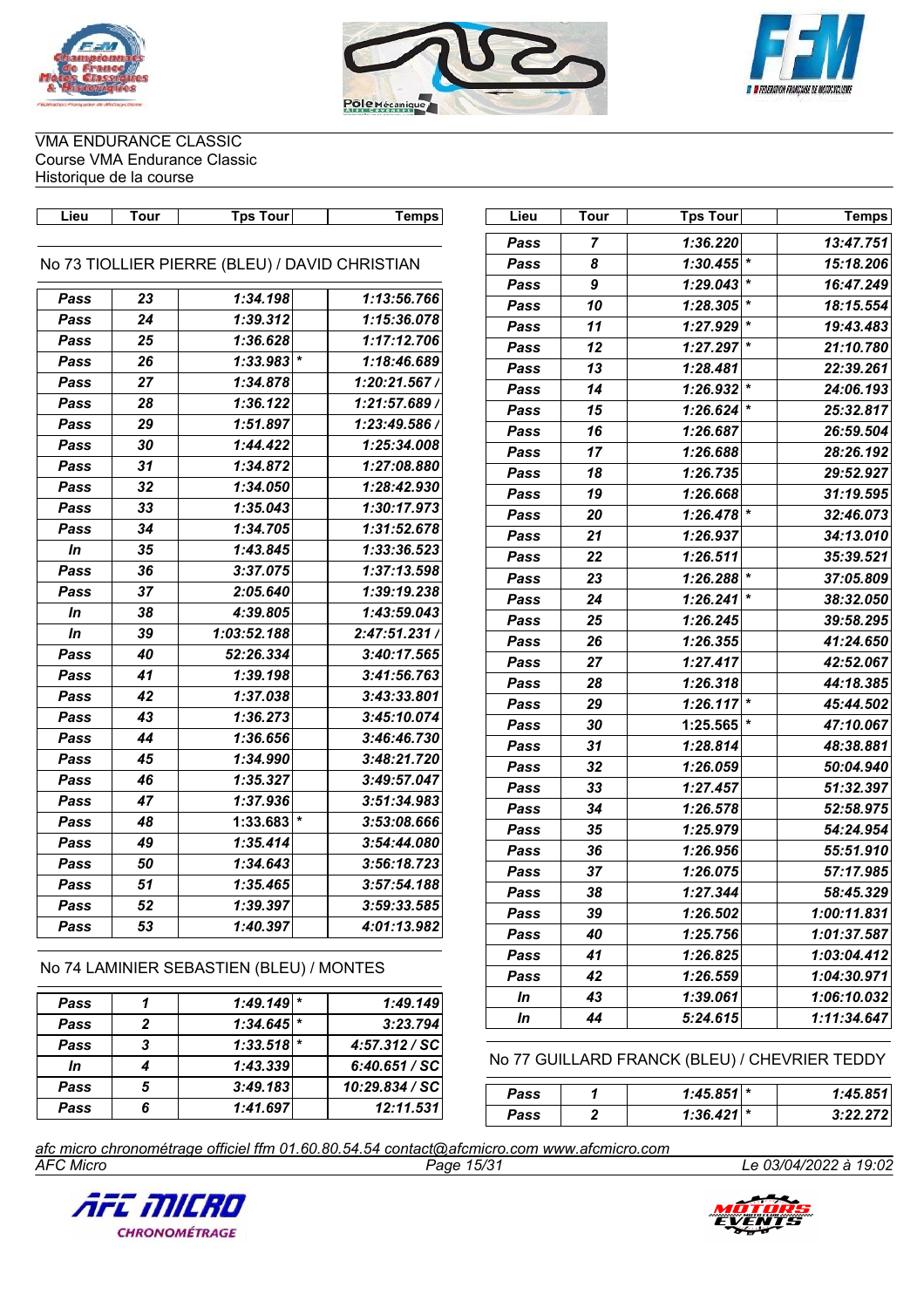





VMA ENDURANCE CLASSIC Course VMA Endurance Classic Historique de la course

| Lieu | <b>Tour</b>      | <b>Tps Tour</b>                               | <b>Temps</b>   | Lieu        | <b>Tour</b> | <b>Tps Tour</b>         | <b>Temps</b> |
|------|------------------|-----------------------------------------------|----------------|-------------|-------------|-------------------------|--------------|
|      |                  |                                               |                | Pass        | 43          | 1:30.886                | 1:08:22.728  |
|      |                  | No 77 GUILLARD FRANCK (BLEU) / CHEVRIER TEDDY |                | Pass        | 44          | $1:29.943$ <sup>*</sup> | 1:09:52.671  |
|      |                  |                                               |                | Pass        | 45          | 1:31.916                | 1:11:24.587  |
| Pass | $\mathbf{3}$     | 1:40.639                                      | 5:02.911 / SC  | Pass        | 46          | 1:30.731                | 1:12:55.318  |
| Pass | $\boldsymbol{4}$ | 1:39.634                                      | 6:42.545 / SC  | Pass        | 47          | 1:31.991                | 1:14:27.309  |
| Pass | 5                | 1:47.582                                      | 8:30.127 / SC  | Pass        | 48          | 2:48.312                | 1:17:15.621  |
| Pass | 6                | 1:55.606                                      | 10:25.733 / SC | Pass        | 49          | 1:32.670                | 1:18:48.291  |
| Pass | $\overline{7}$   | 1:40.854                                      | 12:06.587      | Pass        | 50          | 1:33.547                | 1:20:21.838  |
| Pass | 8                | $1:34.315$ *                                  | 13:40.902      | Pass        | 51          | 5:28.408                | 1:25:50.246  |
| Pass | 9                | $1:32.885$ <sup>*</sup>                       | 15:13.787      | Pass        | 52          | 1:35.467                | 1:27:25.713  |
| Pass | 10               | 1:33.252                                      | 16:47.039      | Pass        | 53          | 1:33.601                | 1:28:59.314  |
| Pass | 11               | 1:33.118                                      | 18:20.157      | Pass        | 54          | 1:32.962                | 1:30:32.276  |
| Pass | 12               | 1:33.012                                      | 19:53.169      | Pass        | 55          | 1:33.911                | 1:32:06.187  |
| Pass | 13               | 1:33.521                                      | 21:26.690      | Pass        | 56          | 1:33.301                | 1:33:39.488  |
| Pass | 14               | 1:33.295                                      | 22:59.985      | Pass        | 57          | 1:33.880                | 1:35:13.368  |
| Pass | 15               | $1:32.005$ <sup>*</sup>                       | 24:31.990      | Pass        | 58          | 1:32.796                | 1:36:46.164  |
| Pass | 16               | $1:31.330$ *                                  | 26:03.320      | Pass        | 59          | 1:31.966                | 1:38:18.130  |
| Pass | 17               | 1:33.021                                      | 27:36.341      | Pass        | 60          | 1:32.687                | 1:39:50.817  |
| Pass | 18               | 1:32.469                                      | 29:08.810      | Pass        | 61          | 1:36.282                | 1:41:27.099  |
| Pass | 19               | 1:32.080                                      | 30:40.890      | Pass        | 62          | 1:45.506                | 1:43:12.605  |
| Pass | 20               | 1:31.602                                      | 32:12.492      | In          | 63          | 1:52.306                | 1:45:04.911  |
| Pass | 21               | 1:31.486                                      | 33:43.978      | Pass        | 64          | 3:02.422                | 1:48:07.333  |
| Pass | 22               | $1:30.945$ <sup>*</sup>                       | 35:14.923      | Pass        | 65          | 1:33.392                | 1:49:40.725  |
| Pass | 23               | $1:30.870$ *                                  | 36:45.793      | Pass        | 66          | 1:32.769                | 1:51:13.494  |
| Pass | 24               | 1:32.448                                      | 38:18.241      | Pass        | 67          | 1:30.909                | 1:52:44.403  |
| Pass | 25               | 1:32.572                                      | 39:50.813      | Pass        | 68          | 1:30.566                | 1:54:14.969  |
| Pass | 26               | 1:32.266                                      | 41:23.079      | Pass        | 69          | 1:30.836                | 1:55:45.805  |
| Pass | 27               | 1:31.709                                      | 42:54.788      | Pass        | 70          | $1:29.728$ <sup>*</sup> | 1:57:15.533  |
| Pass | 28               | 1:31.293                                      | 44:26.081      | Pass        | 71          | 1:30.267                | 1:58:45.800  |
| Pass | 29               | 1:31.393                                      | 45:57.474      | Pass        | 72          | 1:31.248                | 2:00:17.048  |
| Pass | 30               | 1:31.896                                      | 47:29.370      | Pass        | 73          | 1:31.030                | 2:01:48.078  |
| Pass | 31               | 1:33.062                                      | 49:02.432      | Pass        | 74          | 1:31.300                | 2:03:19.378  |
| Pass | 32               | 1:34.529                                      | 50:36.961      | Pass        | 75          | 1:32.082                | 2:04:51.460  |
| Pass | 33               | 1:31.735                                      | 52:08.696      | Pass        | 76          | 1:32.808                | 2:06:24.268  |
| Pass | 34               | 1:32.340                                      | 53:41.036      | <b>Pass</b> | 77          | 1:34.360                | 2:07:58.628  |
| Pass | 35               | 1:32.902                                      | 55:13.938      | Pass        | 78          | 1:32.038                | 2:09:30.666  |
| Pass | 36               | 1:32.183                                      | 56:46.121      | Pass        | 79          | 1:29.826                | 2:11:00.492  |
| Pass | 37               | 1:32.976                                      | 58:19.097      | Pass        | 80          | 1:30.820                | 2:12:31.312  |
| Pass | 38               | 1:31.673                                      | 59:50.770      | Pass        | 81          | $1:29.313$ <sup>*</sup> | 2:14:00.625  |
| In   | 39               | 1:40.024                                      | 1:01:30.794    | Pass        | 82          | $1:29.163$ <sup>*</sup> | 2:15:29.788  |
| Pass | 40               | 2:16.873                                      | 1:03:47.667    | Pass        | 83          | 1:31.729                | 2:17:01.517  |
| Pass | 41               | 1:32.246                                      | 1:05:19.913    | Pass        | 84          | 1:31.147                | 2:18:32.664  |
| Pass | 42               | 1:31.929                                      | 1:06:51.842    | Pass        | 85          | 1:30.365                | 2:20:03.029  |

*AFC Micro Page 16/31 Le 03/04/2022 à 19:02 afc micro chronométrage officiel ffm 01.60.80.54.54 contact@afcmicro.com www.afcmicro.com*



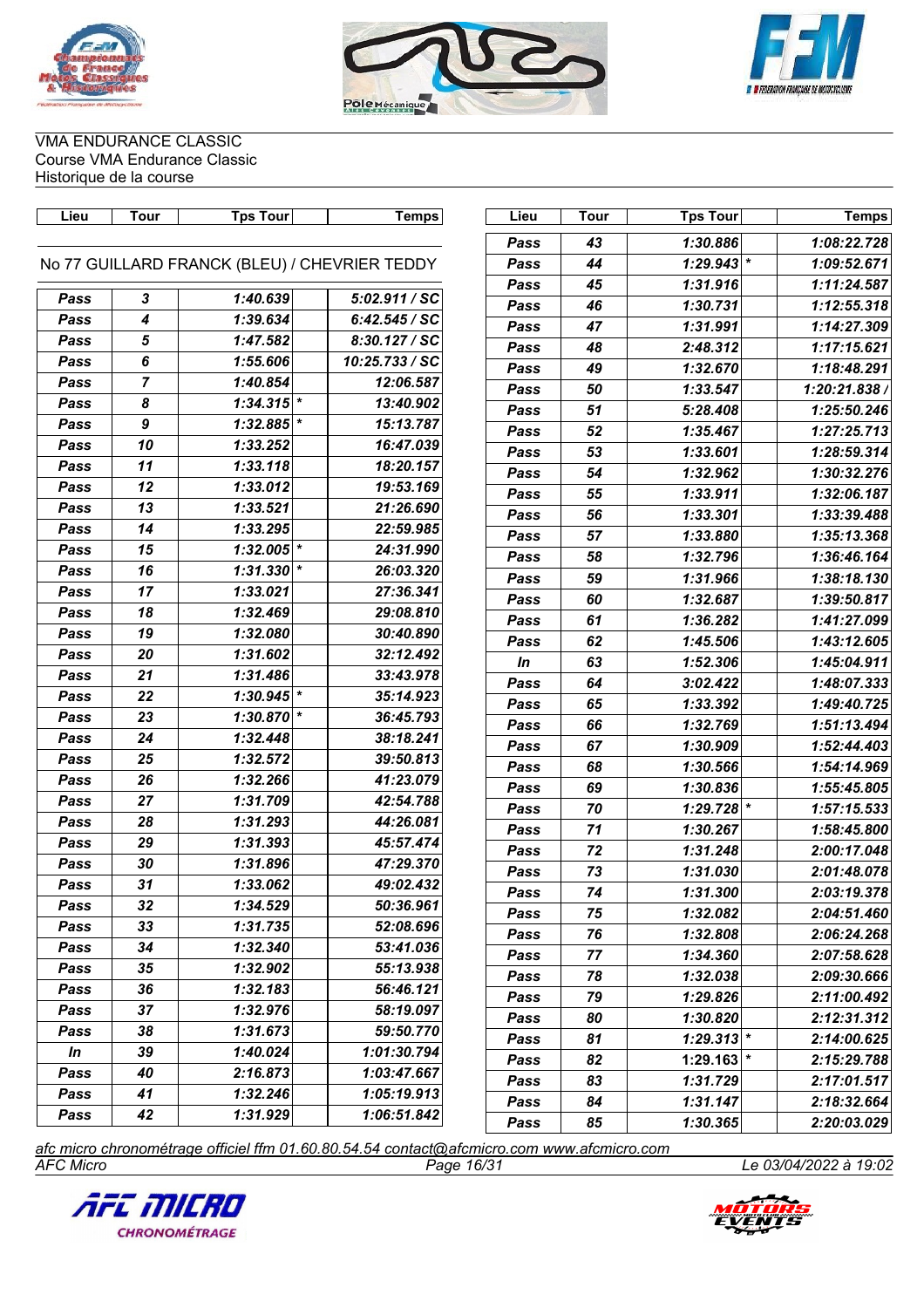





| Lieu | Tour | <b>Tps Tour</b>                               | <b>Temps</b>  | Lieu | Tour                      | <b>Tps Tour</b>                            | <b>Temps</b>   |
|------|------|-----------------------------------------------|---------------|------|---------------------------|--------------------------------------------|----------------|
|      |      |                                               |               | Pass | 126                       | 1:33.453                                   | 3:28:55.771    |
|      |      | No 77 GUILLARD FRANCK (BLEU) / CHEVRIER TEDDY |               | Pass | 127                       | 1:33.526                                   | 3:30:29.297    |
|      |      |                                               |               | Pass | 128                       | 1:33.419                                   | 3:32:02.716    |
| Pass | 86   | 1:30.661                                      | 2:21:33.690   | Pass | 129                       | 1:33.584                                   | 3:33:36.300    |
| Pass | 87   | 1:30.134                                      | 2:23:03.824   | Pass | 130                       | 1:33.334                                   | 3:35:09.634    |
| Pass | 88   | 1:29.476                                      | 2:24:33.300   | Pass | 131                       | 1:33.179                                   | 3:36:42.813    |
| Pass | 89   | 1:30.333                                      | 2:26:03.633   | Pass | 132                       | 1:33.284                                   | 3:38:16.097    |
| Pass | 90   | 1:30.134                                      | 2:27:33.767   | Pass | 133                       | 1:32.013                                   | 3:39:48.110    |
| Pass | 91   | 1:30.014                                      | 2:29:03.781   | Pass | 134                       | 1:31.087                                   | 3:41:19.197    |
| Pass | 92   | 1:30.766                                      | 2:30:34.547   | Pass | 135                       | 1:32.131                                   | 3:42:51.328    |
| Pass | 93   | 1:32.787                                      | 2:32:07.334   | Pass | 136                       | 1:31.617                                   | 3:44:22.945    |
| Pass | 94   | 1:32.023                                      | 2:33:39.357   | Pass | 137                       | 1:31.035                                   | 3:45:53.980    |
| Pass | 95   | 1:29.886                                      | 2:35:09.243   | Pass | 138                       | 1:31.024                                   | 3:47:25.004    |
| Pass | 96   | 1:33.439                                      | 2:36:42.682   | Pass | 139                       | 1:29.929                                   | 3:48:54.933    |
| Pass | 97   | 1:31.997                                      | 2:38:14.679 / | Pass | 140                       | 1:30.967                                   | 3:50:25.900    |
| Pass | 98   | 1:45.159                                      | 2:39:59.838 / | Pass | 141                       | 1:31.336                                   | 3:51:57.236    |
| Pass | 99   | 1:44.274                                      | 2:41:44.112/  | Pass | 142                       | 1:31.013                                   | 3:53:28.249    |
| Pass | 100  | 1:41.822                                      | 2:43:25.934 / | Pass | 143                       | 1:30.600                                   | 3:54:58.849    |
| Pass | 101  | 1:43.045                                      | 2:45:08.979 / | Pass | 144                       | 1:31.868                                   | 3:56:30.717    |
| Pass | 102  | 1:46.143                                      | 2:46:55.122 / | Pass | 145                       | 1:30.713                                   | 3:58:01.430    |
| Pass | 103  | 1:51.880                                      | 2:48:47.002 / | Pass | 146                       | 1:31.514                                   | 3:59:32.944    |
| Pass | 104  | 1:45.271                                      | 2:50:32.273/  | Pass | 147                       | 1:32.785                                   | 4:01:05.729    |
| Pass | 105  | 1:41.753                                      | 2:52:14.026   |      |                           |                                            |                |
| Pass | 106  | 1:33.966                                      | 2:53:47.992   |      |                           | No 80 HUTTEAU STEVEN (BLEU) / METZ ANTOINE |                |
| Pass | 107  | 1:31.903                                      | 2:55:19.895   |      |                           |                                            |                |
| Pass | 108  | 1:30.889                                      | 2:56:50.784   | Pass | $\mathbf{1}$              | $1:40.185$ <sup>*</sup>                    | 1:40.185       |
| Pass | 109  | 1:31.259                                      | 2:58:22.043   | Pass | $\overline{2}$            | $1:29.299$ <sup>*</sup>                    | 3:09.484       |
| Pass | 110  | 1:31.097                                      | 2:59:53.140   | Pass | $\boldsymbol{\mathsf{3}}$ | $1:28.876$ <sup>*</sup>                    | 4:38.360 / SC  |
| Pass | 111  | 1:30.979                                      | 3:01:24.119   | Pass | 4                         | 1:50.500                                   | 6:28.860 / SC  |
| Pass | 112  | 1:33.464                                      | 3:02:57.583   | Pass | $\sqrt{5}$                | 1:56.413                                   | 8:25.273 / SC  |
| Pass | 113  | 1:38.689                                      | 3:04:36.272   | Pass | 6                         | 1:54.469                                   | 10:19.742 / SC |
| Pass | 114  | 5:26.923                                      | 3:10:03.195   | Pass | $\overline{7}$            | 1:41.621                                   | 12:01.363      |
| Pass | 115  | 1:36.766                                      | 3:11:39.961   | Pass | 8                         | $1:27.514$ *                               | 13:28.877      |
| Pass | 116  | 1:33.779                                      | 3:13:13.740   | Pass | 9                         | $1:26.666$ <sup>*</sup>                    | 14:55.543      |
| Pass | 117  | 1:34.550                                      | 3:14:48.290   | Pass | 10                        | 1:26.745                                   | 16:22.288      |
| Pass | 118  | 1:34.493                                      | 3:16:22.783   | Pass | 11                        | 1:26.264                                   | 17:48.552      |
| Pass | 119  | 1:34.736                                      | 3:17:57.519   | Pass | 12                        | 1:26.721                                   | 19:15.273      |
| Pass | 120  | 1:34.621                                      | 3:19:32.140   | Pass | 13                        | 1:26.336                                   | 20:41.609      |
| Pass | 121  | 1:35.108                                      | 3:21:07.248   | Pass | 14                        | 1:26.661                                   | 22:08.270      |
| Pass | 122  | 1:34.251                                      | 3:22:41.499   | Pass | 15                        | $1:25.265$ <sup>*</sup>                    | 23:33.535      |
| Pass | 123  | 1:34.498                                      | 3:24:15.997   | Pass | 16                        | 1:26.910                                   | 25:00.445      |
| Pass | 124  | 1:34.156                                      | 3:25:50.153   | Pass | 17                        | $1:25.113$ <sup>*</sup>                    | 26:25.558      |
| Pass | 125  | 1:32.165                                      | 3:27:22.318   | Pass | 18                        | 1:25.747                                   | 27:51.305      |

| Lieu | <b>Tour</b> | <b>Tps Tour</b> | <b>Temps</b> |
|------|-------------|-----------------|--------------|
| Pass | 126         | 1:33.453        | 3:28:55.771  |
| Pass | 127         | 1:33.526        | 3:30:29.297  |
| Pass | 128         | 1:33.419        | 3:32:02.716  |
| Pass | 129         | 1:33.584        | 3:33:36.300  |
| Pass | 130         | 1:33.334        | 3:35:09.634  |
| Pass | 131         | 1:33.179        | 3:36:42.813  |
| Pass | 132         | 1:33.284        | 3:38:16.097  |
| Pass | 133         | 1:32.013        | 3:39:48.110  |
| Pass | 134         | 1:31.087        | 3:41:19.197  |
| Pass | 135         | 1:32.131        | 3:42:51.328  |
| Pass | 136         | 1:31.617        | 3:44:22.945  |
| Pass | 137         | 1:31.035        | 3:45:53.980  |
| Pass | 138         | 1:31.024        | 3:47:25.004  |
| Pass | 139         | 1:29.929        | 3:48:54.933  |
| Pass | 140         | 1:30.967        | 3:50:25.900  |
| Pass | 141         | 1:31.336        | 3:51:57.236  |
| Pass | 142         | 1:31.013        | 3:53:28.249  |
| Pass | 143         | 1:30.600        | 3:54:58.849  |
| Pass | 144         | 1:31.868        | 3:56:30.717  |
| Pass | 145         | 1:30.713        | 3:58:01.430  |
| Pass | 146         | 1:31.514        | 3:59:32.944  |
| Pass | 147         | 1:32.785        | 4:01:05.729  |

#### No 80 HUTTEAU STEVEN (BLEU) / METZ ANTOINE

*AFC Micro Page 17/31 Le 03/04/2022 à 19:02 afc micro chronométrage officiel ffm 01.60.80.54.54 contact@afcmicro.com www.afcmicro.com*



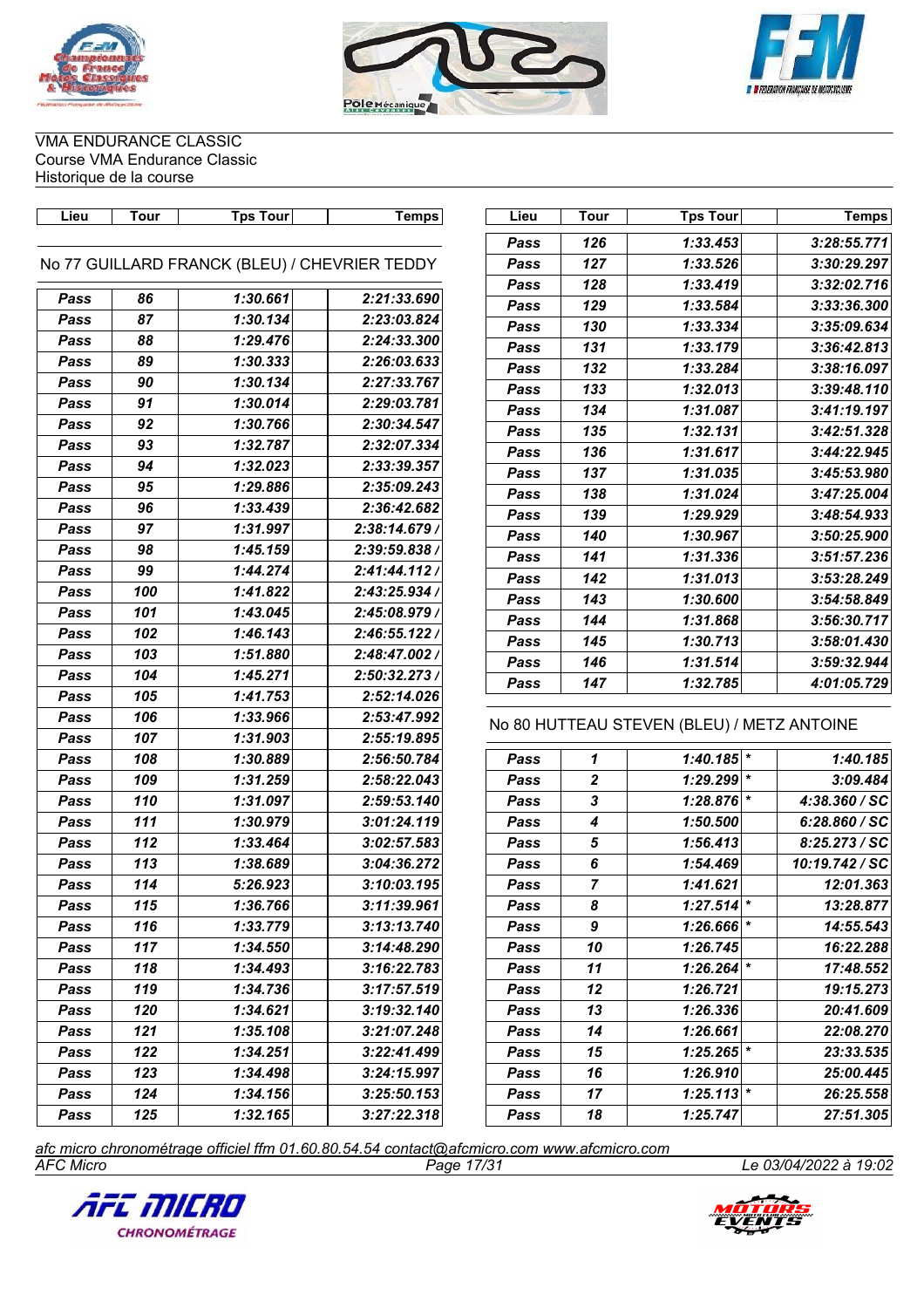





| Lieu | <b>Tour</b> | <b>Tps Tour</b>                            | <b>Temps</b>  | Lieu | Tour | <b>Tps Tour</b>                       | <b>Temps</b>  |
|------|-------------|--------------------------------------------|---------------|------|------|---------------------------------------|---------------|
|      |             |                                            |               | Pass | 59   | 1:27.611                              | 1:29:47.627   |
|      |             | No 80 HUTTEAU STEVEN (BLEU) / METZ ANTOINE |               | Pass | 60   | 1:26.822                              | 1:31:14.449   |
|      |             |                                            |               | Pass | 61   | 1:27.451                              | 1:32:41.900   |
| Pass | 19          | $1:23.969$ <sup>*</sup>                    | 29:15.274     | Pass | 62   | 1:27.004                              | 1:34:08.904   |
| Pass | 20          | 1:25.312                                   | 30:40.586     | Pass | 63   | 1:28.115                              | 1:35:37.019   |
| Pass | 21          | 1:27.084                                   | 32:07.670     | Pass | 64   | 1:28.051                              | 1:37:05.070   |
| Pass | 22          | 1:26.366                                   | 33:34.036     | Pass | 65   | 1:26.115                              | 1:38:31.185   |
| Pass | 23          | 1:24.704                                   | 34:58.740     | Pass | 66   | 1:26.321                              | 1:39:57.506   |
| Pass | 24          | 1:24.373                                   | 36:23.113     | Pass | 67   | 1:33.105                              | 1:41:30.611   |
| Pass | 25          | 1:25.375                                   | 37:48.488     | Pass | 68   | 1:27.398                              | 1:42:58.009   |
| Pass | 26          | 1:25.318                                   | 39:13.806     | Pass | 69   | 1:26.896                              | 1:44:24.905   |
| Pass | 27          | 1:25.677                                   | 40:39.483     | Pass | 70   | 1:25.677                              | 1:45:50.582   |
| Pass | 28          | $1:23.787$ *                               | 42:03.270     | Pass | 71   | 1:25.759                              | 1:47:16.341   |
| Pass | 29          | 1:24.038                                   | 43:27.308     | Pass | 72   | 1:25.468                              | 1:48:41.809   |
| Pass | 30          | $1:23.453$ *                               | 44:50.761     | Pass | 73   | 1:25.615                              | 1:50:07.424   |
| Pass | 31          | 1:25.374                                   | 46:16.135     | Pass | 74   | 1:25.785                              | 1:51:33.209   |
| Pass | 32          | 1:24.053                                   | 47:40.188     | Pass | 75   | 1:25.911                              | 1:52:59.120   |
| Pass | 33          | 1:24.450                                   | 49:04.638     | Pass | 76   | 1:25.918                              | 1:54:25.038   |
| Pass | 34          | 1:25.177                                   | 50:29.815     | Pass | 77   | 1:25.178                              | 1:55:50.216   |
| Pass | 35          | 1:23.587                                   | 51:53.402     | Pass | 78   | 1:26.687                              | 1:57:16.903   |
| Pass | 36          | 1:23.662                                   | 53:17.064     | In   | 79   | 1:39.120                              | 1:58:56.023   |
| Pass | 37          | 1:24.367                                   | 54:41.431     | Pass | 80   | 3:47.623                              | 2:02:43.646   |
| Pass | 38          | $1:22.913$ <sup>*</sup>                    | 56:04.344     | Pass | 81   | 1:27.175                              | 2:04:10.821   |
| Pass | 39          | 1:24.570                                   | 57:28.914     | Pass | 82   | 1:27.592                              | 2:05:38.413   |
| In   | 40          | 1:31.240                                   | 59:00.154     | Pass | 83   | 1:26.575                              | 2:07:04.988   |
| Pass | 41          | 2:48.234                                   | 1:01:48.388   | Pass | 84   | 1:26.105                              | 2:08:31.093   |
| Pass | 42          | 1:29.248                                   | 1:03:17.636   | Pass | 85   | 1:25.495                              | 2:09:56.588   |
| Pass | 43          | 1:28.788                                   | 1:04:46.424   | Pass | 86   | 1:24.300                              | 2:11:20.888   |
| Pass | 44          | 1:27.365                                   | 1:06:13.789   | Pass | 87   | 1:24.666                              | 2:12:45.554   |
| Pass | 45          | 1:27.724                                   | 1:07:41.513   | Pass | 88   | 1:26.386                              | 2:14:11.940   |
| Pass | 46          | 1:27.890                                   | 1:09:09.403   | Pass | 89   | 1:24.752                              | 2:15:36.692   |
| Pass | 47          | 1:27.512                                   | 1:10:36.915   | Pass | 90   | 1:25.566                              | 2:17:02.258   |
| Pass | 48          | 1:27.586                                   | 1:12:04.501   | Pass | 91   | 1:25.256                              | 2:18:27.514   |
| Pass | 49          | 1:26.442                                   | 1:13:30.943   | Pass | 92   | 1:24.314                              | 2:19:51.828   |
| Pass | 50          | 1:27.334                                   | 1:14:58.277   | Pass | 93   | 1:25.940                              | 2:21:17.768   |
| Pass | 51          | 1:27.795                                   | 1:16:26.072   | Pass | 94   | 1:25.958                              | 2:22:43.726   |
| Pass | 52          | 1:28.187                                   | 1:17:54.259   | Pass | 95   | 3:29.985                              | 2:26:13.711   |
| Pass | 53          | 1:28.638                                   | 1:19:22.897 / | Pass | 96   | 1:42.941                              | 2:27:56.652   |
| Pass | 54          | 2:28.335                                   | 1:21:51.232/  | In   | 97   | 19:46.594                             | 2:47:43.246 / |
| Pass | 55          | 1:50.300                                   | 1:23:41.532/  |      |      |                                       |               |
| Pass | 56          | 1:45.268                                   | 1:25:26.800   |      |      | No 102 HUET CHRISTOPHE (BLEU) / RONNE |               |
| Pass | 57          | 1:27.185                                   | 1:26:53.985   |      |      |                                       |               |
| Pass | 58          | 1:26.031                                   | 1:28:20.016   | Pass | 1    | $1:46.834$ *                          | 1:46.834      |

*AFC Micro Page 18/31 Le 03/04/2022 à 19:02 afc micro chronométrage officiel ffm 01.60.80.54.54 contact@afcmicro.com www.afcmicro.com*



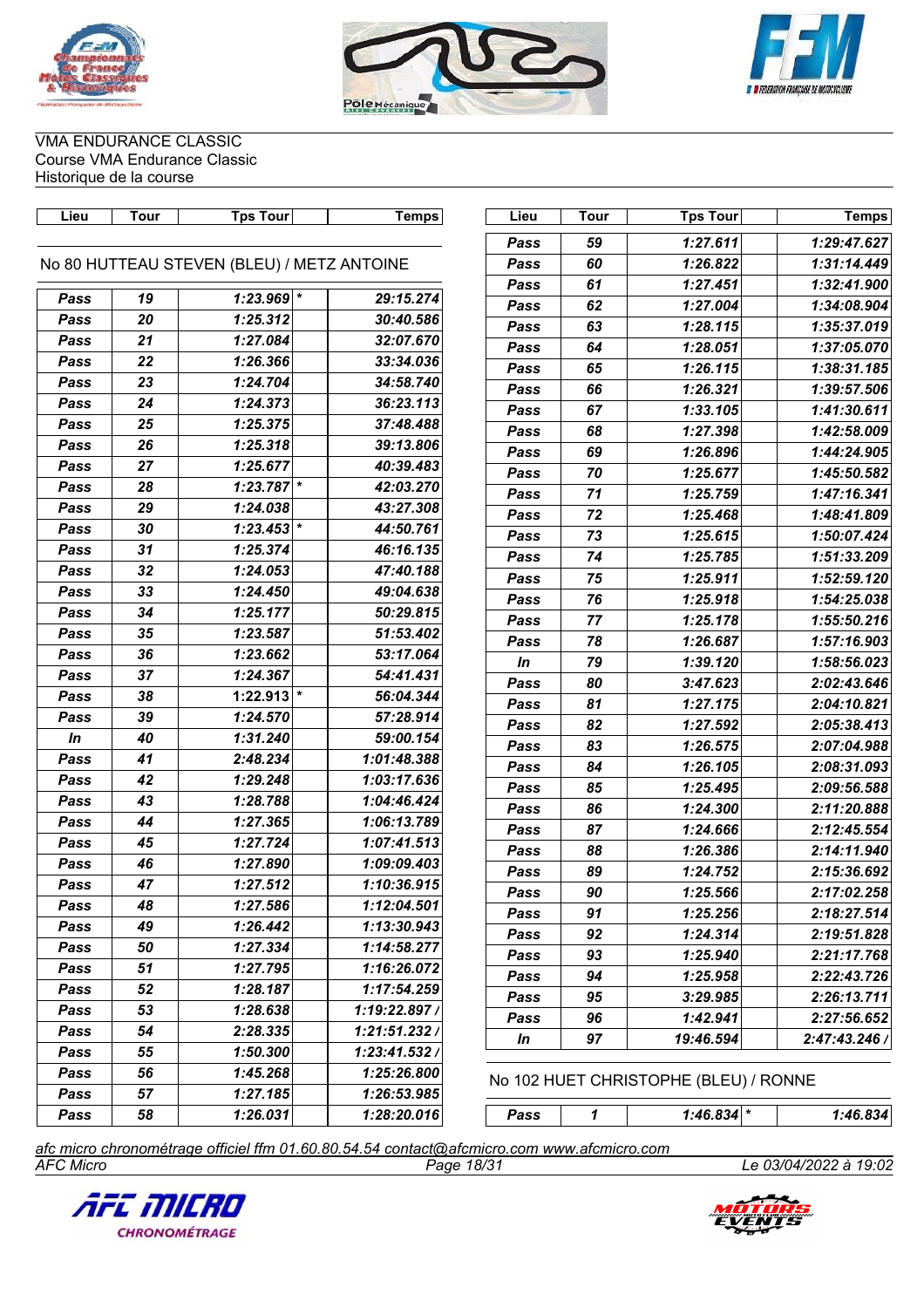

 $\mathbf{r}$ 





VMA ENDURANCE CLASSIC Course VMA Endurance Classic Historique de la course

| Lieu        | <b>Tour</b>      | Tps Tour                              | Temps          | Lieu | Tour     | <b>Tps Tour</b>         | <b>Temps</b> |
|-------------|------------------|---------------------------------------|----------------|------|----------|-------------------------|--------------|
|             |                  |                                       |                | Pass | 42       | 1:29.684                | 1:05:12.553  |
|             |                  | No 102 HUET CHRISTOPHE (BLEU) / RONNE | Pass           | 43   | 1:29.301 | 1:06:41.854             |              |
|             |                  |                                       |                | Pass | 44       | 1:28.768                | 1:08:10.622  |
| Pass        | $\boldsymbol{2}$ | $1:32.343$ *                          | 3:19.177       | Pass | 45       | 1:29.268                | 1:09:39.890  |
| Pass        | 3                | 1:33.091                              | 4:52.268 / SC  | Pass | 46       | 1:31.218                | 1:11:11.108  |
| Pass        | 4                | 1:38.832                              | 6:31.100 / SC  | Pass | 47       | 1:27.586                | 1:12:38.694  |
| Pass        | 5                | 1:56.471                              | 8:27.571 / SC  | Pass | 48       | $1:27.312$ *            | 1:14:06.006  |
| Pass        | 6                | 1:54.631                              | 10:22.202 / SC | Pass | 49       | 1:28.822                | 1:15:34.828  |
| Pass        | $\overline{7}$   | 1:41.861                              | 12:04.063      | Pass | 50       | 1:30.464                | 1:17:05.292  |
| Pass        | 8                | $1:30.986$ <sup>*</sup>               | 13:35.049      | Pass | 51       | 1:29.055                | 1:18:34.347  |
| Pass        | $\boldsymbol{9}$ | 1:31.678                              | 15:06.727      | Pass | 52       | $1:27.223$ *            | 1:20:01.570  |
| Pass        | 10               | 1:31.182                              | 16:37.909      | Pass | 53       | 1:53.201                | 1:21:54.771/ |
| Pass        | 11               | $1:30.590$ <sup>*</sup>               | 18:08.499      | Pass | 54       | 1:50.721                | 1:23:45.492  |
| Pass        | 12               | 1:30.662                              | 19:39.161      | Pass | 55       | 1:44.077                | 1:25:29.569  |
| Pass        | 13               | $1:30.539$ <sup>*</sup>               | 21:09.700      | Pass | 56       | 1:29.513                | 1:26:59.082  |
| Pass        | 14               | $1:30.051$ *                          | 22:39.751      | Pass | 57       | 1:30.872                | 1:28:29.954  |
| Pass        | 15               | $1:29.592$ <sup>*</sup>               | 24:09.343      | Pass | 58       | $1:27.153$ <sup>*</sup> | 1:29:57.107  |
| Pass        | 16               | $1:29.072$ *                          | 25:38.415      | Pass | 59       | 1:26.604                | 1:31:23.711  |
| Pass        | 17               | 1:29.579                              | 27:07.994      | Pass | 60       | 1:27.166                | 1:32:50.877  |
| Pass        | 18               | 1:29.610                              | 28:37.604      | Pass | 61       | $1:26.068$ <sup>*</sup> | 1:34:16.945  |
| Pass        | 19               | 1:29.515                              | 30:07.119      | Pass | 62       | 1:26.451                | 1:35:43.396  |
| Pass        | 20               | 1:29.194                              | 31:36.313      | Pass | 63       | 1:27.701                | 1:37:11.097  |
| Pass        | 21               | $1:28.695$ <sup>*</sup>               | 33:05.008      | Pass | 64       | $1:25.941$ *            | 1:38:37.038  |
| Pass        | 22               | 1:28.798                              | 34:33.806      | Pass | 65       | 1:26.366                | 1:40:03.404  |
| Pass        | 23               | 1:29.134                              | 36:02.940      | Pass | 66       | 1:27.556                | 1:41:30.960  |
| Pass        | 24               | $1:28.381$ *                          | 37:31.321      | Pass | 67       | 1:28.656                | 1:42:59.616  |
| Pass        | 25               | 1:29.047                              | 39:00.368      | Pass | 68       | 1:26.695                | 1:44:26.311  |
| Pass        | 26               | 1:29.694                              | 40:30.062      | Pass | 69       | 1:26.086                | 1:45:52.397  |
| Pass        | 27               | 1:28.401                              | 41:58.463      | Pass | 70       | 1:26.181                | 1:47:18.578  |
| Pass        | 28               | 1:28.799                              | 43:27.262      | Pass | 71       | 1:27.230                | 1:48:45.808  |
| Pass        | 29               | $1:28.222$ <sup>*</sup>               | 44:55.484      | Pass | 72       | 1:26.393                | 1:50:12.201  |
| Pass        | 30               | $1:27.922$ <sup>*</sup>               | 46:23.406      | Pass | 73       | 1:27.434                | 1:51:39.635  |
| Pass        | 31               | $1:27.761$ <sup>*</sup>               | 47:51.167      | Pass | 74       | 1:27.681                | 1:53:07.316  |
| Pass        | 32               | $1:27.525$ <sup>*</sup>               | 49:18.692      | Pass | 75       | 1:27.480                | 1:54:34.796  |
| Pass        | 33               | 1:28.876                              | 50:47.568      | Pass | 76       | 1:28.534                | 1:56:03.330  |
| Pass        | 34               | 1:28.009                              | 52:15.577      | Pass | 77       | 1:27.143                | 1:57:30.473  |
| Pass        | 35               | 1:28.314                              | 53:43.891      | Pass | 78       | 1:28.359                | 1:58:58.832  |
| <b>Pass</b> | 36               | 1:27.556                              | 55:11.447      | Pass | 79       | 1:29.827                | 2:00:28.659  |
| Pass        | 37               | 1:28.426                              | 56:39.873      | Pass | 80       | 1:28.248                | 2:01:56.907  |
| Pass        | 38               | 1:28.007                              | 58:07.880      | Pass | 81       | 1:27.839                | 2:03:24.746  |
| In          | 39               | 1:41.204                              | 59:49.084      | In   | 82       | 1:36.035                | 2:05:00.781  |
| Pass        | 40               | 2:23.704                              | 1:02:12.788    | Pass | 83       | 2:34.170                | 2:07:34.951  |
| Pass        | 41               | 1:30.081                              | 1:03:42.869    | Pass | 84       | 1:32.400                | 2:09:07.351  |
|             |                  |                                       |                |      |          |                         |              |

*AFC Micro Page 19/31 Le 03/04/2022 à 19:02 afc micro chronométrage officiel ffm 01.60.80.54.54 contact@afcmicro.com www.afcmicro.com*



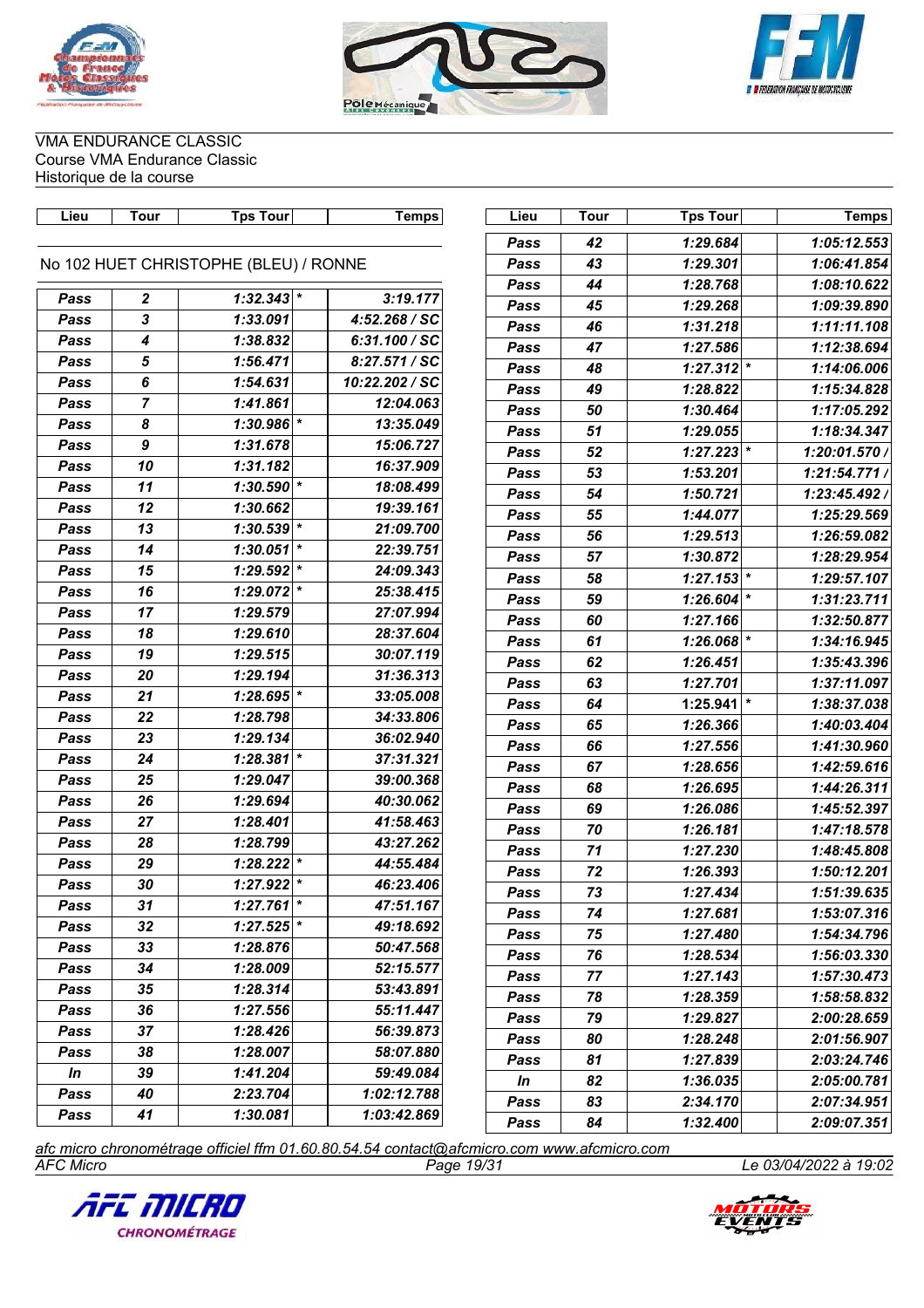





|      | <b>Tour</b>                           | <b>Tps Tour</b> | Temps         | Lieu | Tour             | <b>Tps Tour</b>                               | <b>Temps</b>   |
|------|---------------------------------------|-----------------|---------------|------|------------------|-----------------------------------------------|----------------|
|      |                                       |                 |               | In   | 125              | 1:38.177                                      | 3:13:04.726    |
|      | No 102 HUET CHRISTOPHE (BLEU) / RONNE |                 |               | Pass | 126              | 2:31.475                                      | 3:15:36.201    |
|      |                                       |                 |               | Pass | 127              | 1:33.474                                      | 3:17:09.675    |
| Pass | 85                                    | 1:31.473        | 2:10:38.824   | Pass | 128              | 1:33.465                                      | 3:18:43.140    |
| Pass | 86                                    | 1:31.690        | 2:12:10.514   | Pass | 129              | 1:34.739                                      | 3:20:17.879    |
| Pass | 87                                    | 1:30.361        | 2:13:40.875   | Pass | 130              | 1:33.865                                      | 3:21:51.744    |
| Pass | 88                                    | 1:30.925        | 2:15:11.800   | In   | 131              | 1:42.446                                      | 3:23:34.190    |
| Pass | 89                                    | 1:29.845        | 2:16:41.645   | Pass | 132              | 3:45.678                                      | 3:27:19.868    |
| Pass | 90                                    | 1:30.253        | 2:18:11.898   | Pass | 133              | 1:30.537                                      | 3:28:50.405    |
| Pass | 91                                    | 1:30.493        | 2:19:42.391   | Pass | 134              | 1:31.203                                      | 3:30:21.608    |
| Pass | 92                                    | 1:29.834        | 2:21:12.225   | Pass | 135              | 1:31.489                                      | 3:31:53.097    |
| Pass | 93                                    | 1:31.997        | 2:22:44.222   | Pass | 136              | 1:30.750                                      | 3:33:23.847    |
| Pass | 94                                    | 1:30.441        | 2:24:14.663   | Pass | 137              | 1:31.723                                      | 3:34:55.570    |
| Pass | 95                                    | 1:30.495        | 2:25:45.158   | Pass | 138              | 1:29.901                                      | 3:36:25.471    |
| Pass | 96                                    | 1:30.677        | 2:27:15.835   | Pass | 139              | 1:32.359                                      | 3:37:57.830    |
| Pass | 97                                    | 1:28.584        | 2:28:44.419   | Pass | 140              | 1:30.490                                      | 3:39:28.320    |
| Pass | 98                                    | 1:28.928        | 2:30:13.347   | Pass | 141              | 1:31.681                                      | 3:41:00.001    |
| Pass | 99                                    | 1:29.155        | 2:31:42.502   | Pass | 142              | 1:30.204                                      | 3:42:30.205    |
| Pass | 100                                   | 1:28.340        | 2:33:10.842   | Pass | 143              | 1:31.112                                      | 3:44:01.317    |
| Pass | 101                                   | 1:29.619        | 2:34:40.461   | Pass | 144              | 1:30.486                                      | 3:45:31.803    |
| Pass | 102                                   | 1:28.379        | 2:36:08.840   | Pass | 145              | 1:30.781                                      | 3:47:02.584    |
| Pass | 103                                   | 1:29.526        | 2:37:38.366   | Pass | 146              | 1:30.812                                      | 3:48:33.396    |
| Pass | 104                                   | 1:31.442        | 2:39:09.808   | Pass | 147              | 1:31.346                                      | 3:50:04.742    |
| Pass | 105                                   | 1:35.116        | 2:40:44.924 / | Pass | 148              | 1:33.201                                      | 3:51:37.943    |
| Pass | 106                                   | 2:12.785        | 2:42:57.709   | Pass | 149              | 1:30.855                                      | 3:53:08.798    |
| Pass | 107                                   | 2:00.185        | 2:44:57.894 / | Pass | 150              | 1:30.921                                      | 3:54:39.719    |
| Pass | 108                                   | 1:50.828        | 2:46:48.722 / | Pass | 151              | 1:30.273                                      | 3:56:09.992    |
| Pass | 109                                   | 1:52.615        | 2:48:41.337/  | Pass | 152              | 1:30.921                                      | 3:57:40.913    |
| Pass | 110                                   | 1:42.438        | 2:50:23.775 / | Pass | 153              | 1:33.102                                      | 3:59:14.015    |
| Pass | 111                                   | 1:40.546        | 2:52:04.321   | Pass | 154              | 1:34.744                                      | 4:00:48.759    |
| Pass | 112                                   | 1:30.088        | 2:53:34.409   | Pass | 155              | 1:34.544                                      | 4:02:23.303    |
| Pass | 113                                   | 1:28.734        | 2:55:03.143   |      |                  |                                               |                |
| Pass | 114                                   | 1:28.705        | 2:56:31.848   |      |                  | No 125 LAMY JAMES (BLEU) / LAMY JIMMY (BLANC) |                |
| Pass | 115                                   | 1:30.041        | 2:58:01.889   | Pass | 1                | $1:49.498$ <sup>*</sup>                       | 1:49.498       |
| Pass | 116                                   | 1:28.854        | 2:59:30.743   | Pass | $\boldsymbol{2}$ | $1:33.507$ *                                  | 3:23.005       |
| Pass | 117                                   | 1:29.093        | 3:00:59.836   | Pass | 3                | 1:40.381                                      | 5:03.386 / SC  |
| Pass | 118                                   | 1:28.327        | 3:02:28.163   | Pass | 4                | 1:39.888                                      | 6:43.274 / SC  |
| Pass | 119                                   | 1:28.142        | 3:03:56.305   | Pass | 5                | 1:47.220                                      | 8:30.494 / SC  |
| Pass | 120                                   | 1:31.217        | 3:05:27.522   | Pass | 6                | 1:55.727                                      | 10:26.221 / SC |
| Pass | 121                                   | 1:29.318        | 3:06:56.840   | Pass | $\overline{7}$   | 1:40.395                                      | 12:06.616      |
| Pass | 122                                   | 1:30.249        | 3:08:27.089   | Pass | 8                | $1:32.984$ *                                  | 13:39.600      |
| Pass | 123                                   | 1:29.752        | 3:09:56.841   | Pass | 9                | $1:31.898$ <sup>*</sup>                       | 15:11.498      |
| Pass | 124                                   | 1:29.708        | 3:11:26.549   | Pass | 10               | $1:31.099$ <sup>*</sup>                       | 16:42.597      |

*AFC Micro Page 20/31 Le 03/04/2022 à 19:02 afc micro chronométrage officiel ffm 01.60.80.54.54 contact@afcmicro.com www.afcmicro.com*



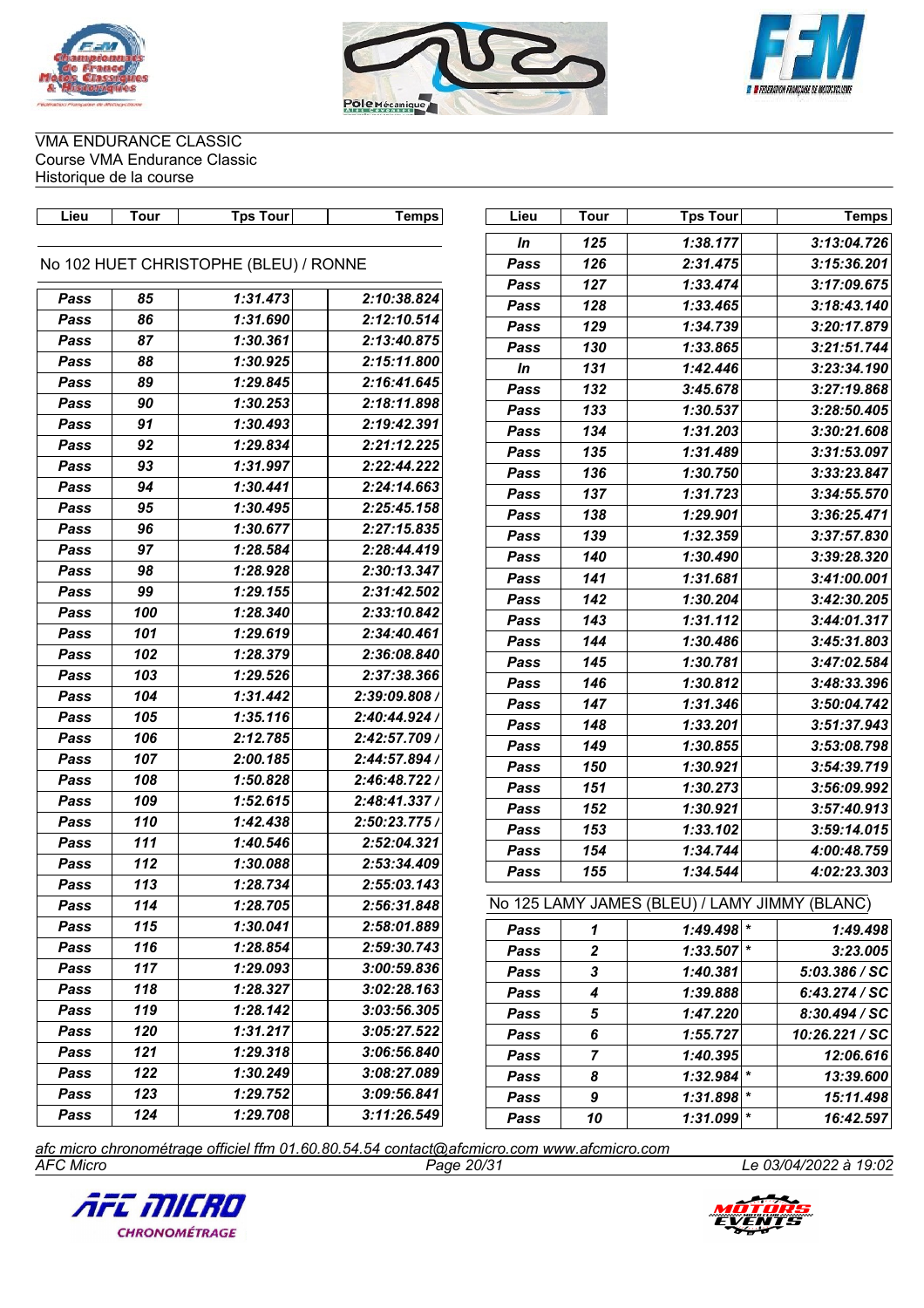





| 52<br>1:51.048<br>1:23:44.768 /<br>Pass<br>No 125 LAMY JAMES (BLEU) / LAMY JIMMY (BLANC)<br>53<br>1:44.987<br>1:25:29.755<br>Pass<br>11<br>1:31.349<br>18:13.946<br>Pass<br>54<br>1:36.263<br>1:27:06.018<br>Pass<br>12<br>1:31.791<br>19:45.737<br>Pass<br>55<br>1:35.253<br>1:28:41.271<br>Pass<br>13<br>1:32.430<br>21:18.167<br>Pass<br>56<br>1:36.592<br>1:30:17.863<br>Pass<br>14<br>1:32.310<br>22:50.477<br>Pass<br>57<br>1:36.657<br>1:31:54.520<br>Pass<br>15<br>1:32.194<br>24:22.671<br>Pass<br>58<br>1:36.401<br>1:33:30.921<br>Pass<br>16<br>1:33.779<br>25:56.450<br>Pass<br>59<br>1:36.338<br>1:35:07.259<br>Pass<br>17<br>1:33.524<br>27:29.974<br>Pass<br>1:35.161<br>1:36:42.420<br>Pass<br>60<br>18<br>1:32.191<br>Pass<br>29:02.165<br>1:35.349<br>61<br>1:38:17.769<br>Pass<br>19<br>30:35.219<br>1:33.054<br>Pass<br>62<br>1:34.845<br>1:39:52.614<br>Pass<br>1:32.476<br>20<br>32:07.695<br>Pass<br>63<br>1:37.686<br>1:41:30.300<br>Pass<br>21<br>1:31.682<br>33:39.377<br>Pass<br>64<br>1:39.278<br>1:43:09.578<br>Pass<br>22<br>1:32.283<br>Pass<br>35:11.660<br>65<br>1:39.260<br>1:44:48.838<br>Pass<br>23<br>1:32.453<br>36:44.113<br>Pass<br>66<br>1:45.053<br>1:46:33.891<br>$\mathbf{ln}$<br>24<br>1:32.279<br>38:16.392<br>Pass<br>67<br>2:15.750<br>1:48:49.641<br>Pass<br>25<br>1:33.519<br>39:49.911<br>Pass<br>68<br>1:34.958<br>1:50:24.599<br>Pass<br>26<br>1:32.664<br>Pass<br>41:22.575<br>69<br>1:31.521<br>1:51:56.120<br>Pass<br>27<br>1:32.534<br>42:55.109<br>Pass<br>70<br>1:31.290<br>1:53:27.410<br>Pass<br>1:31.255<br>28<br>44:26.364<br>Pass<br>1:31.264<br>1:54:58.674<br>71<br>Pass<br>29<br>1:31.315<br>45:57.679<br>Pass<br>72<br>1:31.859<br>1:56:30.533<br>Pass<br>30<br>1:31.838<br>47:29.517<br>Pass<br>73<br>1:31.789<br>1:58:02.322<br>Pass<br>31<br>1:33.071<br>49:02.588<br>Pass<br>74<br>1:30.747<br>1:59:33.069<br>Pass<br>32<br>50:37.076<br>1:34.488<br>Pass<br>75<br>1:31.224<br>2:01:04.293<br>Pass<br>33<br>1:31.911<br>52:08.987<br>Pass<br>76<br>1:31.705<br>2:02:35.998<br>Pass<br>34<br>1:32.246<br>53:41.233<br>Pass<br>77<br>1:31.448<br>2:04:07.446<br>Pass<br>35<br>1:33.023<br>55:14.256<br>Pass<br>78<br>1:30.464<br>2:05:37.910<br>Pass<br>1:32.003<br>36<br>56:46.259<br>Pass<br>79<br>1:31.567<br>2:07:09.477<br>Pass<br>$1:30.840$ *<br>37<br>58:17.099<br>Pass<br>80<br>1:30.462<br>Pass<br>2:08:39.939<br>$1:30.037$ *<br>38<br>59:47.136<br>Pass<br>81<br>1:31.277<br>2:10:11.216<br>Pass<br>39<br>1:31.507<br>1:01:18.643<br>Pass<br>82<br>1:31.155<br>2:11:42.371<br>Pass<br>40<br>1:37.917<br>1:02:56.560<br>$\mathbf{ln}$<br>83<br>1:33.124<br>2:13:15.495<br>Pass<br>2:16.499<br>Pass<br>41<br>1:05:13.059<br>Pass<br>84<br>1:34.290<br>2:14:49.785<br>1:38.437<br>42<br>1:06:51.496<br>Pass<br>1:33.035<br>2:16:22.820<br>85<br>Pass<br>43<br>1:36.369<br>1:08:27.865<br>Pass<br>86<br>1:39.492<br>2:18:02.312<br>In<br>44<br>1:36.745<br>1:10:04.610<br>Pass<br>2:07.629<br>Pass<br>87<br>2:20:09.941<br>45<br>1:38.385<br>1:11:42.995<br>Pass<br>1:35.141<br>88<br>2:21:45.082<br>Pass<br>1:37.104<br>1:13:20.099<br>Pass<br>46<br>89<br>1:35.535<br>2:23:20.617<br>Pass<br>47<br>1:37.366<br>1:14:57.465<br>Pass<br>1:36.095<br>90<br>2:24:56.712<br>Pass<br>48<br>1:39.097<br>1:16:36.562<br>Pass<br>1:35.440<br>2:26:32.152<br>Pass<br>91<br>49<br>1:18:14.633<br>Pass<br>1:38.071<br>92<br>1:35.172<br>2:28:07.324<br>Pass<br>50<br>1:38.203<br>1:19:52.836 /<br>Pass<br>93<br>1:36.143<br>2:29:43.467<br>Pass<br>51<br>2:00.884<br>1:21:53.720/<br>Pass<br>94<br>1:35.101<br>2:31:18.568<br>Pass | Lieu | <b>Tour</b> | <b>Tps Tour</b> | <b>Temps</b> | Lieu | <b>Tour</b> | <b>Tps Tour</b> | Temps |
|--------------------------------------------------------------------------------------------------------------------------------------------------------------------------------------------------------------------------------------------------------------------------------------------------------------------------------------------------------------------------------------------------------------------------------------------------------------------------------------------------------------------------------------------------------------------------------------------------------------------------------------------------------------------------------------------------------------------------------------------------------------------------------------------------------------------------------------------------------------------------------------------------------------------------------------------------------------------------------------------------------------------------------------------------------------------------------------------------------------------------------------------------------------------------------------------------------------------------------------------------------------------------------------------------------------------------------------------------------------------------------------------------------------------------------------------------------------------------------------------------------------------------------------------------------------------------------------------------------------------------------------------------------------------------------------------------------------------------------------------------------------------------------------------------------------------------------------------------------------------------------------------------------------------------------------------------------------------------------------------------------------------------------------------------------------------------------------------------------------------------------------------------------------------------------------------------------------------------------------------------------------------------------------------------------------------------------------------------------------------------------------------------------------------------------------------------------------------------------------------------------------------------------------------------------------------------------------------------------------------------------------------------------------------------------------------------------------------------------------------------------------------------------------------------------------------------------------------------------------------------------------------------------------------------------------------------------------------------------------------------------------------------------------------------------------------------------------------------------------------------------------------------------------------------------------------------------------------------------------------------------------------------------------------------------------------------------------------------------------------------------------------------------------------------------------------------------------------------------------------------------------------------------------------------------------------------------------------------------|------|-------------|-----------------|--------------|------|-------------|-----------------|-------|
|                                                                                                                                                                                                                                                                                                                                                                                                                                                                                                                                                                                                                                                                                                                                                                                                                                                                                                                                                                                                                                                                                                                                                                                                                                                                                                                                                                                                                                                                                                                                                                                                                                                                                                                                                                                                                                                                                                                                                                                                                                                                                                                                                                                                                                                                                                                                                                                                                                                                                                                                                                                                                                                                                                                                                                                                                                                                                                                                                                                                                                                                                                                                                                                                                                                                                                                                                                                                                                                                                                                                                                                                        |      |             |                 |              |      |             |                 |       |
|                                                                                                                                                                                                                                                                                                                                                                                                                                                                                                                                                                                                                                                                                                                                                                                                                                                                                                                                                                                                                                                                                                                                                                                                                                                                                                                                                                                                                                                                                                                                                                                                                                                                                                                                                                                                                                                                                                                                                                                                                                                                                                                                                                                                                                                                                                                                                                                                                                                                                                                                                                                                                                                                                                                                                                                                                                                                                                                                                                                                                                                                                                                                                                                                                                                                                                                                                                                                                                                                                                                                                                                                        |      |             |                 |              |      |             |                 |       |
|                                                                                                                                                                                                                                                                                                                                                                                                                                                                                                                                                                                                                                                                                                                                                                                                                                                                                                                                                                                                                                                                                                                                                                                                                                                                                                                                                                                                                                                                                                                                                                                                                                                                                                                                                                                                                                                                                                                                                                                                                                                                                                                                                                                                                                                                                                                                                                                                                                                                                                                                                                                                                                                                                                                                                                                                                                                                                                                                                                                                                                                                                                                                                                                                                                                                                                                                                                                                                                                                                                                                                                                                        |      |             |                 |              |      |             |                 |       |
|                                                                                                                                                                                                                                                                                                                                                                                                                                                                                                                                                                                                                                                                                                                                                                                                                                                                                                                                                                                                                                                                                                                                                                                                                                                                                                                                                                                                                                                                                                                                                                                                                                                                                                                                                                                                                                                                                                                                                                                                                                                                                                                                                                                                                                                                                                                                                                                                                                                                                                                                                                                                                                                                                                                                                                                                                                                                                                                                                                                                                                                                                                                                                                                                                                                                                                                                                                                                                                                                                                                                                                                                        |      |             |                 |              |      |             |                 |       |
|                                                                                                                                                                                                                                                                                                                                                                                                                                                                                                                                                                                                                                                                                                                                                                                                                                                                                                                                                                                                                                                                                                                                                                                                                                                                                                                                                                                                                                                                                                                                                                                                                                                                                                                                                                                                                                                                                                                                                                                                                                                                                                                                                                                                                                                                                                                                                                                                                                                                                                                                                                                                                                                                                                                                                                                                                                                                                                                                                                                                                                                                                                                                                                                                                                                                                                                                                                                                                                                                                                                                                                                                        |      |             |                 |              |      |             |                 |       |
|                                                                                                                                                                                                                                                                                                                                                                                                                                                                                                                                                                                                                                                                                                                                                                                                                                                                                                                                                                                                                                                                                                                                                                                                                                                                                                                                                                                                                                                                                                                                                                                                                                                                                                                                                                                                                                                                                                                                                                                                                                                                                                                                                                                                                                                                                                                                                                                                                                                                                                                                                                                                                                                                                                                                                                                                                                                                                                                                                                                                                                                                                                                                                                                                                                                                                                                                                                                                                                                                                                                                                                                                        |      |             |                 |              |      |             |                 |       |
|                                                                                                                                                                                                                                                                                                                                                                                                                                                                                                                                                                                                                                                                                                                                                                                                                                                                                                                                                                                                                                                                                                                                                                                                                                                                                                                                                                                                                                                                                                                                                                                                                                                                                                                                                                                                                                                                                                                                                                                                                                                                                                                                                                                                                                                                                                                                                                                                                                                                                                                                                                                                                                                                                                                                                                                                                                                                                                                                                                                                                                                                                                                                                                                                                                                                                                                                                                                                                                                                                                                                                                                                        |      |             |                 |              |      |             |                 |       |
|                                                                                                                                                                                                                                                                                                                                                                                                                                                                                                                                                                                                                                                                                                                                                                                                                                                                                                                                                                                                                                                                                                                                                                                                                                                                                                                                                                                                                                                                                                                                                                                                                                                                                                                                                                                                                                                                                                                                                                                                                                                                                                                                                                                                                                                                                                                                                                                                                                                                                                                                                                                                                                                                                                                                                                                                                                                                                                                                                                                                                                                                                                                                                                                                                                                                                                                                                                                                                                                                                                                                                                                                        |      |             |                 |              |      |             |                 |       |
|                                                                                                                                                                                                                                                                                                                                                                                                                                                                                                                                                                                                                                                                                                                                                                                                                                                                                                                                                                                                                                                                                                                                                                                                                                                                                                                                                                                                                                                                                                                                                                                                                                                                                                                                                                                                                                                                                                                                                                                                                                                                                                                                                                                                                                                                                                                                                                                                                                                                                                                                                                                                                                                                                                                                                                                                                                                                                                                                                                                                                                                                                                                                                                                                                                                                                                                                                                                                                                                                                                                                                                                                        |      |             |                 |              |      |             |                 |       |
|                                                                                                                                                                                                                                                                                                                                                                                                                                                                                                                                                                                                                                                                                                                                                                                                                                                                                                                                                                                                                                                                                                                                                                                                                                                                                                                                                                                                                                                                                                                                                                                                                                                                                                                                                                                                                                                                                                                                                                                                                                                                                                                                                                                                                                                                                                                                                                                                                                                                                                                                                                                                                                                                                                                                                                                                                                                                                                                                                                                                                                                                                                                                                                                                                                                                                                                                                                                                                                                                                                                                                                                                        |      |             |                 |              |      |             |                 |       |
|                                                                                                                                                                                                                                                                                                                                                                                                                                                                                                                                                                                                                                                                                                                                                                                                                                                                                                                                                                                                                                                                                                                                                                                                                                                                                                                                                                                                                                                                                                                                                                                                                                                                                                                                                                                                                                                                                                                                                                                                                                                                                                                                                                                                                                                                                                                                                                                                                                                                                                                                                                                                                                                                                                                                                                                                                                                                                                                                                                                                                                                                                                                                                                                                                                                                                                                                                                                                                                                                                                                                                                                                        |      |             |                 |              |      |             |                 |       |
|                                                                                                                                                                                                                                                                                                                                                                                                                                                                                                                                                                                                                                                                                                                                                                                                                                                                                                                                                                                                                                                                                                                                                                                                                                                                                                                                                                                                                                                                                                                                                                                                                                                                                                                                                                                                                                                                                                                                                                                                                                                                                                                                                                                                                                                                                                                                                                                                                                                                                                                                                                                                                                                                                                                                                                                                                                                                                                                                                                                                                                                                                                                                                                                                                                                                                                                                                                                                                                                                                                                                                                                                        |      |             |                 |              |      |             |                 |       |
|                                                                                                                                                                                                                                                                                                                                                                                                                                                                                                                                                                                                                                                                                                                                                                                                                                                                                                                                                                                                                                                                                                                                                                                                                                                                                                                                                                                                                                                                                                                                                                                                                                                                                                                                                                                                                                                                                                                                                                                                                                                                                                                                                                                                                                                                                                                                                                                                                                                                                                                                                                                                                                                                                                                                                                                                                                                                                                                                                                                                                                                                                                                                                                                                                                                                                                                                                                                                                                                                                                                                                                                                        |      |             |                 |              |      |             |                 |       |
|                                                                                                                                                                                                                                                                                                                                                                                                                                                                                                                                                                                                                                                                                                                                                                                                                                                                                                                                                                                                                                                                                                                                                                                                                                                                                                                                                                                                                                                                                                                                                                                                                                                                                                                                                                                                                                                                                                                                                                                                                                                                                                                                                                                                                                                                                                                                                                                                                                                                                                                                                                                                                                                                                                                                                                                                                                                                                                                                                                                                                                                                                                                                                                                                                                                                                                                                                                                                                                                                                                                                                                                                        |      |             |                 |              |      |             |                 |       |
|                                                                                                                                                                                                                                                                                                                                                                                                                                                                                                                                                                                                                                                                                                                                                                                                                                                                                                                                                                                                                                                                                                                                                                                                                                                                                                                                                                                                                                                                                                                                                                                                                                                                                                                                                                                                                                                                                                                                                                                                                                                                                                                                                                                                                                                                                                                                                                                                                                                                                                                                                                                                                                                                                                                                                                                                                                                                                                                                                                                                                                                                                                                                                                                                                                                                                                                                                                                                                                                                                                                                                                                                        |      |             |                 |              |      |             |                 |       |
|                                                                                                                                                                                                                                                                                                                                                                                                                                                                                                                                                                                                                                                                                                                                                                                                                                                                                                                                                                                                                                                                                                                                                                                                                                                                                                                                                                                                                                                                                                                                                                                                                                                                                                                                                                                                                                                                                                                                                                                                                                                                                                                                                                                                                                                                                                                                                                                                                                                                                                                                                                                                                                                                                                                                                                                                                                                                                                                                                                                                                                                                                                                                                                                                                                                                                                                                                                                                                                                                                                                                                                                                        |      |             |                 |              |      |             |                 |       |
|                                                                                                                                                                                                                                                                                                                                                                                                                                                                                                                                                                                                                                                                                                                                                                                                                                                                                                                                                                                                                                                                                                                                                                                                                                                                                                                                                                                                                                                                                                                                                                                                                                                                                                                                                                                                                                                                                                                                                                                                                                                                                                                                                                                                                                                                                                                                                                                                                                                                                                                                                                                                                                                                                                                                                                                                                                                                                                                                                                                                                                                                                                                                                                                                                                                                                                                                                                                                                                                                                                                                                                                                        |      |             |                 |              |      |             |                 |       |
|                                                                                                                                                                                                                                                                                                                                                                                                                                                                                                                                                                                                                                                                                                                                                                                                                                                                                                                                                                                                                                                                                                                                                                                                                                                                                                                                                                                                                                                                                                                                                                                                                                                                                                                                                                                                                                                                                                                                                                                                                                                                                                                                                                                                                                                                                                                                                                                                                                                                                                                                                                                                                                                                                                                                                                                                                                                                                                                                                                                                                                                                                                                                                                                                                                                                                                                                                                                                                                                                                                                                                                                                        |      |             |                 |              |      |             |                 |       |
|                                                                                                                                                                                                                                                                                                                                                                                                                                                                                                                                                                                                                                                                                                                                                                                                                                                                                                                                                                                                                                                                                                                                                                                                                                                                                                                                                                                                                                                                                                                                                                                                                                                                                                                                                                                                                                                                                                                                                                                                                                                                                                                                                                                                                                                                                                                                                                                                                                                                                                                                                                                                                                                                                                                                                                                                                                                                                                                                                                                                                                                                                                                                                                                                                                                                                                                                                                                                                                                                                                                                                                                                        |      |             |                 |              |      |             |                 |       |
|                                                                                                                                                                                                                                                                                                                                                                                                                                                                                                                                                                                                                                                                                                                                                                                                                                                                                                                                                                                                                                                                                                                                                                                                                                                                                                                                                                                                                                                                                                                                                                                                                                                                                                                                                                                                                                                                                                                                                                                                                                                                                                                                                                                                                                                                                                                                                                                                                                                                                                                                                                                                                                                                                                                                                                                                                                                                                                                                                                                                                                                                                                                                                                                                                                                                                                                                                                                                                                                                                                                                                                                                        |      |             |                 |              |      |             |                 |       |
|                                                                                                                                                                                                                                                                                                                                                                                                                                                                                                                                                                                                                                                                                                                                                                                                                                                                                                                                                                                                                                                                                                                                                                                                                                                                                                                                                                                                                                                                                                                                                                                                                                                                                                                                                                                                                                                                                                                                                                                                                                                                                                                                                                                                                                                                                                                                                                                                                                                                                                                                                                                                                                                                                                                                                                                                                                                                                                                                                                                                                                                                                                                                                                                                                                                                                                                                                                                                                                                                                                                                                                                                        |      |             |                 |              |      |             |                 |       |
|                                                                                                                                                                                                                                                                                                                                                                                                                                                                                                                                                                                                                                                                                                                                                                                                                                                                                                                                                                                                                                                                                                                                                                                                                                                                                                                                                                                                                                                                                                                                                                                                                                                                                                                                                                                                                                                                                                                                                                                                                                                                                                                                                                                                                                                                                                                                                                                                                                                                                                                                                                                                                                                                                                                                                                                                                                                                                                                                                                                                                                                                                                                                                                                                                                                                                                                                                                                                                                                                                                                                                                                                        |      |             |                 |              |      |             |                 |       |
|                                                                                                                                                                                                                                                                                                                                                                                                                                                                                                                                                                                                                                                                                                                                                                                                                                                                                                                                                                                                                                                                                                                                                                                                                                                                                                                                                                                                                                                                                                                                                                                                                                                                                                                                                                                                                                                                                                                                                                                                                                                                                                                                                                                                                                                                                                                                                                                                                                                                                                                                                                                                                                                                                                                                                                                                                                                                                                                                                                                                                                                                                                                                                                                                                                                                                                                                                                                                                                                                                                                                                                                                        |      |             |                 |              |      |             |                 |       |
|                                                                                                                                                                                                                                                                                                                                                                                                                                                                                                                                                                                                                                                                                                                                                                                                                                                                                                                                                                                                                                                                                                                                                                                                                                                                                                                                                                                                                                                                                                                                                                                                                                                                                                                                                                                                                                                                                                                                                                                                                                                                                                                                                                                                                                                                                                                                                                                                                                                                                                                                                                                                                                                                                                                                                                                                                                                                                                                                                                                                                                                                                                                                                                                                                                                                                                                                                                                                                                                                                                                                                                                                        |      |             |                 |              |      |             |                 |       |
|                                                                                                                                                                                                                                                                                                                                                                                                                                                                                                                                                                                                                                                                                                                                                                                                                                                                                                                                                                                                                                                                                                                                                                                                                                                                                                                                                                                                                                                                                                                                                                                                                                                                                                                                                                                                                                                                                                                                                                                                                                                                                                                                                                                                                                                                                                                                                                                                                                                                                                                                                                                                                                                                                                                                                                                                                                                                                                                                                                                                                                                                                                                                                                                                                                                                                                                                                                                                                                                                                                                                                                                                        |      |             |                 |              |      |             |                 |       |
|                                                                                                                                                                                                                                                                                                                                                                                                                                                                                                                                                                                                                                                                                                                                                                                                                                                                                                                                                                                                                                                                                                                                                                                                                                                                                                                                                                                                                                                                                                                                                                                                                                                                                                                                                                                                                                                                                                                                                                                                                                                                                                                                                                                                                                                                                                                                                                                                                                                                                                                                                                                                                                                                                                                                                                                                                                                                                                                                                                                                                                                                                                                                                                                                                                                                                                                                                                                                                                                                                                                                                                                                        |      |             |                 |              |      |             |                 |       |
|                                                                                                                                                                                                                                                                                                                                                                                                                                                                                                                                                                                                                                                                                                                                                                                                                                                                                                                                                                                                                                                                                                                                                                                                                                                                                                                                                                                                                                                                                                                                                                                                                                                                                                                                                                                                                                                                                                                                                                                                                                                                                                                                                                                                                                                                                                                                                                                                                                                                                                                                                                                                                                                                                                                                                                                                                                                                                                                                                                                                                                                                                                                                                                                                                                                                                                                                                                                                                                                                                                                                                                                                        |      |             |                 |              |      |             |                 |       |
|                                                                                                                                                                                                                                                                                                                                                                                                                                                                                                                                                                                                                                                                                                                                                                                                                                                                                                                                                                                                                                                                                                                                                                                                                                                                                                                                                                                                                                                                                                                                                                                                                                                                                                                                                                                                                                                                                                                                                                                                                                                                                                                                                                                                                                                                                                                                                                                                                                                                                                                                                                                                                                                                                                                                                                                                                                                                                                                                                                                                                                                                                                                                                                                                                                                                                                                                                                                                                                                                                                                                                                                                        |      |             |                 |              |      |             |                 |       |
|                                                                                                                                                                                                                                                                                                                                                                                                                                                                                                                                                                                                                                                                                                                                                                                                                                                                                                                                                                                                                                                                                                                                                                                                                                                                                                                                                                                                                                                                                                                                                                                                                                                                                                                                                                                                                                                                                                                                                                                                                                                                                                                                                                                                                                                                                                                                                                                                                                                                                                                                                                                                                                                                                                                                                                                                                                                                                                                                                                                                                                                                                                                                                                                                                                                                                                                                                                                                                                                                                                                                                                                                        |      |             |                 |              |      |             |                 |       |
|                                                                                                                                                                                                                                                                                                                                                                                                                                                                                                                                                                                                                                                                                                                                                                                                                                                                                                                                                                                                                                                                                                                                                                                                                                                                                                                                                                                                                                                                                                                                                                                                                                                                                                                                                                                                                                                                                                                                                                                                                                                                                                                                                                                                                                                                                                                                                                                                                                                                                                                                                                                                                                                                                                                                                                                                                                                                                                                                                                                                                                                                                                                                                                                                                                                                                                                                                                                                                                                                                                                                                                                                        |      |             |                 |              |      |             |                 |       |
|                                                                                                                                                                                                                                                                                                                                                                                                                                                                                                                                                                                                                                                                                                                                                                                                                                                                                                                                                                                                                                                                                                                                                                                                                                                                                                                                                                                                                                                                                                                                                                                                                                                                                                                                                                                                                                                                                                                                                                                                                                                                                                                                                                                                                                                                                                                                                                                                                                                                                                                                                                                                                                                                                                                                                                                                                                                                                                                                                                                                                                                                                                                                                                                                                                                                                                                                                                                                                                                                                                                                                                                                        |      |             |                 |              |      |             |                 |       |
|                                                                                                                                                                                                                                                                                                                                                                                                                                                                                                                                                                                                                                                                                                                                                                                                                                                                                                                                                                                                                                                                                                                                                                                                                                                                                                                                                                                                                                                                                                                                                                                                                                                                                                                                                                                                                                                                                                                                                                                                                                                                                                                                                                                                                                                                                                                                                                                                                                                                                                                                                                                                                                                                                                                                                                                                                                                                                                                                                                                                                                                                                                                                                                                                                                                                                                                                                                                                                                                                                                                                                                                                        |      |             |                 |              |      |             |                 |       |
|                                                                                                                                                                                                                                                                                                                                                                                                                                                                                                                                                                                                                                                                                                                                                                                                                                                                                                                                                                                                                                                                                                                                                                                                                                                                                                                                                                                                                                                                                                                                                                                                                                                                                                                                                                                                                                                                                                                                                                                                                                                                                                                                                                                                                                                                                                                                                                                                                                                                                                                                                                                                                                                                                                                                                                                                                                                                                                                                                                                                                                                                                                                                                                                                                                                                                                                                                                                                                                                                                                                                                                                                        |      |             |                 |              |      |             |                 |       |
|                                                                                                                                                                                                                                                                                                                                                                                                                                                                                                                                                                                                                                                                                                                                                                                                                                                                                                                                                                                                                                                                                                                                                                                                                                                                                                                                                                                                                                                                                                                                                                                                                                                                                                                                                                                                                                                                                                                                                                                                                                                                                                                                                                                                                                                                                                                                                                                                                                                                                                                                                                                                                                                                                                                                                                                                                                                                                                                                                                                                                                                                                                                                                                                                                                                                                                                                                                                                                                                                                                                                                                                                        |      |             |                 |              |      |             |                 |       |
|                                                                                                                                                                                                                                                                                                                                                                                                                                                                                                                                                                                                                                                                                                                                                                                                                                                                                                                                                                                                                                                                                                                                                                                                                                                                                                                                                                                                                                                                                                                                                                                                                                                                                                                                                                                                                                                                                                                                                                                                                                                                                                                                                                                                                                                                                                                                                                                                                                                                                                                                                                                                                                                                                                                                                                                                                                                                                                                                                                                                                                                                                                                                                                                                                                                                                                                                                                                                                                                                                                                                                                                                        |      |             |                 |              |      |             |                 |       |
|                                                                                                                                                                                                                                                                                                                                                                                                                                                                                                                                                                                                                                                                                                                                                                                                                                                                                                                                                                                                                                                                                                                                                                                                                                                                                                                                                                                                                                                                                                                                                                                                                                                                                                                                                                                                                                                                                                                                                                                                                                                                                                                                                                                                                                                                                                                                                                                                                                                                                                                                                                                                                                                                                                                                                                                                                                                                                                                                                                                                                                                                                                                                                                                                                                                                                                                                                                                                                                                                                                                                                                                                        |      |             |                 |              |      |             |                 |       |
|                                                                                                                                                                                                                                                                                                                                                                                                                                                                                                                                                                                                                                                                                                                                                                                                                                                                                                                                                                                                                                                                                                                                                                                                                                                                                                                                                                                                                                                                                                                                                                                                                                                                                                                                                                                                                                                                                                                                                                                                                                                                                                                                                                                                                                                                                                                                                                                                                                                                                                                                                                                                                                                                                                                                                                                                                                                                                                                                                                                                                                                                                                                                                                                                                                                                                                                                                                                                                                                                                                                                                                                                        |      |             |                 |              |      |             |                 |       |
|                                                                                                                                                                                                                                                                                                                                                                                                                                                                                                                                                                                                                                                                                                                                                                                                                                                                                                                                                                                                                                                                                                                                                                                                                                                                                                                                                                                                                                                                                                                                                                                                                                                                                                                                                                                                                                                                                                                                                                                                                                                                                                                                                                                                                                                                                                                                                                                                                                                                                                                                                                                                                                                                                                                                                                                                                                                                                                                                                                                                                                                                                                                                                                                                                                                                                                                                                                                                                                                                                                                                                                                                        |      |             |                 |              |      |             |                 |       |
|                                                                                                                                                                                                                                                                                                                                                                                                                                                                                                                                                                                                                                                                                                                                                                                                                                                                                                                                                                                                                                                                                                                                                                                                                                                                                                                                                                                                                                                                                                                                                                                                                                                                                                                                                                                                                                                                                                                                                                                                                                                                                                                                                                                                                                                                                                                                                                                                                                                                                                                                                                                                                                                                                                                                                                                                                                                                                                                                                                                                                                                                                                                                                                                                                                                                                                                                                                                                                                                                                                                                                                                                        |      |             |                 |              |      |             |                 |       |
|                                                                                                                                                                                                                                                                                                                                                                                                                                                                                                                                                                                                                                                                                                                                                                                                                                                                                                                                                                                                                                                                                                                                                                                                                                                                                                                                                                                                                                                                                                                                                                                                                                                                                                                                                                                                                                                                                                                                                                                                                                                                                                                                                                                                                                                                                                                                                                                                                                                                                                                                                                                                                                                                                                                                                                                                                                                                                                                                                                                                                                                                                                                                                                                                                                                                                                                                                                                                                                                                                                                                                                                                        |      |             |                 |              |      |             |                 |       |
|                                                                                                                                                                                                                                                                                                                                                                                                                                                                                                                                                                                                                                                                                                                                                                                                                                                                                                                                                                                                                                                                                                                                                                                                                                                                                                                                                                                                                                                                                                                                                                                                                                                                                                                                                                                                                                                                                                                                                                                                                                                                                                                                                                                                                                                                                                                                                                                                                                                                                                                                                                                                                                                                                                                                                                                                                                                                                                                                                                                                                                                                                                                                                                                                                                                                                                                                                                                                                                                                                                                                                                                                        |      |             |                 |              |      |             |                 |       |
|                                                                                                                                                                                                                                                                                                                                                                                                                                                                                                                                                                                                                                                                                                                                                                                                                                                                                                                                                                                                                                                                                                                                                                                                                                                                                                                                                                                                                                                                                                                                                                                                                                                                                                                                                                                                                                                                                                                                                                                                                                                                                                                                                                                                                                                                                                                                                                                                                                                                                                                                                                                                                                                                                                                                                                                                                                                                                                                                                                                                                                                                                                                                                                                                                                                                                                                                                                                                                                                                                                                                                                                                        |      |             |                 |              |      |             |                 |       |
|                                                                                                                                                                                                                                                                                                                                                                                                                                                                                                                                                                                                                                                                                                                                                                                                                                                                                                                                                                                                                                                                                                                                                                                                                                                                                                                                                                                                                                                                                                                                                                                                                                                                                                                                                                                                                                                                                                                                                                                                                                                                                                                                                                                                                                                                                                                                                                                                                                                                                                                                                                                                                                                                                                                                                                                                                                                                                                                                                                                                                                                                                                                                                                                                                                                                                                                                                                                                                                                                                                                                                                                                        |      |             |                 |              |      |             |                 |       |

*AFC Micro Page 21/31 Le 03/04/2022 à 19:02 afc micro chronométrage officiel ffm 01.60.80.54.54 contact@afcmicro.com www.afcmicro.com*



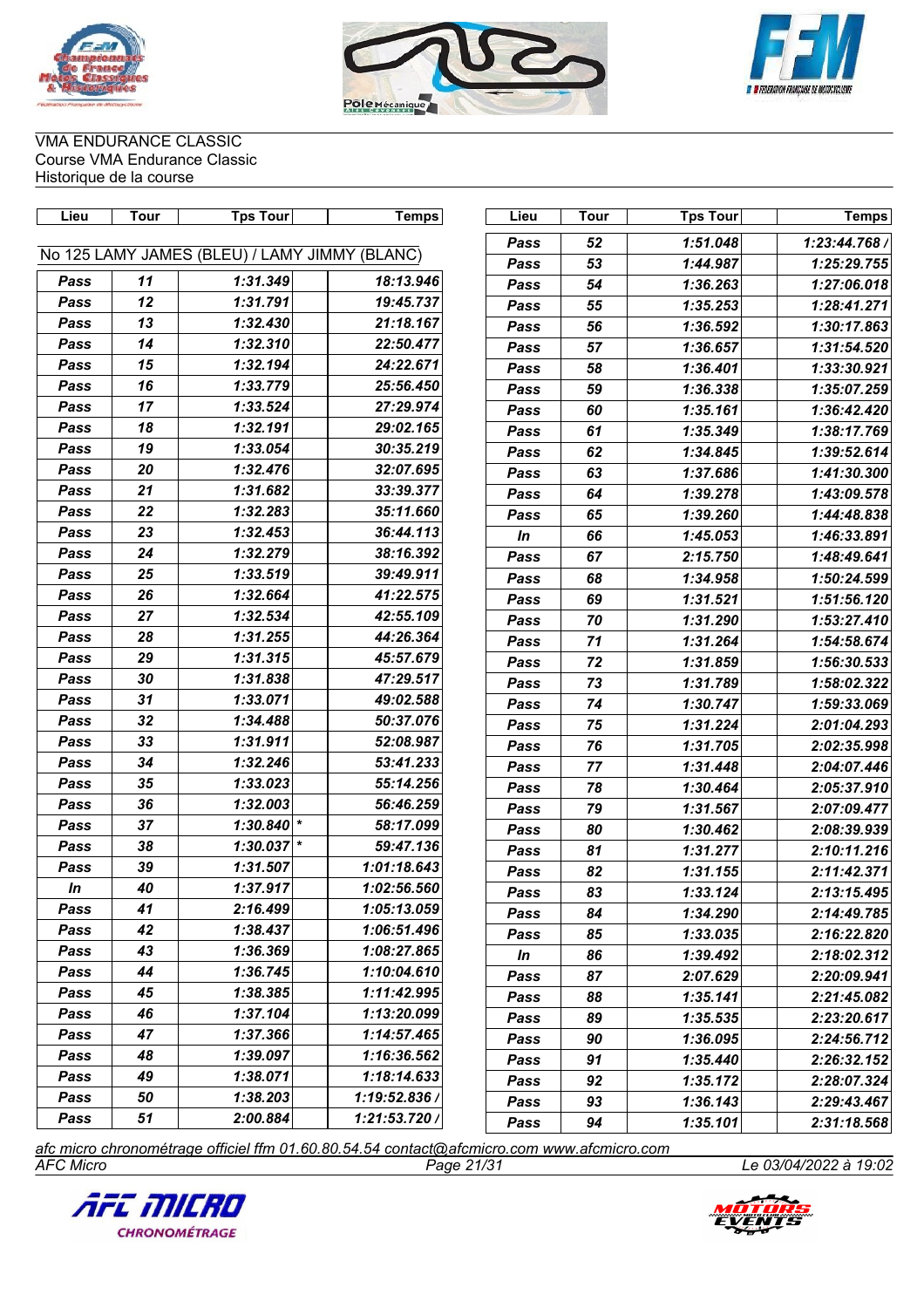





| Lieu  | <b>Tour</b> | <b>Tps Tour</b>                               | Temps        | Lieu | <b>Tour</b>      | <b>Tps Tour</b>                         |         | <b>Temps</b>   |
|-------|-------------|-----------------------------------------------|--------------|------|------------------|-----------------------------------------|---------|----------------|
|       |             |                                               |              | Pass | 136              | 1:30.719                                |         | 3:39:44.247    |
|       |             | No 125 LAMY JAMES (BLEU) / LAMY JIMMY (BLANC) |              | Pass | 137              | 1:30.883                                |         | 3:41:15.130    |
| Pass  | 95          | 1:36.467                                      | 2:32:55.035  | Pass | 138              | 1:32.226                                |         | 3:42:47.356    |
| Pass  | 96          | 1:35.838                                      | 2:34:30.873  | Pass | 139              | 1:31.643                                |         | 3:44:18.999    |
| Pass  | 97          | 1:36.756                                      | 2:36:07.629  | Pass | 140              | 1:31.564                                |         | 3:45:50.563    |
| Pass  | 98          | 1:37.811                                      | 2:37:45.440  | Pass | 141              | 1:30.242                                |         | 3:47:20.805    |
| Pass  | 99          | 1:45.787                                      | 2:39:31.227  | Pass | 142              | 1:31.595                                |         | 3:48:52.400    |
| Pass  | 100         | 1:45.418                                      | 2:41:16.645  | Pass | 143              | 1:32.784                                |         | 3:50:25.184    |
| Pass  | 101         | 1:43.104                                      | 2:42:59.749  | Pass | 144              | 1:31.734                                |         | 3:51:56.918    |
| Pass  | 102         | 1:59.568                                      | 2:44:59.317/ | Pass | 145              | $1:29.629$ <sup>*</sup>                 |         | 3:53:26.547    |
| Pass  | 103         | 1:50.838                                      | 2:46:50.155  | Pass | 146              | 1:30.730                                |         | 3:54:57.277    |
| Pass  | 104         | 1:52.240                                      | 2:48:42.395  | Pass | 147              | 1:32.454                                |         | 3:56:29.731    |
| Pass  | 105         | 1:42.530                                      | 2:50:24.925  | Pass | 148              | 1:31.452                                |         | 3:58:01.183    |
| Pass  | 106         | 1:42.065                                      | 2:52:06.990  | Pass | 149              | 1:32.513                                |         | 3:59:33.696    |
| Pass  | 107         | 1:34.288                                      | 2:53:41.278  | Pass | 150              | $1:29.560$ <sup>*</sup>                 |         | 4:01:03.256    |
| Pass  | 108         | 1:34.456                                      | 2:55:15.734  | Pass | 151              | 1:34.005                                |         | 4:02:37.261    |
| Pass  | 109         | 1:33.931                                      | 2:56:49.665  |      |                  |                                         |         |                |
| Pass  | 110         | 1:34.669                                      | 2:58:24.334  |      |                  | No 139 LEFRANCOIS BRUNO (BLEU) / BREUIL |         |                |
| Pass  | 111         | 1:32.536                                      | 2:59:56.870  |      |                  |                                         |         |                |
| Pass  | 112         | 1:32.564                                      | 3:01:29.434  | Pass | 1                | $1:41.109$ *                            |         | 1:41.109       |
| Pass  | 113         | 1:33.093                                      | 3:03:02.527  | Pass | $\boldsymbol{2}$ | $1:28.515$ <sup>*</sup>                 |         | 3:09.624       |
| Pass  | 114         | 1:34.143                                      | 3:04:36.670  | Pass | 3                | 1:29.037                                |         | 4:38.661 / SC  |
| Pass  | 115         | 1:34.976                                      | 3:06:11.646  | Pass | 4                | 1:50.788                                |         | 6:29.449 / SC  |
| Pass  | 116         | 1:37.121                                      | 3:07:48.767  | Pass | 5                | 1:56.546                                |         | 8:25.995 / SC  |
| Pass  | 117         | 1:33.941                                      | 3:09:22.708  | Pass | 6                | 1:54.018                                |         | 10:20.013 / SC |
| Pass  | 118         | 1:37.737                                      | 3:11:00.445  | Pass | $\overline{7}$   | 1:42.414                                |         | 12:02.427      |
| Pass  | 119         | 1:37.219                                      | 3:12:37.664  | Pass | 8                | 1:28.331                                | $\star$ | 13:30.758      |
| Pass  | 120         | 1:38.025                                      | 3:14:15.689  | Pass | 9                | $1:26.759$ <sup>*</sup>                 |         | 14:57.517      |
| $\ln$ | 121         | 1:48.139                                      | 3:16:03.828  | Pass | 10               | 1:26.342                                | $\ast$  | 16:23.859      |
| Pass  | 122         | 2:15.226                                      | 3:18:19.054  | Pass | 11               | 1:27.132                                |         | 17:50.991      |
| Pass  | 123         | 1:36.048                                      | 3:19:55.102  | Pass | 12               | $1:26.126$ <sup>*</sup>                 |         | 19:17.117      |
| Pass  | 124         | 1:32.220                                      | 3:21:27.322  | Pass | 13               | $1:26.101$ *                            |         | 20:43.218      |
| Pass  | 125         | 1:31.030                                      | 3:22:58.352  | Pass | 14               | $1:25.954$ <sup>*</sup>                 |         | 22:09.172      |
| Pass  | 126         | 1:31.295                                      | 3:24:29.647  | Pass | 15               | 1:25.990                                |         | 23:35.162      |
| Pass  | 127         | 1:31.899                                      | 3:26:01.546  | Pass | 16               | 1:26.033                                |         | 25:01.195      |
| Pass  | 128         | 1:31.310                                      | 3:27:32.856  | Pass | 17               | $1:25.599$ <sup>*</sup>                 |         | 26:26.794      |
| Pass  | 129         | 1:32.835                                      | 3:29:05.691  | Pass | 18               | $1:25.555$ <sup>*</sup>                 |         | 27:52.349      |
| Pass  | 130         | 1:31.739                                      | 3:30:37.430  | Pass | 19               | $1:25.034$ $*$                          |         | 29:17.383      |
| Pass  | 131         | 1:32.538                                      | 3:32:09.968  | Pass | 20               | 1:25.134                                |         | 30:42.517      |
| Pass  | 132         | 1:31.824                                      | 3:33:41.792  | Pass | 21               | 1:26.055                                |         | 32:08.572      |
| Pass  | 133         | 1:30.998                                      | 3:35:12.790  | Pass | 22               | 1:27.752                                |         | 33:36.324      |
| Pass  | 134         | 1:30.647                                      | 3:36:43.437  | Pass | 23               | $1:24.823$ *                            |         | 35:01.147      |
| Pass  | 135         | 1:30.091                                      | 3:38:13.528  | Pass | 24               | 1:24.965                                |         | 36:26.112      |

*AFC Micro Page 22/31 Le 03/04/2022 à 19:02 afc micro chronométrage officiel ffm 01.60.80.54.54 contact@afcmicro.com www.afcmicro.com*



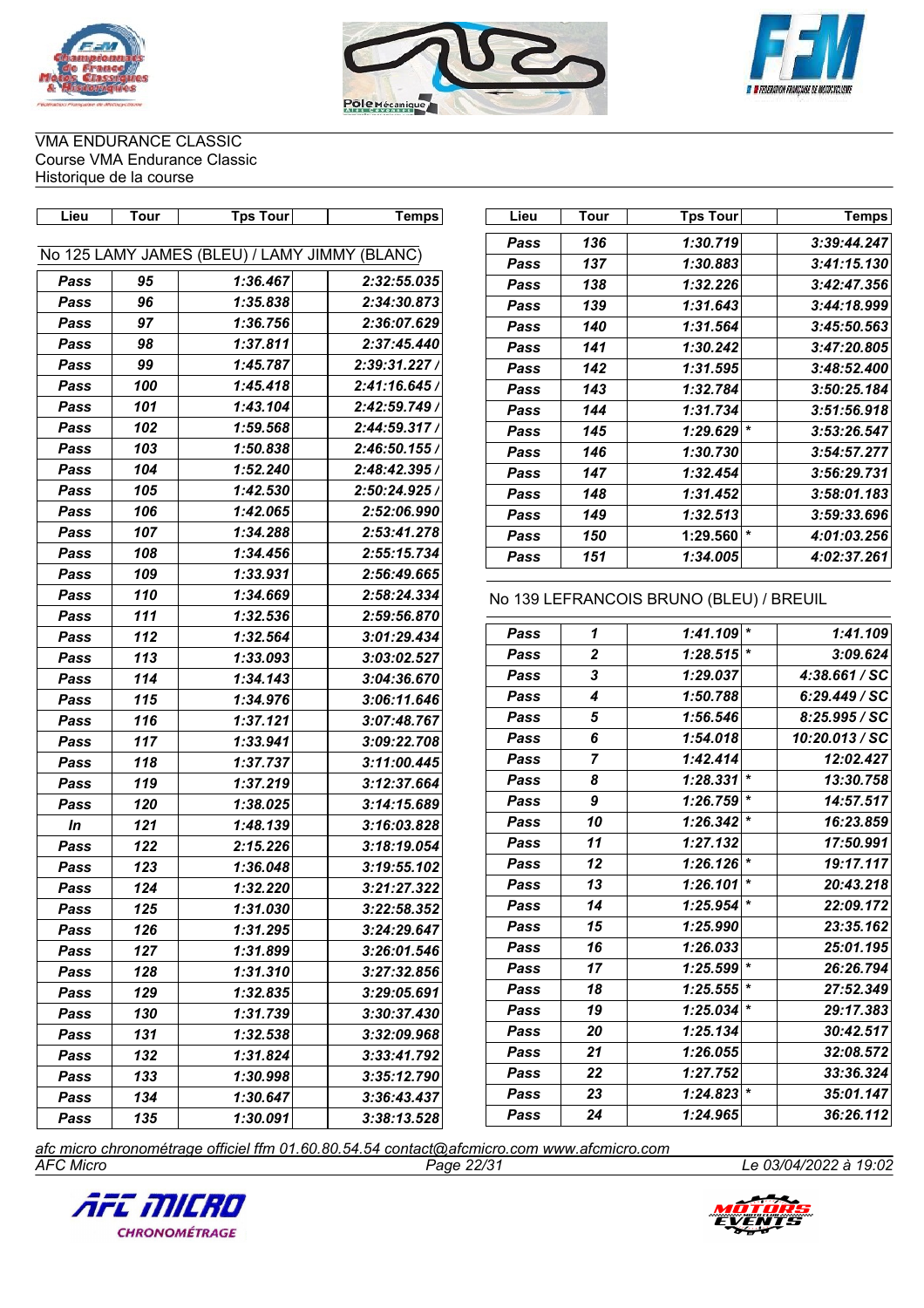





| Lieu          | <b>Tour</b>                             | <b>Tps Tour</b>    | <b>Temps</b> | Lieu | <b>Tour</b> | <b>Tps Tour</b> | <b>Temps</b>  |
|---------------|-----------------------------------------|--------------------|--------------|------|-------------|-----------------|---------------|
|               |                                         |                    |              | Pass | 65          | 1:31.836        | 1:40:37.667   |
|               | No 139 LEFRANCOIS BRUNO (BLEU) / BREUIL |                    |              | Pass | 66          | 1:32.392        | 1:42:10.059   |
|               |                                         |                    |              | Pass | 67          | 1:34.296        | 1:43:44.355   |
| Pass          | 25                                      | 1:25.460           | 37:51.572    | Pass | 68          | 1:33.833        | 1:45:18.188   |
| Pass          | 26                                      | 1:26.085           | 39:17.657    | Pass | 69          | 1:32.824        | 1:46:51.012   |
| Pass          | 27                                      | 1:25.312           | 40:42.969    | Pass | 70          | 1:31.952        | 1:48:22.964   |
| Pass          | 28                                      | 1:25.823           | 42:08.792    | Pass | 71          | 1:31.976        | 1:49:54.940   |
| Pass          | 29                                      | 1:25.190           | 43:33.982    | Pass | 72          | 1:32.257        | 1:51:27.197   |
| Pass          | 30                                      | $\ast$<br>1:24.753 | 44:58.735    | Pass | 73          | 1:31.343        | 1:52:58.540   |
| Pass          | 31                                      | 1:25.001           | 46:23.736    | Pass | 74          | 1:31.838        | 1:54:30.378   |
| Pass          | 32                                      | 1:24.809           | 47:48.545    | In   | 75          | 1:43.298        | 1:56:13.676   |
| Pass          | 33                                      | 1:27.151           | 49:15.696    | Pass | 76          | 2:56.158        | 1:59:09.834   |
| $\mathbf{ln}$ | 34                                      | 1:36.606           | 50:52.302    | Pass | 77          | 1:29.601        | 2:00:39.435   |
| Pass          | 35                                      | 2:30.366           | 53:22.668    | Pass | 78          | 1:26.999        | 2:02:06.434   |
| Pass          | 36                                      | 1:33.602           | 54:56.270    | Pass | 79          | 1:26.553        | 2:03:32.987   |
| Pass          | 37                                      | 1:32.402           | 56:28.672    | Pass | 80          | 1:26.491        | 2:04:59.478   |
| Pass          | 38                                      | 1:31.810           | 58:00.482    | Pass | 81          | 1:26.607        | 2:06:26.085   |
| Pass          | 39                                      | 1:31.836           | 59:32.318    | Pass | 82          | 1:26.196        | 2:07:52.281   |
| Pass          | 40                                      | 1:31.248           | 1:01:03.566  | Pass | 83          | 1:25.901        | 2:09:18.182   |
| Pass          | 41                                      | 1:31.891           | 1:02:35.457  | Pass | 84          | 1:25.456        | 2:10:43.638   |
| Pass          | 42                                      | 1:31.094           | 1:04:06.551  | Pass | 85          | 1:25.313        | 2:12:08.951   |
| Pass          | 43                                      | 1:32.034           | 1:05:38.585  | Pass | 86          | 1:25.709        | 2:13:34.660   |
| Pass          | 44                                      | 1:31.282           | 1:07:09.867  | Pass | 87          | 1:25.648        | 2:15:00.308   |
| Pass          | 45                                      | 1:32.184           | 1:08:42.051  | Pass | 88          | 1:25.151        | 2:16:25.459   |
| Pass          | 46                                      | 1:31.247           | 1:10:13.298  | Pass | 89          | 1:25.583        | 2:17:51.042   |
| Pass          | 47                                      | 1:31.006           | 1:11:44.304  | Pass | 90          | 1:25.688        | 2:19:16.730   |
| Pass          | 48                                      | 1:31.957           | 1:13:16.261  | Pass | 91          | 1:25.425        | 2:20:42.155   |
| Pass          | 49                                      | 1:31.247           | 1:14:47.508  | Pass | 92          | 1:25.994        | 2:22:08.149   |
| Pass          | ${\bf 50}$                              | 1:31.379           | 1:16:18.887  | Pass | 93          | 1:26.404        | 2:23:34.553   |
| In            | 51                                      | 1:31.595           | 1:17:50.482  | Pass | 94          | 1:26.213        | 2:25:00.766   |
| Pass          | 52                                      | 1:31.852           | 1:19:22.334  | Pass | 95          | 1:25.571        | 2:26:26.337   |
| Pass          | 53                                      | 2:28.536           | 1:21:50.870  | Pass | 96          | 1:26.492        | 2:27:52.829   |
| Pass          | 54                                      | 1:50.488           | 1:23:41.358/ | Pass | 97          | 1:26.134        | 2:29:18.963   |
| Pass          | 55                                      | 1:45.150           | 1:25:26.508  | Pass | 98          | 1:25.646        | 2:30:44.609   |
| Pass          | 56                                      | 1:31.295           | 1:26:57.803  | Pass | 99          | 1:25.405        | 2:32:10.014   |
| Pass          | 57                                      | 1:32.049           | 1:28:29.852  | Pass | 100         | 1:25.764        | 2:33:35.778   |
| Pass          | 58                                      | 1:31.377           | 1:30:01.229  | Pass | 101         | 1:25.496        | 2:35:01.274   |
| Pass          | 59                                      | 1:30.385           | 1:31:31.614  | Pass | 102         | 1:26.183        | 2:36:27.457   |
| Pass          | 60                                      | 1:30.681           | 1:33:02.295  | Pass | 103         | 1:26.218        | 2:37:53.675   |
| Pass          | 61                                      | 1:30.882           | 1:34:33.177  | Pass | 104         | 1:37.759        | 2:39:31.434   |
| Pass          | 62                                      | 1:30.706           | 1:36:03.883  | Pass | 105         | 1:46.071        | 2:41:17.505   |
| Pass          | 63                                      | 1:30.891           | 1:37:34.774  | Pass | 106         | 1:43.225        | 2:43:00.730 / |
| Pass          | 64                                      | 1:31.057           | 1:39:05.831  | Pass | 107         | 1:59.333        | 2:45:00.063 / |

*AFC Micro Page 23/31 Le 03/04/2022 à 19:02 afc micro chronométrage officiel ffm 01.60.80.54.54 contact@afcmicro.com www.afcmicro.com*



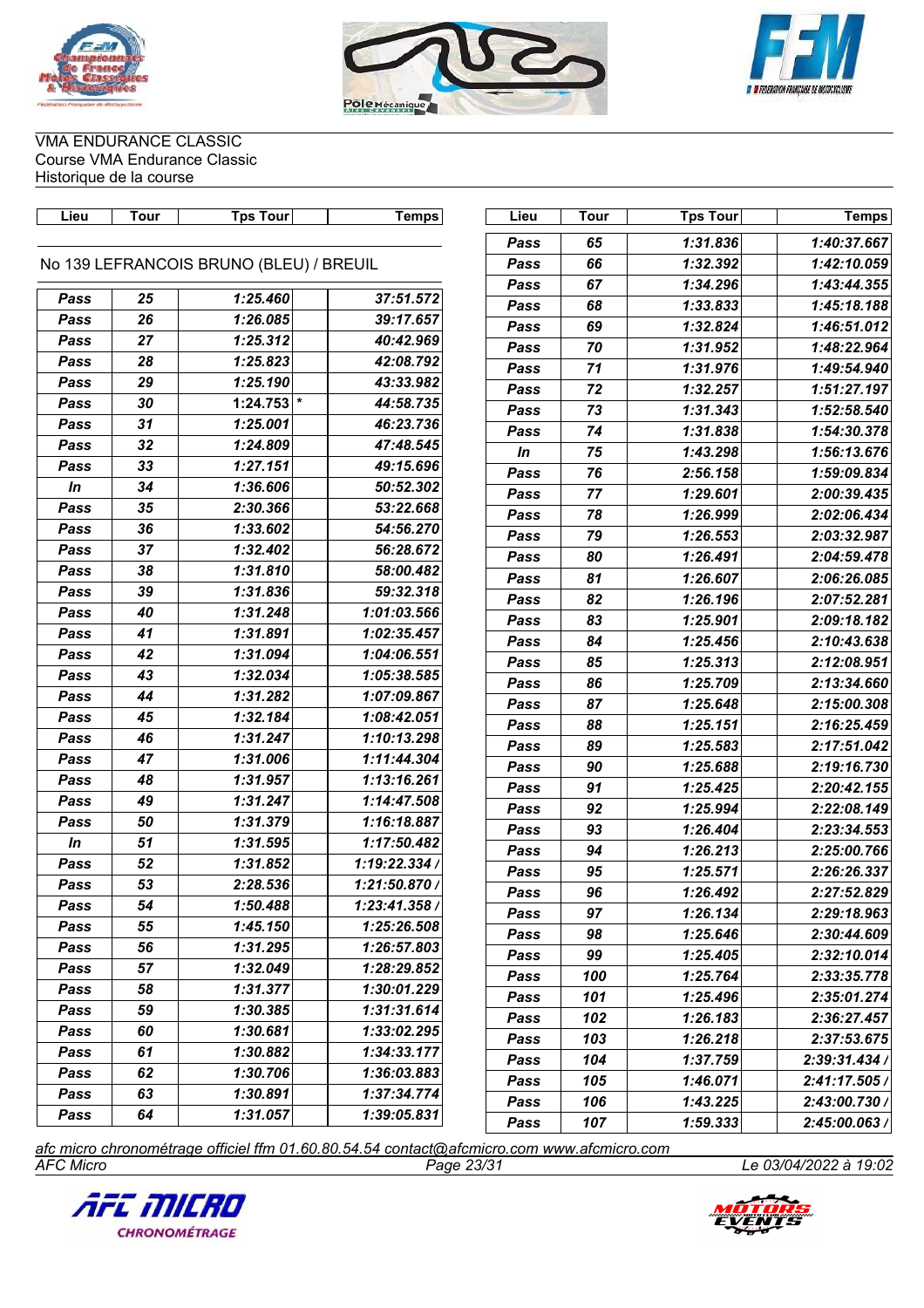





| Lieu  | Tour | <b>Tps Tour</b>                         | Temps        | Lieu | <b>Tour</b>      | <b>Tps Tour</b>                              | <b>Temps</b>   |
|-------|------|-----------------------------------------|--------------|------|------------------|----------------------------------------------|----------------|
|       |      |                                         |              | Pass | 148              | 1:32.577                                     | 3:48:24.489    |
|       |      | No 139 LEFRANCOIS BRUNO (BLEU) / BREUIL |              | Pass | 149              | 1:32.404                                     | 3:49:56.893    |
|       |      |                                         |              | Pass | 150              | 1:31.315                                     | 3:51:28.208    |
| Pass  | 108  | 1:50.274                                | 2:46:50.337/ | Pass | 151              | 1:31.250                                     | 3:52:59.458    |
| Pass  | 109  | 1:52.533                                | 2:48:42.870  | Pass | 152              | 1:31.206                                     | 3:54:30.664    |
| Pass  | 110  | 1:42.163                                | 2:50:25.033  | Pass | 153              | 1:31.921                                     | 3:56:02.585    |
| Pass  | 111  | 1:41.257                                | 2:52:06.290  | Pass | 154              | 1:31.304                                     | 3:57:33.889    |
| Pass  | 112  | 1:26.497                                | 2:53:32.787  | Pass | 155              | 1:33.398                                     | 3:59:07.287    |
| Pass  | 113  | 1:25.245                                | 2:54:58.032  | Pass | 156              | 1:32.124                                     | 4:00:39.411    |
| Pass  | 114  | 1:25.461                                | 2:56:23.493  | Pass | 157              | 1:31.408                                     | 4:02:10.819    |
| Pass  | 115  | 1:25.107                                | 2:57:48.600  |      |                  |                                              |                |
| Pass  | 116  | 1:25.036                                | 2:59:13.636  |      |                  | No 199 GUEDRA ROMAIN (BLEU) / CHATELIN KEVIN |                |
| Pass  | 117  | 1:25.343                                | 3:00:38.979  |      |                  |                                              |                |
| Pass  | 118  | 1:25.276                                | 3:02:04.255  | Pass | 1                | $1:47.521$ *                                 | 1:47.521       |
| Pass  | 119  | 1:25.138                                | 3:03:29.393  | Pass | $\boldsymbol{2}$ | $1:31.957$ *                                 | 3:19.478       |
| Pass  | 120  | 1:25.902                                | 3:04:55.295  | Pass | 3                | 1:33.298                                     | 4:52.776 / SC  |
| Pass  | 121  | 1:27.340                                | 3:06:22.635  | Pass | 4                | 1:39.419                                     | 6:32.195 / SC  |
| Pass  | 122  | 1:27.633                                | 3:07:50.268  | Pass | ${\bf 5}$        | 1:56.018                                     | 8:28.213 / SC  |
| Pass  | 123  | 1:26.004                                | 3:09:16.272  | Pass | 6                | 1:55.079                                     | 10:23.292 / SC |
| Pass  | 124  | 1:26.052                                | 3:10:42.324  | Pass | $\overline{7}$   | 1:41.215                                     | 12:04.507      |
| Pass  | 125  | 1:26.659                                | 3:12:08.983  | Pass | $\pmb{8}$        | $1:30.838$ <sup>*</sup>                      | 13:35.345      |
| Pass  | 126  | 1:25.884                                | 3:13:34.867  | Pass | 9                | $1:29.328$ *                                 | 15:04.673      |
| Pass  | 127  | 1:27.978                                | 3:15:02.845  | Pass | 10               | 1:29.567                                     | 16:34.240      |
| Pass  | 128  | 1:27.040                                | 3:16:29.885  | Pass | 11               | $1:28.783$ <sup>*</sup>                      | 18:03.023      |
| $\ln$ | 129  | 1:33.678                                | 3:18:03.563  | Pass | 12               | 1:29.221                                     | 19:32.244      |
| Pass  | 130  | 2:33.862                                | 3:20:37.425  | Pass | 13               | $1:28.213$ <sup>*</sup>                      | 21:00.457      |
| Pass  | 131  | 1:33.839                                | 3:22:11.264  | Pass | 14               | $1:28.020$ *                                 | 22:28.477      |
| Pass  | 132  | 1:31.489                                | 3:23:42.753  | Pass | 15               | $1:27.868$ <sup>*</sup>                      | 23:56.345      |
| Pass  | 133  | 1:31.670                                | 3:25:14.423  | Pass | 16               | $1:26.946$ <sup>*</sup>                      | 25:23.291      |
| Pass  | 134  | 1:32.598                                | 3:26:47.021  | Pass | 17               | 1:27.594                                     | 26:50.885      |
| Pass  | 135  | 1:31.843                                | 3:28:18.864  | Pass | 18               | 1:28.448                                     | 28:19.333      |
| Pass  | 136  | 1:31.407                                | 3:29:50.271  | Pass | 19               | 1:27.369                                     | 29:46.702      |
| Pass  | 137  | 1:32.967                                | 3:31:23.238  | Pass | 20               | 1:27.345                                     | 31:14.047      |
| Pass  | 138  | 1:32.655                                | 3:32:55.893  | Pass | 21               | 1:27.081                                     | 32:41.128      |
| Pass  | 139  | 1:31.904                                | 3:34:27.797  | Pass | 22               | $1:26.549$ <sup>*</sup>                      | 34:07.677      |
| Pass  | 140  | 1:32.672                                | 3:36:00.469  | Pass | 23               | 1:26.798                                     | 35:34.475      |
| Pass  | 141  | 1:33.035                                | 3:37:33.504  | Pass | 24               | 1:27.951                                     | 37:02.426      |
| Pass  | 142  | 1:32.160                                | 3:39:05.664  | Pass | 25               | 1:26.261                                     | 38:28.687      |
| Pass  | 143  | 1:33.976                                | 3:40:39.640  | Pass | 26               | 1:26.575                                     | 39:55.262      |
| Pass  | 144  | 1:32.929                                | 3:42:12.569  | Pass | 27               | 1:27.691                                     | 41:22.953      |
| Pass  | 145  | 1:32.471                                | 3:43:45.040  | Pass | 28               | 1:26.665                                     | 42:49.618      |
| Pass  | 146  | 1:33.287                                | 3:45:18.327  | Pass | 29               | 1:27.901                                     | 44:17.519      |
| Pass  | 147  | 1:33.585                                | 3:46:51.912  | Pass | 30               | $1:25.433$ *                                 | 45:42.952      |

*AFC Micro Page 24/31 Le 03/04/2022 à 19:02 afc micro chronométrage officiel ffm 01.60.80.54.54 contact@afcmicro.com www.afcmicro.com*



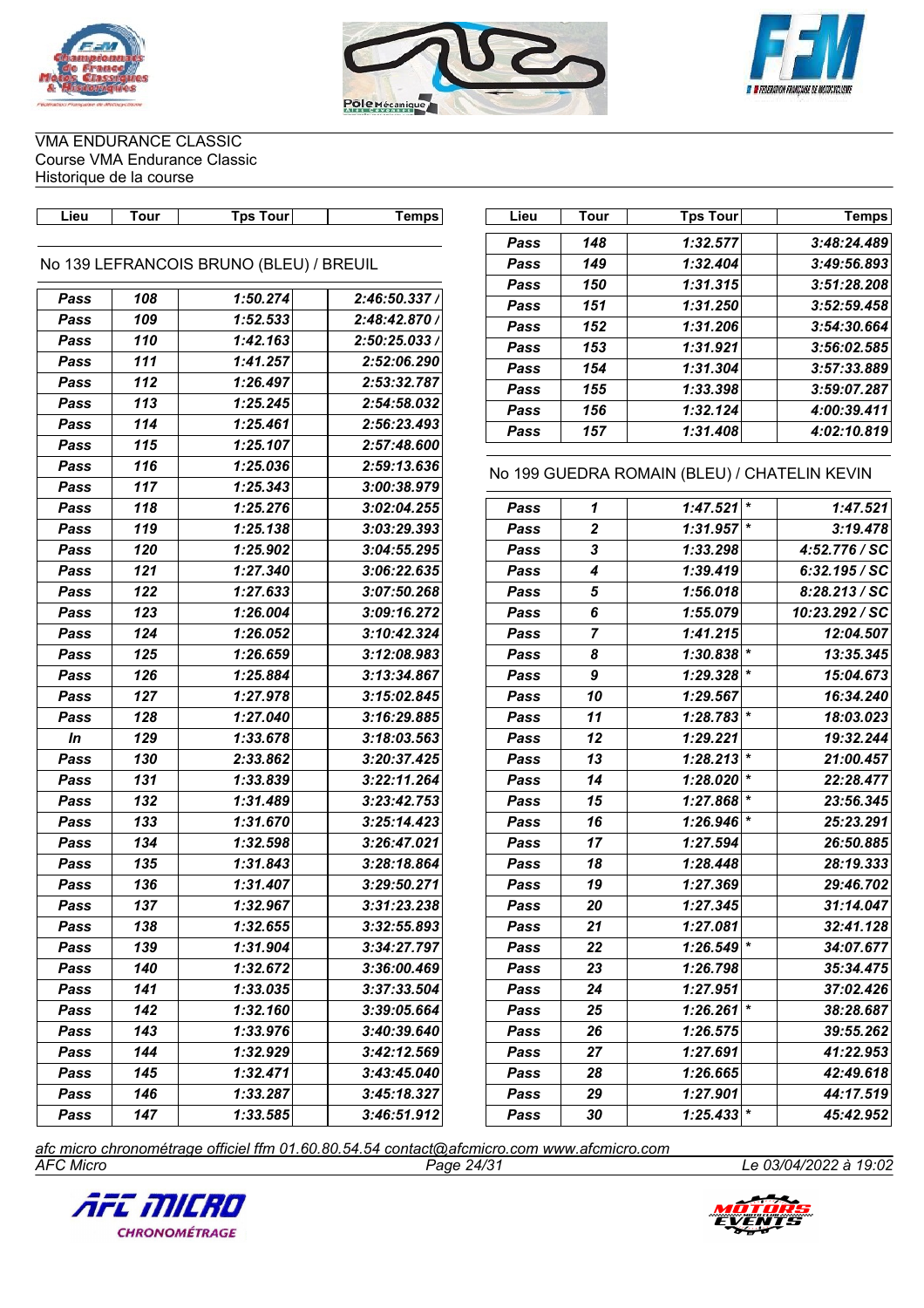





| Lieu        | Tour | <b>Tps Tour</b>                              | <b>Temps</b> | Lieu | <b>Tour</b> | <b>Tps Tour</b> | <b>Temps</b>  |
|-------------|------|----------------------------------------------|--------------|------|-------------|-----------------|---------------|
|             |      |                                              |              | Pass | 71          | 1:25.548        | 1:59:52.894   |
|             |      | No 199 GUEDRA ROMAIN (BLEU) / CHATELIN KEVIN |              | Pass | 72          | 1:26.142        | 2:01:19.036   |
|             |      |                                              |              | Pass | 73          | 1:25.201        | 2:02:44.237   |
| Pass        | 31   | 1:26.100                                     | 47:09.052    | Pass | 74          | 1:24.676        | 2:04:08.913   |
| $\ln$       | 32   | 14:37.289                                    | 1:01:46.341  | Pass | 75          | 1:25.362        | 2:05:34.275   |
| Pass        | 33   | 2:28.554                                     | 1:04:14.895  | Pass | 76          | 1:25.110        | 2:06:59.385   |
| Pass        | 34   | 1:26.381                                     | 1:05:41.276  | In   | 77          | 1:33.767        | 2:08:33.152   |
| Pass        | 35   | 1:26.709                                     | 1:07:07.985  | Pass | 78          | 2:34.206        | 2:11:07.358   |
| Pass        | 36   | 1:26.106                                     | 1:08:34.091  | Pass | 79          | 1:32.499        | 2:12:39.857   |
| Pass        | 37   | 1:27.084                                     | 1:10:01.175  | Pass | 80          | 1:27.305        | 2:14:07.162   |
| Pass        | 38   | 1:26.021                                     | 1:11:27.196  | Pass | 81          | 1:26.412        | 2:15:33.574   |
| Pass        | 39   | 1:26.571                                     | 1:12:53.767  | Pass | 82          | 1:27.694        | 2:17:01.268   |
| Pass        | 40   | $1:25.110$ *                                 | 1:14:18.877  | Pass | 83          | 1:28.640        | 2:18:29.908   |
| Pass        | 41   | 1:26.288                                     | 1:15:45.165  | Pass | 84          | 1:27.723        | 2:19:57.631   |
| Pass        | 42   | 1:27.404                                     | 1:17:12.569  | Pass | 85          | 1:27.857        | 2:21:25.488   |
| Pass        | 43   | 1:25.472                                     | 1:18:38.041  | Pass | 86          | 1:27.427        | 2:22:52.915   |
| Pass        | 44   | 1:26.238                                     | 1:20:04.279  | Pass | 87          | 1:27.063        | 2:24:19.978   |
| Pass        | 45   | 1:51.347                                     | 1:21:55.626  | Pass | 88          | 1:28.041        | 2:25:48.019   |
| Pass        | 46   | 1:50.956                                     | 1:23:46.582/ | Pass | 89          | 1:27.982        | 2:27:16.001   |
| Pass        | 47   | 1:44.168                                     | 1:25:30.750  | Pass | 90          | 1:28.840        | 2:28:44.841   |
| Pass        | 48   | 1:27.392                                     | 1:26:58.142  | Pass | 91          | 1:28.866        | 2:30:13.707   |
| Pass        | 49   | $1:24.385$ <sup>*</sup>                      | 1:28:22.527  | Pass | 92          | 1:27.913        | 2:31:41.620   |
| Pass        | 50   | ∗<br>1:24.330                                | 1:29:46.857  | Pass | 93          | 1:28.290        | 2:33:09.910   |
| Pass        | 51   | 1:24.631                                     | 1:31:11.488  | Pass | 94          | 1:27.165        | 2:34:37.075   |
| Pass        | 52   | 1:24.546                                     | 1:32:36.034  | Pass | 95          | 1:27.612        | 2:36:04.687   |
| Pass        | 53   | 1:25.710                                     | 1:34:01.744  | Pass | 96          | 1:26.702        | 2:37:31.389   |
| Pass        | 54   | 1:26.293                                     | 1:35:28.037  | Pass | 97          | 1:32.333        | 2:39:03.722   |
| Pass        | 55   | 1:27.545                                     | 1:36:55.582  | Pass | 98          | 1:40.546        | 2:40:44.268   |
| Pass        | 56   | 1:25.028                                     | 1:38:20.610  | Pass | 99          | 2:12.885        | 2:42:57.153   |
| Pass        | 57   | 1:25.784                                     | 1:39:46.394  | Pass | 100         | 2:00.203        | 2:44:57.356   |
| Pass        | 58   | 1:32.798                                     | 1:41:19.192  | Pass | 101         | 1:50.901        | 2:46:48.257 / |
| Pass        | 59   | 1:26.819                                     | 1:42:46.011  | Pass | 102         | 1:52.463        | 2:48:40.720   |
| Pass        | 60   | 1:26.832                                     | 1:44:12.843  | Pass | 103         | 1:42.805        | 2:50:23.525/  |
| Pass        | 61   | 1:24.923                                     | 1:45:37.766  | Pass | 104         | 1:40.441        | 2:52:03.966   |
| Pass        | 62   | 1:25.090                                     | 1:47:02.856  | Pass | 105         | 1:29.512        | 2:53:33.478   |
| Pass        | 63   | 1:26.001                                     | 1:48:28.857  | Pass | 106         | 1:27.668        | 2:55:01.146   |
| Pass        | 64   | 1:25.687                                     | 1:49:54.544  | Pass | 107         | 1:30.229        | 2:56:31.375   |
| <b>Pass</b> | 65   | 1:26.511                                     | 1:51:21.055  | Pass | 108         | 1:29.303        | 2:58:00.678   |
| Pass        | 66   | 1:24.528                                     | 1:52:45.583  | Pass | 109         | 1:29.261        | 2:59:29.939   |
| Pass        | 67   | 1:25.545                                     | 1:54:11.128  | Pass | 110         | 1:30.435        | 3:01:00.374   |
| Pass        | 68   | 1:25.421                                     | 1:55:36.549  | Pass | 111         | 1:28.609        | 3:02:28.983   |
| Pass        | 69   | 1:25.258                                     | 1:57:01.807  | Pass | 112         | 1:28.182        | 3:03:57.165   |
| Pass        | 70   | 1:25.539                                     | 1:58:27.346  | Pass | 113         | 1:31.523        | 3:05:28.688   |

*AFC Micro Page 25/31 Le 03/04/2022 à 19:02 afc micro chronométrage officiel ffm 01.60.80.54.54 contact@afcmicro.com www.afcmicro.com*



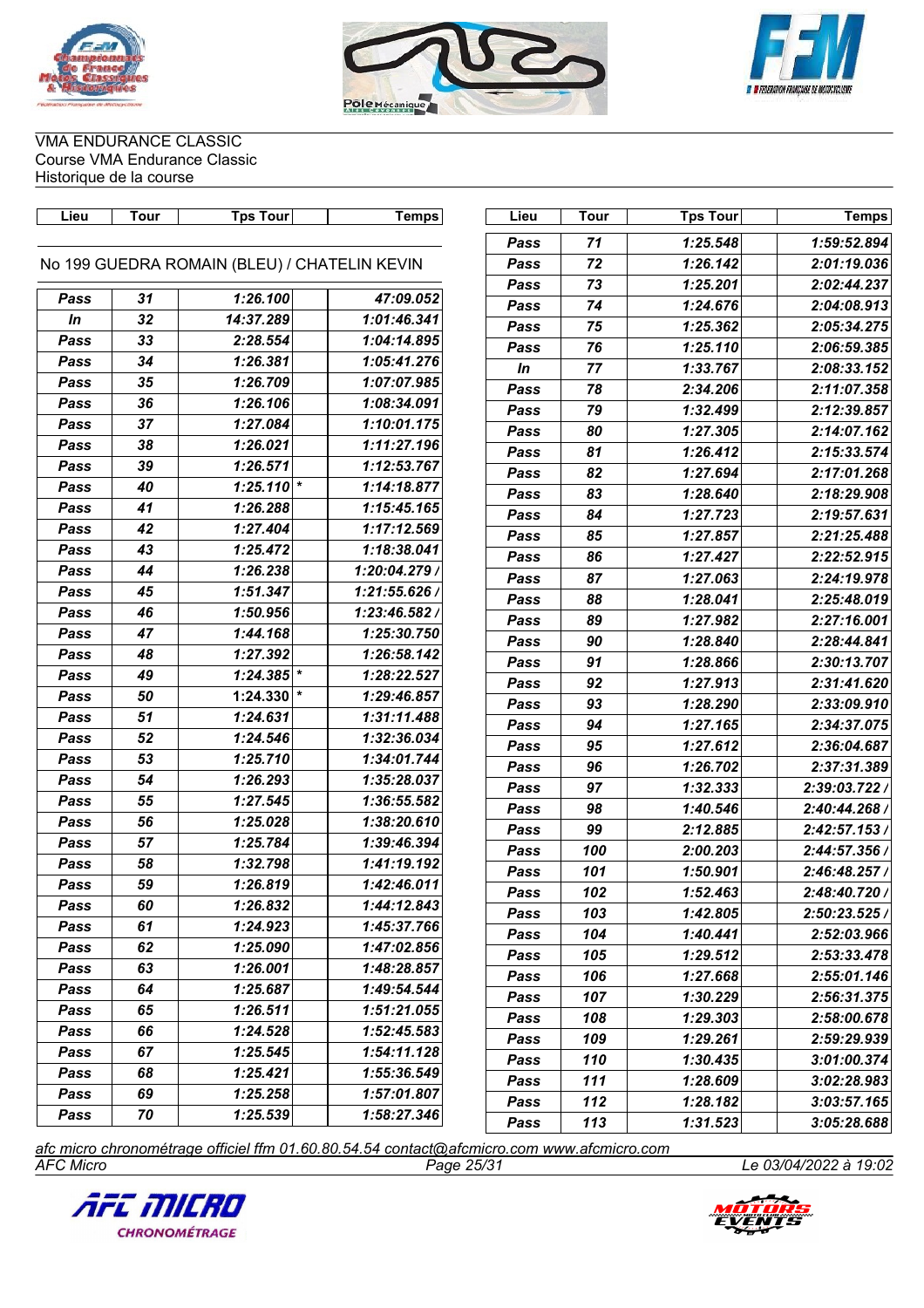





| Lieu | <b>Tour</b> | <b>Tps Tour</b>                              | <b>Temps</b> | Lieu | <b>Tour</b>      | <b>Tps Tour</b>                              | <b>Temps</b>   |
|------|-------------|----------------------------------------------|--------------|------|------------------|----------------------------------------------|----------------|
|      |             | No 199 GUEDRA ROMAIN (BLEU) / CHATELIN KEVIN |              |      |                  | No 202 LESCANE BRUNO (BLEU) / ROSTAING SERGE |                |
| Pass | 114         | 1:29.339                                     | 3:06:58.027  | Pass | 1                | $2:00.370$ *                                 | 2:00.370       |
| Pass | 115         | 1:29.668                                     | 3:08:27.695  | Pass | $\boldsymbol{2}$ | $1:41.166$ *                                 | 3:41.536       |
| In   | 116         | 1:38.748                                     | 3:10:06.443  | Pass | $\boldsymbol{3}$ | 1:42.707                                     | 5:24.243 / SC  |
| Pass | 117         | 2:41.764                                     | 3:12:48.207  | Pass | 4                | $1:40.838$ <sup>*</sup>                      | 7:05.081 / SC  |
| Pass | 118         | 1:27.163                                     | 3:14:15.370  | Pass | 5                | $1:38.383$ <sup>*</sup>                      | 8:43.464 / SC  |
| Pass | 119         | 1:26.266                                     | 3:15:41.636  | Pass | 6                | 1:44.542                                     | 10:28.006 / SC |
| Pass | 120         | 1:26.165                                     | 3:17:07.801  | Pass | $\overline{7}$   | 1:41.734                                     | 12:09.740      |
| Pass | 121         | 1:27.328                                     | 3:18:35.129  | Pass | 8                | $1:37.828$ <sup>*</sup>                      | 13:47.568      |
| Pass | 122         | 1:25.881                                     | 3:20:01.010  | Pass | $\boldsymbol{9}$ | 1:38.435                                     | 15:26.003      |
| Pass | 123         | 1:26.716                                     | 3:21:27.726  | Pass | 10               | $1:37.413$ *                                 | 17:03.416      |
| Pass | 124         | 1:26.421                                     | 3:22:54.147  | Pass | 11               | 1:37.905                                     | 18:41.321      |
| Pass | 125         | 1:24.899                                     | 3:24:19.046  | Pass | 12               | $1:37.176$ *                                 | 20:18.497      |
| Pass | 126         | 1:28.515                                     | 3:25:47.561  | Pass | 13               | $1:36.796$ <sup>*</sup>                      | 21:55.293      |
| Pass | 127         | 1:25.704                                     | 3:27:13.265  | Pass | 14               | $1:36.781$ *                                 | 23:32.074      |
| Pass | 128         | 1:26.208                                     | 3:28:39.473  | Pass | 15               | 1:36.438                                     | 25:08.512      |
| Pass | 129         | 1:26.636                                     | 3:30:06.109  | Pass | 16               | $1:35.662$ *                                 | 26:44.174      |
| Pass | 130         | 1:26.718                                     | 3:31:32.827  | Pass | 17               | $1:35.337$ *                                 | 28:19.511      |
| Pass | 131         | 1:31.268                                     | 3:33:04.095  | Pass | 18               | 1:36.276                                     | 29:55.787      |
| Pass | 132         | 1:27.710                                     | 3:34:31.805  | Pass | 19               | 1:35.536                                     | 31:31.323      |
| Pass | 133         | 1:27.249                                     | 3:35:59.054  | Pass | 20               | $1:35.203$ *                                 | 33:06.526      |
| Pass | 134         | 1:26.607                                     | 3:37:25.661  | Pass | 21               | $1:34.141$ *                                 | 34:40.667      |
| Pass | 135         | 1:27.214                                     | 3:38:52.875  | Pass | 22               | 1:36.206                                     | 36:16.873      |
| Pass | 136         | 1:27.612                                     | 3:40:20.487  | Pass | 23               | 1:35.113                                     | 37:51.986      |
| Pass | 137         | 1:26.972                                     | 3:41:47.459  | Pass | 24               | 1:35.286                                     | 39:27.272      |
| Pass | 138         | 1:26.380                                     | 3:43:13.839  | In   | 25               | 1:50.725                                     | 41:17.997      |
| Pass | 139         | 1:29.561                                     | 3:44:43.400  | Pass | 26               | 2:31.273                                     | 43:49.270      |
| Pass | 140         | 1:29.141                                     | 3:46:12.541  | Pass | 27               | 1:39.779                                     | 45:29.049      |
| Pass | 141         | 1:28.437                                     | 3:47:40.978  | Pass | 28               | 1:39.338                                     | 47:08.387      |
| Pass | 142         | 1:27.581                                     | 3:49:08.559  | Pass | 29               | 1:40.526                                     | 48:48.913      |
| Pass | 143         | 1:27.978                                     | 3:50:36.537  | Pass | 30               | 1:40.790                                     | 50:29.703      |
| Pass | 144         | 1:27.731                                     | 3:52:04.268  | Pass | 31               | 1:38.873                                     | 52:08.576      |
| Pass | 145         | 1:27.514                                     | 3:53:31.782  | Pass | 32               | 1:37.868                                     | 53:46.444      |
| Pass | 146         | 1:28.708                                     | 3:55:00.490  | Pass | 33               | 1:38.298                                     | 55:24.742      |
| Pass | 147         | 1:29.643                                     | 3:56:30.133  | Pass | 34               | 1:39.254                                     | 57:03.996      |
| Pass | 148         | 1:27.896                                     | 3:57:58.029  | Pass | 35               | 1:38.274                                     | 58:42.270      |
| Pass | 149         | 1:28.707                                     | 3:59:26.736  | Pass | 36               | 1:37.999                                     | 1:00:20.269    |
| Pass | 150         | 1:31.404                                     | 4:00:58.140  | Pass | 37               | 1:36.743                                     | 1:01:57.012    |
| Pass | 151         | 1:32.661                                     | 4:02:30.801  | Pass | 38               | 1:37.967                                     | 1:03:34.979    |
|      |             |                                              |              | Pass | 39               | 1:38.622                                     | 1:05:13.601    |
|      |             |                                              |              | Pass | 40               | 1:37.189                                     | 1:06:50.790    |

*AFC Micro Page 26/31 Le 03/04/2022 à 19:02 afc micro chronométrage officiel ffm 01.60.80.54.54 contact@afcmicro.com www.afcmicro.com*



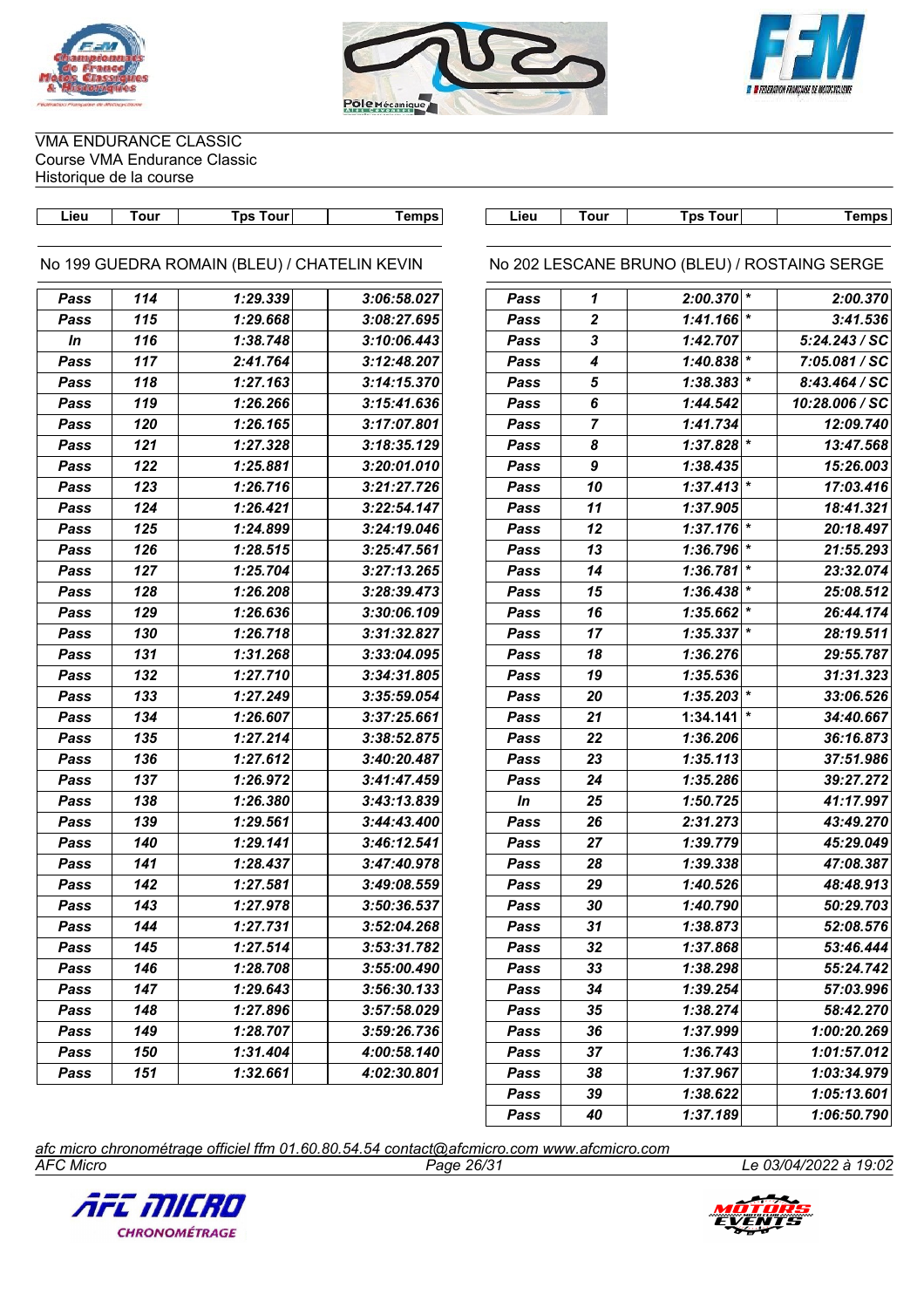





VMA ENDURANCE CLASSIC Course VMA Endurance Classic Historique de la course

| Lieu | <b>Tour</b> | <b>Tps Tour</b>                              | <b>Temps</b>  | Lieu | Tour | <b>Tps Tour</b> | <b>Temps</b> |
|------|-------------|----------------------------------------------|---------------|------|------|-----------------|--------------|
|      |             |                                              |               | Pass | 81   | 1:38.666        | 2:17:06.739  |
|      |             | No 202 LESCANE BRUNO (BLEU) / ROSTAING SERGE |               | Pass | 82   | 1:36.379        | 2:18:43.118  |
|      |             |                                              |               | Pass | 83   | 1:37.881        | 2:20:20.999  |
| Pass | 41          | 1:36.312                                     | 1:08:27.102   | Pass | 84   | 1:38.265        | 2:21:59.264  |
| Pass | 42          | 1:36.792                                     | 1:10:03.894   | Pass | 85   | 1:39.191        | 2:23:38.455  |
| Pass | 43          | 1:37.982                                     | 1:11:41.876   | Pass | 86   | 1:40.494        | 2:25:18.949  |
| Pass | 44          | 1:36.154                                     | 1:13:18.030   | Pass | 87   | 1:37.809        | 2:26:56.758  |
| Pass | 45          | 1:35.398                                     | 1:14:53.428   | Pass | 88   | 1:38.588        | 2:28:35.346  |
| Pass | 46          | 1:37.104                                     | 1:16:30.532   | Pass | 89   | 1:37.886        | 2:30:13.232  |
| Pass | 47          | 1:38.257                                     | 1:18:08.789   | Pass | 90   | 1:36.102        | 2:31:49.334  |
| Pass | 48          | 1:38.972                                     | 1:19:47.761/  | Pass | 91   | 1:36.348        | 2:33:25.682  |
| In   | 49          | 2:10.631                                     | 1:21:58.392 / | Pass | 92   | 1:38.049        | 2:35:03.731  |
| Pass | 50          | 3:51.413                                     | 1:25:49.805   | Pass | 93   | 1:38.963        | 2:36:42.694  |
| Pass | 51          | 1:39.155                                     | 1:27:28.960   | Pass | 94   | 1:36.486        | 2:38:19.180  |
| Pass | 52          | 1:35.710                                     | 1:29:04.670   | Pass | 95   | 2:20.640        | 2:40:39.820  |
| Pass | 53          | 1:37.640                                     | 1:30:42.310   | In   | 96   | 2:19.552        | 2:42:59.372  |
| Pass | 54          | 1:36.118                                     | 1:32:18.428   | Pass | 97   | 4:05.173        | 2:47:04.545  |
| Pass | 55          | 1:35.971                                     | 1:33:54.399   | Pass | 98   | 1:44.000        | 2:48:48.545  |
| Pass | 56          | 1:36.790                                     | 1:35:31.189   | Pass | 99   | 1:44.517        | 2:50:33.062  |
| Pass | 57          | 1:37.512                                     | 1:37:08.701   | Pass | 100  | 1:41.479        | 2:52:14.541  |
| Pass | 58          | 1:36.536                                     | 1:38:45.237   | Pass | 101  | 1:40.108        | 2:53:54.649  |
| Pass | 59          | 1:36.172                                     | 1:40:21.409   | Pass | 102  | 1:38.427        | 2:55:33.076  |
| Pass | 60          | 1:36.871                                     | 1:41:58.280   | Pass | 103  | 1:39.639        | 2:57:12.715  |
| Pass | 61          | 1:40.243                                     | 1:43:38.523   | Pass | 104  | 1:39.756        | 2:58:52.471  |
| Pass | 62          | 1:39.190                                     | 1:45:17.713   | Pass | 105  | 1:38.339        | 3:00:30.810  |
| Pass | 63          | 1:37.171                                     | 1:46:54.884   | Pass | 106  | 1:38.140        | 3:02:08.950  |
| Pass | 64          | 1:35.177                                     | 1:48:30.061   | Pass | 107  | 1:38.890        | 3:03:47.840  |
| Pass | 65          | 1:35.661                                     | 1:50:05.722   | Pass | 108  | 1:40.707        | 3:05:28.547  |
| Pass | 66          | 1:36.443                                     | 1:51:42.165   | Pass | 109  | 1:39.633        | 3:07:08.180  |
| Pass | 67          | 1:35.188                                     | 1:53:17.353   | Pass | 110  | 1:42.021        | 3:08:50.201  |
| Pass | 68          | 1:35.534                                     | 1:54:52.887   | Pass | 111  | 1:40.328        | 3:10:30.529  |
| Pass | 69          | 1:34.771                                     | 1:56:27.658   | Pass | 112  | 1:39.856        | 3:12:10.385  |
| Pass | 70          | 1:36.745                                     | 1:58:04.403   | Pass | 113  | 1:38.724        | 3:13:49.109  |
| In   | 71          | 1:50.572                                     | 1:59:54.975   | Pass | 114  | 1:38.680        | 3:15:27.789  |
| Pass | 72          | 2:28.307                                     | 2:02:23.282   | Pass | 115  | 1:38.052        | 3:17:05.841  |
| Pass | 73          | 1:38.862                                     | 2:04:02.144   | Pass | 116  | 1:38.140        | 3:18:43.981  |
| Pass | 74          | 1:38.344                                     | 2:05:40.488   | Pass | 117  | 1:36.197        | 3:20:20.178  |
| Pass | 75          | 1:37.826                                     | 2:07:18.314   | In   | 118  | 1:51.178        | 3:22:11.356  |
| Pass | 76          | 1:37.921                                     | 2:08:56.235   | Pass | 119  | 2:33.866        | 3:24:45.222  |
| Pass | 77          | 1:37.089                                     | 2:10:33.324   | Pass | 120  | 1:42.204        | 3:26:27.426  |
| Pass | 78          | 1:38.981                                     | 2:12:12.305   | Pass | 121  | 1:40.035        | 3:28:07.461  |
| Pass | 79          | 1:38.031                                     | 2:13:50.336   | Pass | 122  | 1:38.645        | 3:29:46.106  |
| Pass | 80          | 1:37.737                                     | 2:15:28.073   | Pass | 123  | 1:39.614        | 3:31:25.720  |

*AFC Micro Page 27/31 Le 03/04/2022 à 19:02 afc micro chronométrage officiel ffm 01.60.80.54.54 contact@afcmicro.com www.afcmicro.com*



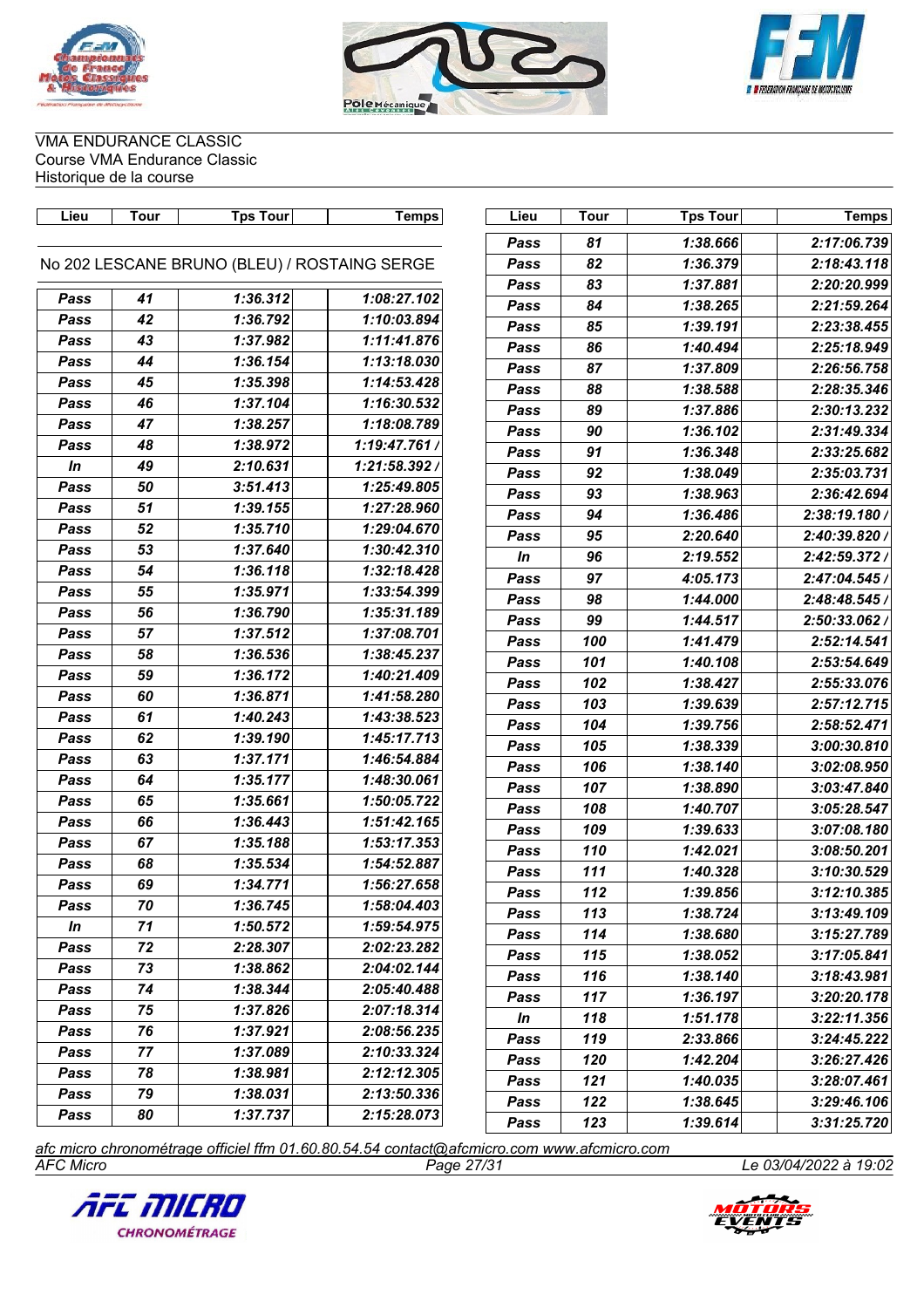





VMA ENDURANCE CLASSIC Course VMA Endurance Classic Historique de la course

| Lieu        | <b>Tour</b> | <b>Tps Tour</b>                              | Temps       | Lieu        | Tour | <b>Tps Tour</b> | <b>Temps</b> |
|-------------|-------------|----------------------------------------------|-------------|-------------|------|-----------------|--------------|
|             |             |                                              |             | Pass        | 21   | 1:22.998        | 31:19.373    |
|             |             | No 202 LESCANE BRUNO (BLEU) / ROSTAING SERGE |             | Pass        | 22   | 1:22.804        | 32:42.177    |
|             |             |                                              |             | Pass        | 23   | 1:23.409        | 34:05.586    |
| Pass        | 124         | 1:39.357                                     | 3:33:05.077 | Pass        | 24   | 1:23.585        | 35:29.171    |
| Pass        | 125         | 1:40.061                                     | 3:34:45.138 | Pass        | 25   | 1:23.346        | 36:52.517    |
| Pass        | 126         | 3:17.006                                     | 3:38:02.144 | Pass        | 26   | 1:24.834        | 38:17.351    |
| <b>Pass</b> | 127         | 1:38.178                                     | 3:39:40.322 | <b>Pass</b> | 27   | 1:24.114        | 39:41.465    |
| <b>Pass</b> | 128         | 1:38.560                                     | 3:41:18.882 | Pass        | 28   | 1:23.736        | 41:05.201    |
| Pass        | 129         | 1:36.821                                     | 3:42:55.703 | Pass        | 29   | 1:23.904        | 42:29.105    |
| Pass        | 130         | 1:39.730                                     | 3:44:35.433 | Pass        | 30   | 1:23.293        | 43:52.398    |
| Pass        | 131         | 1:37.220                                     | 3:46:12.653 | Pass        | 31   | 1:23.742        | 45:16.140    |
| Pass        | 132         | 1:37.504                                     | 3:47:50.157 | Pass        | 32   | 1:24.190        | 46:40.330    |
| <b>Pass</b> | 133         | 1:39.039                                     | 3:49:29.196 | <b>Pass</b> | 33   | 1:24.003        | 48:04.333    |
| Pass        | 134         | 1:38.862                                     | 3:51:08.058 | In          | 34   | 1:46.333        | 49:50.666    |
| Pass        | 135         | 1:39.719                                     | 3:52:47.777 | In          | 35   | 1:32:56.708     | 2:22:47.374  |
| <b>Pass</b> | 136         | 1:38.705                                     | 3:54:26.482 | Pass        | 36   | 2:51.891        | 2:25:39.265  |
| Pass        | 137         | 1:40.053                                     | 3:56:06.535 | Pass        | 37   | 1:28.381        | 2:27:07.646  |
| Pass        | 138         | 1:40.015                                     | 3:57:46.550 | Pass        | 38   | 1:27.189        | 2:28:34.835  |
| Pass        | 139         | 1:39.802                                     | 3:59:26.352 | Pass        | 39   | 1:26.137        | 2:30:00.972  |
| Pass        | 140         | 1:39.305                                     | 4:01:05.657 | Pass        | 40   | 1:28.048        | 2:31:29.020  |
|             |             |                                              |             | Pass        | 41   | 1:26.566        | 2:32:55.586  |
|             |             | No 329 PECHOUX LOUIS (BLEU) / STANTINA       |             |             |      |                 |              |

No 329 PECHOUX LOUIS (BLEU) / STANTINA

|             |                         | NO 329 PECHOUX LOUIS (BLEU) / STANTINA |                | <b>Pass</b> | 42 | 1:26.058 | 2:34:21.644   |
|-------------|-------------------------|----------------------------------------|----------------|-------------|----|----------|---------------|
| Pass        | 1                       | $1:32.606$ **                          | 1:32.606       | Pass        | 43 | 1:25.724 | 2:35:47.368   |
| <b>Pass</b> | $\overline{2}$          | $1:22.816$ **                          | 2:55.422       | Pass        | 44 | 1:25.908 | 2:37:13.276   |
| Pass        | $\overline{\mathbf{3}}$ | $1:22.150$ **                          | 4:17.572 / SC  | <b>Pass</b> | 45 | 1:30.724 | 2:38:44.000 / |
| Pass        | $\overline{4}$          | 2:08.277                               | 6:25.849 / SC  | Pass        | 46 | 1:57.859 | 2:40:41.859 / |
| <b>Pass</b> | 5                       | 1:57.009                               | 8:22.858 / SC  | Pass        | 47 | 2:11.943 | 2:42:53.802 / |
| Pass        | 6                       | 1:54.475                               | 10:17.333 / SC | In          | 48 | 2:10.708 | 2:45:04.510 / |
| Pass        | $\overline{7}$          | 1:41.515                               | 11:58.848      | Pass        | 49 | 5:43.481 | 2:50:47.991 / |
| Pass        | 8                       | 1:23.210                               | 13:22.058      | Pass        | 50 | 1:29.760 | 2:52:17.751   |
| Pass        | 9                       | 1:22.992                               | 14:45.050      | <b>Pass</b> | 51 | 1:29.081 | 2:53:46.832   |
| Pass        | 10                      | 1:22.485                               | 16:07.535      | <b>Pass</b> | 52 | 1:28.620 | 2:55:15.452   |
| Pass        | 11                      | 1:22.296                               | 17:29.831      | <b>Pass</b> | 53 | 1:27.266 | 2:56:42.718   |
| Pass        | 12                      | 1:22.722                               | 18:52.553      | Pass        | 54 | 1:26.679 | 2:58:09.397   |
| Pass        | 13                      | 1:23.342                               | 20:15.895      | Pass        | 55 | 1:26.722 | 2:59:36.119   |
| Pass        | 14                      | 1:22.271                               | 21:38.166      | Pass        | 56 | 1:27.855 | 3:01:03.974   |
|             |                         |                                        |                | <b>Pass</b> | 57 | 1:26.649 | 3:02:30.623   |
| <b>Pass</b> | 15                      | 1:22.743                               | 23:00.909      | <b>Pass</b> | 58 | 1:26.672 | 3:03:57.295   |
| Pass        | 16                      | 1:22.810                               | 24:23.719      | <b>Pass</b> | 59 | 1:30.708 | 3:05:28.003   |
| Pass        | 17                      | 1:23.555                               | 25:47.274      |             | 60 | 1:27.321 |               |
| Pass        | 18                      | 1:23.499                               | 27:10.773      | <b>Pass</b> |    |          | 3:06:55.324   |
| Pass        | 19                      | 1:23.188                               | 28:33.961      | <b>Pass</b> | 61 | 1:27.890 | 3:08:23.214   |
| Pass        | 20                      | 1:22.414                               | 29:56.375      | Pass        | 62 | 1:27.268 | 3:09:50.482   |
|             |                         |                                        |                | Pass        | 63 | 1:27.350 | 3:11:17.832   |

*AFC Micro Page 28/31 Le 03/04/2022 à 19:02 afc micro chronométrage officiel ffm 01.60.80.54.54 contact@afcmicro.com www.afcmicro.com*



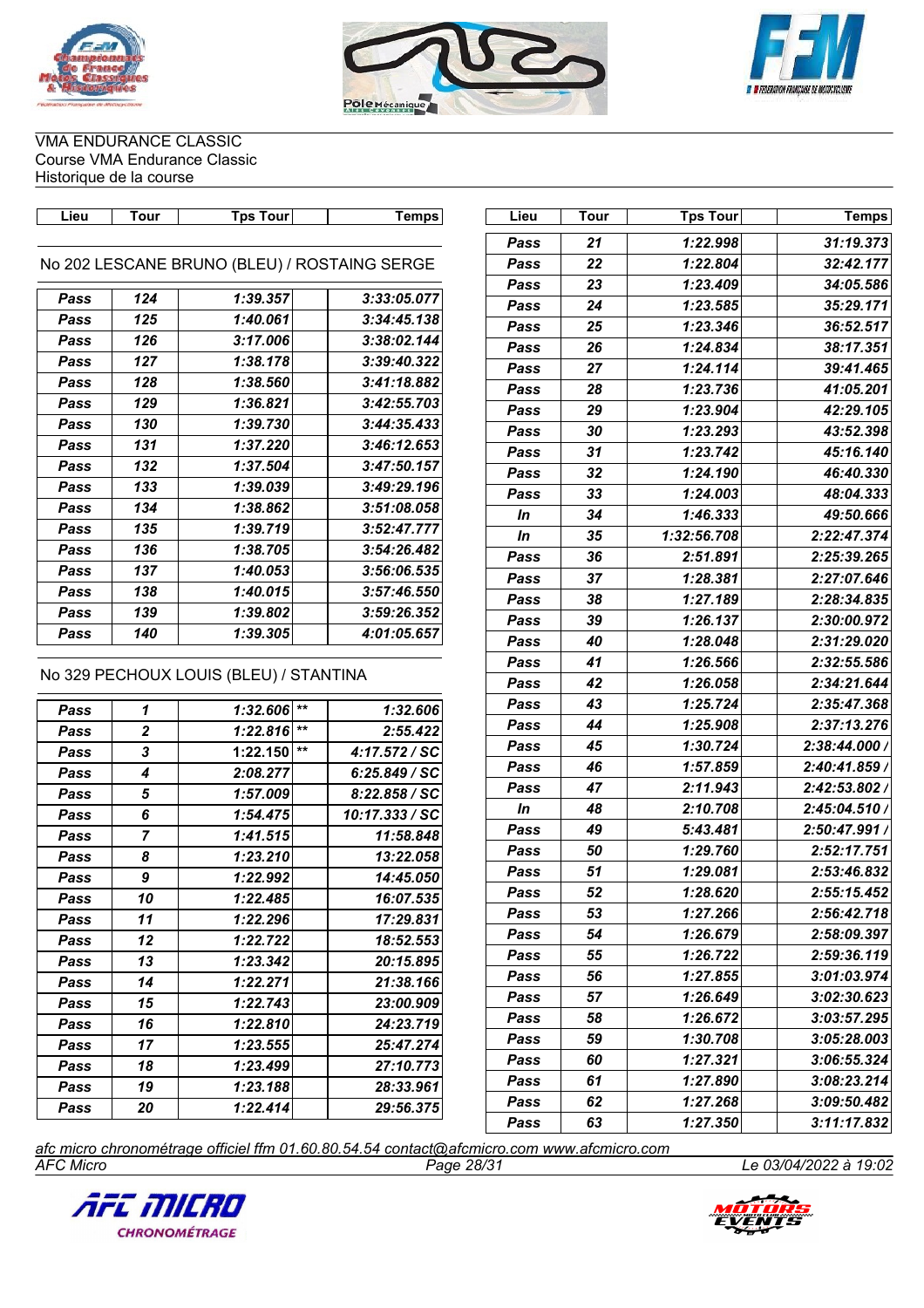





| Lieu    | <b>Tour</b>                   | <b>Tps Tour</b>                          | <b>Temps</b>           | Lieu | <b>Tour</b>    | <b>Tps Tour</b>         | <b>Temps</b>   |
|---------|-------------------------------|------------------------------------------|------------------------|------|----------------|-------------------------|----------------|
|         |                               |                                          |                        | Pass | 5              | 1:56.923                | 8:26.593 / SC  |
|         |                               | No 329 PECHOUX LOUIS (BLEU) / STANTINA   |                        | Pass | 6              | 1:54.277                | 10:20.870 / SC |
|         |                               |                                          |                        | Pass | $\overline{7}$ | 1:42.385                | 12:03.255      |
| Pass    | 64                            | 1:27.251                                 | 3:12:45.083            | Pass | 8              | 1:26.667                | 13:29.922      |
| Pass    | 65                            | 1:27.618                                 | 3:14:12.701            | Pass | 9              | $1:26.309$ *            | 14:56.231      |
| Pass    | 66                            | 1:27.229                                 | 3:15:39.930            | Pass | 10             | 1:26.488                | 16:22.719      |
| Pass    | 67                            | 1:26.441                                 | 3:17:06.371            | Pass | 11             | 1:26.193                | 17:48.912      |
| Pass    | 68                            | 1:27.548                                 | 3:18:33.919            | Pass | 12             | $1:25.854$ *            | 19:14.766      |
| Pass    | 69                            | 1:26.659                                 | 3:20:00.578            | Pass | 13             | 1:26.112                | 20:40.878      |
| Pass    | 70                            | 1:26.623                                 | 3:21:27.201            | Pass | 14             | 1:26.209                | 22:07.087      |
| Pass    | 71                            | 1:27.448                                 | 3:22:54.649            | Pass | 15             | $1:25.828$ <sup>*</sup> | 23:32.915      |
| Pass    | 72                            | 1:26.172                                 | 3:24:20.821            | Pass | 16             | 1:27.157                | 25:00.072      |
| Pass    | 73                            | 1:28.890                                 | 3:25:49.711            | Pass | 17             | $1:25.299$ <sup>*</sup> | 26:25.371      |
| In      | 74                            | 1:33.890                                 | 3:27:23.601            | Pass | 18             | 1:25.854                | 27:51.225      |
| Pass    | 75                            | 3:05.334                                 | 3:30:28.935            | Pass | 19             | 1:25.416                | 29:16.641      |
| Pass    | 76                            | 1:24.871                                 | 3:31:53.806            | Pass | 20             | $1:24.726$ *            | 30:41.367      |
| Pass    | 77                            | 1:24.227                                 | 3:33:18.033            | Pass | 21             | 1:27.053                | 32:08.420      |
| Pass    | 78                            | 1:25.050                                 | 3:34:43.083            | Pass | 22             | 1:26.224                | 33:34.644      |
| Pass    | 79                            | 1:24.764                                 | 3:36:07.847            | Pass | 23             | 1:24.907                | 34:59.551      |
| Pass    | 80                            | 1:25.338                                 | 3:37:33.185            | Pass | 24             | $1:24.370$ *            | 36:23.921      |
| Pass    | 81                            | 1:25.019                                 | 3:38:58.204            | Pass | 25             | 1:25.048                | 37:48.969      |
| Pass    | 82                            | 1:26.365                                 | 3:40:24.569            | Pass | 26             | 1:25.313                | 39:14.282      |
| Pass    | 83                            | 1:25.680                                 | 3:41:50.249            | Pass | 27             | 1:26.012                | 40:40.294      |
| In      | 84                            | 1:33.814                                 | 3:43:24.063            | Pass | 28             | 1:24.143                | 42:04.437      |
| Pass    | 85                            | 2:29.958                                 | 3:45:54.021            | Pass | 29             | 1:23.945                | 43:28.382      |
| Pass    | 86                            | 1:26.798                                 | 3:47:20.819            | Pass | 30             | 1:24.491                | 44:52.873      |
| Pass    | 87                            | 1:27.449                                 | 3:48:48.268            | Pass | 31             | 1:24.604                | 46:17.477      |
| Pass    | 88                            | 1:26.093                                 | 3:50:14.361            | Pass | 32             | 1:25.864                | 47:43.341      |
| Pass    | 89                            | 1:28.148                                 | 3:51:42.509            | Pass | 33             | 1:26.706                | 49:10.047      |
| Pass    | 90                            | 1:26.506                                 | 3:53:09.015            | Pass | 34             | 1:25.619                | 50:35.666      |
| Pass    | 91                            | 1:28.917                                 | 3:54:37.932            | Pass | 35             | 1:24.773                | 52:00.439      |
| Pass    | 92                            | 1:28.126                                 | 3:56:06.058            | Pass | 36             | 1:25.146                | 53:25.585      |
| Pass    | 93                            | 1:27.930                                 | 3:57:33.988            | Pass | 37             | 1:27.120                | 54:52.705      |
| Pass    | 94                            | 1:28.931                                 | 3:59:02.919            | Pass | 38             | 1:25.754                | 56:18.459      |
| Pass    | 95                            | 1:28.202                                 | 4:00:31.121            | Pass | 39             | 1:27.004                | 57:45.463      |
| Pass    | 96                            | 1:27.238                                 | 4:01:58.359            | In   | 40             | 1:45.814                | 59:31.277      |
|         |                               |                                          |                        | Pass | 41             | 2:49.535                | 1:02:20.812    |
|         |                               | No 891 BONVICINI DOMINIQUE (BLEU) / VITE |                        | Pass | 42             | 1:29.242                | 1:03:50.054    |
|         |                               |                                          |                        | Pass | 43             | 1:27.970                | 1:05:18.024    |
| Pass    | 1                             | $1:44.040$ *                             | 1:44.040               | Pass | 44             | 1:30.235                | 1:06:48.259    |
| Pass    | $\boldsymbol{2}$<br>$\bullet$ | $1:27.406$ *<br>1.2727                   | 3:11.446<br>1.20122180 | Pass | 45             | 1:27.561                | 1:08:15.820    |
| $D = 0$ |                               |                                          |                        |      |                |                         |                |

*AFC Micro Page 29/31 Le 03/04/2022 à 19:02 afc micro chronométrage officiel ffm 01.60.80.54.54 contact@afcmicro.com www.afcmicro.com*



*Pass 3 1:27.677 4:39.123 / SC Pass 4 1:50.547 6:29.670 / SC*



*Pass 46 1:27.697 1:09:43.517 Pass 47 1:27.174 1:11:10.691*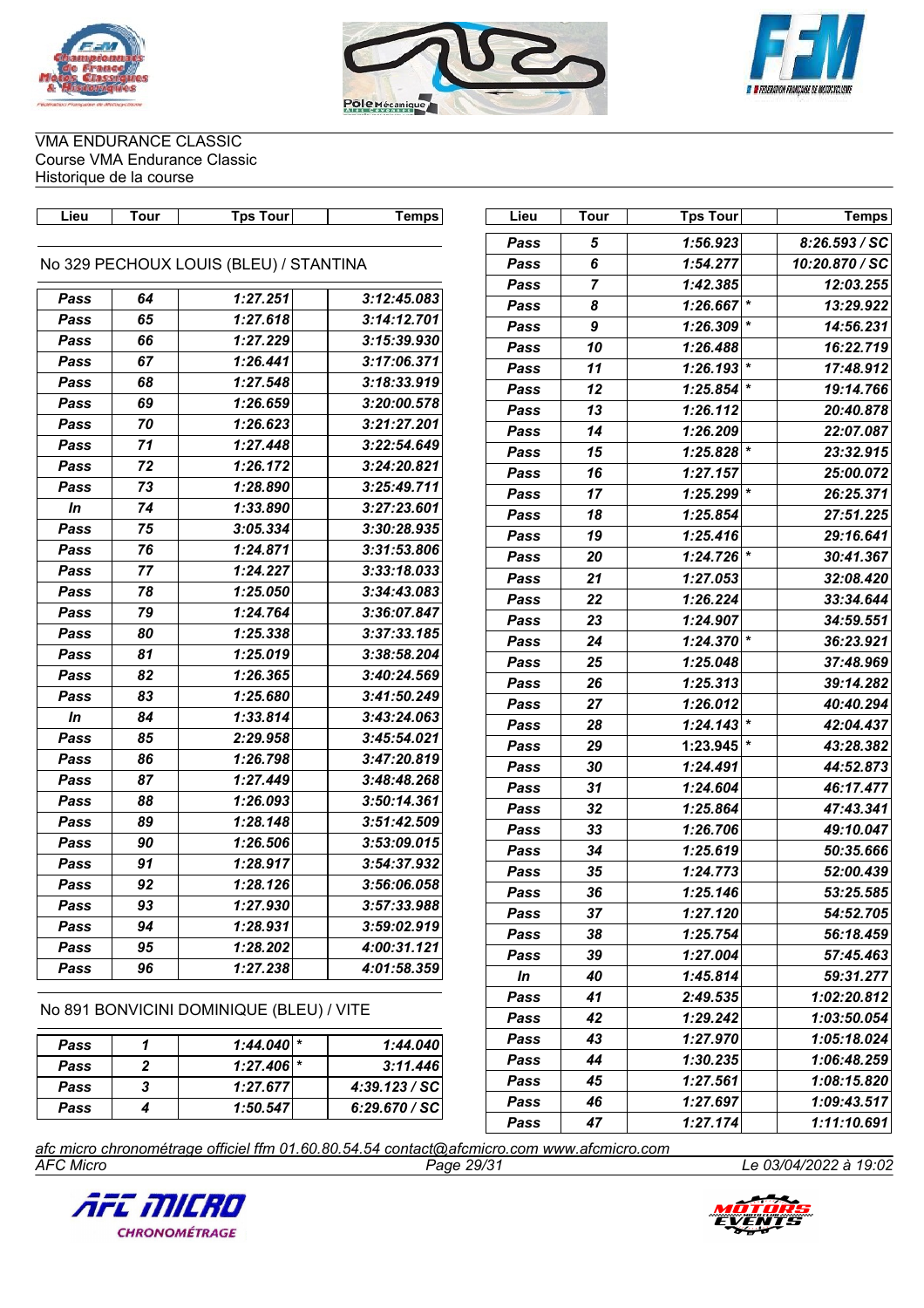





| Lieu | <b>Tour</b> | <b>Tps Tour</b>                          | <b>Temps</b> | Lieu | <b>Tour</b> | <b>Tps Tour</b> | <b>Temps</b> |
|------|-------------|------------------------------------------|--------------|------|-------------|-----------------|--------------|
|      |             |                                          |              | Pass | 88          | 1:27.404        | 2:14:04.781  |
|      |             | No 891 BONVICINI DOMINIQUE (BLEU) / VITE |              | Pass | 89          | 1:25.234        | 2:15:30.015  |
|      |             |                                          |              | Pass | 90          | 1:26.082        | 2:16:56.097  |
| Pass | 48          | 1:27.112                                 | 1:12:37.803  | Pass | 91          | 1:25.679        | 2:18:21.776  |
| Pass | 49          | 1:27.549                                 | 1:14:05.352  | Pass | 92          | 1:26.526        | 2:19:48.302  |
| Pass | 50          | 1:30.436                                 | 1:15:35.788  | Pass | 93          | 1:25.092        | 2:21:13.394  |
| Pass | 51          | 1:29.980                                 | 1:17:05.768  | Pass | 94          | 1:25.180        | 2:22:38.574  |
| Pass | 52          | 1:27.900                                 | 1:18:33.668  | Pass | 95          | 1:25.114        | 2:24:03.688  |
| Pass | 53          | 1:27.448                                 | 1:20:01.116  | Pass | 96          | 1:25.104        | 2:25:28.792  |
| Pass | 54          | 1:53.005                                 | 1:21:54.121/ | Pass | 97          | 1:24.846        | 2:26:53.638  |
| Pass | 55          | 1:51.210                                 | 1:23:45.331  | Pass | 98          | 1:24.600        | 2:28:18.238  |
| Pass | 56          | 1:43.872                                 | 1:25:29.203  | Pass | 99          | 1:25.566        | 2:29:43.804  |
| Pass | 57          | 1:28.830                                 | 1:26:58.033  | Pass | 100         | 1:26.572        | 2:31:10.376  |
| Pass | 58          | 1:25.769                                 | 1:28:23.802  | Pass | 101         | 1:26.586        | 2:32:36.962  |
| Pass | 59          | 1:26.837                                 | 1:29:50.639  | Pass | 102         | 1:26.481        | 2:34:03.443  |
| Pass | 60          | 1:25.570                                 | 1:31:16.209  | Pass | 103         | 1:26.089        | 2:35:29.532  |
| Pass | 61          | 1:27.071                                 | 1:32:43.280  | Pass | 104         | 1:28.590        | 2:36:58.122  |
| Pass | 62          | 1:27.064                                 | 1:34:10.344  | Pass | 105         | 1:27.794        | 2:38:25.916  |
| Pass | 63          | 1:27.277                                 | 1:35:37.621  | Pass | 106         | 2:14.982        | 2:40:40.898  |
| Pass | 64          | 1:28.018                                 | 1:37:05.639  | Pass | 107         | 2:10.082        | 2:42:50.980  |
| Pass | 65          | 1:25.961                                 | 1:38:31.600  | Pass | 108         | 2:01.254        | 2:44:52.234  |
| Pass | 66          | 1:26.472                                 | 1:39:58.072  | Pass | 109         | 1:54.600        | 2:46:46.834  |
| Pass | 67          | 1:29.246                                 | 1:41:27.318  | Pass | 110         | 1:52.113        | 2:48:38.947  |
| Pass | 68          | 1:26.908                                 | 1:42:54.226  | Pass | 111         | 1:42.912        | 2:50:21.859  |
| Pass | 69          | 1:28.120                                 | 1:44:22.346  | Pass | 112         | 1:40.448        | 2:52:02.307  |
| Pass | 70          | 1:26.780                                 | 1:45:49.126  | Pass | 113         | 1:26.994        | 2:53:29.301  |
| Pass | 71          | 1:25.827                                 | 1:47:14.953  | Pass | 114         | 1:26.463        | 2:54:55.764  |
| Pass | 72          | 1:26.560                                 | 1:48:41.513  | Pass | 115         | 1:27.146        | 2:56:22.910  |
| Pass | 73          | 1:25.761                                 | 1:50:07.274  | Pass | 116         | 1:26.872        | 2:57:49.782  |
| Pass | 74          | 1:25.864                                 | 1:51:33.138  | Pass | 117         | 1:27.039        | 2:59:16.821  |
| Pass | 75          | 1:27.965                                 | 1:53:01.103  | Pass | 118         | 1:27.818        | 3:00:44.639  |
| Pass | 76          | 1:26.446                                 | 1:54:27.549  | Pass | 119         | 1:27.581        | 3:02:12.220  |
| Pass | $77 \,$     | 1:26.246                                 | 1:55:53.795  | In   | 120         | 1:37.593        | 3:03:49.813  |
| Pass | 78          | 1:26.554                                 | 1:57:20.349  | Pass | 121         | 3:03.437        | 3:06:53.250  |
| Pass | 79          | 1:26.218                                 | 1:58:46.567  | In   | 122         | 1:40.161        | 3:08:33.411  |
| In   | 80          | 1:38.556                                 | 2:00:25.123  | Pass | 123         | 2:28.642        | 3:11:02.053  |
| Pass | 81          | 3:25.573                                 | 2:03:50.696  | Pass | 124         | 1:29.026        | 3:12:31.079  |
| Pass | 82          | 1:31.339                                 | 2:05:22.035  | Pass | 125         | 1:28.747        | 3:13:59.826  |
| Pass | 83          | 1:28.198                                 | 2:06:50.233  | Pass | 126         | 1:28.668        | 3:15:28.494  |
| Pass | 84          | 1:27.221                                 | 2:08:17.454  | Pass | 127         | 1:29.897        | 3:16:58.391  |
| Pass | 85          | 1:26.681                                 | 2:09:44.135  | Pass | 128         | 1:28.894        | 3:18:27.285  |
| Pass | 86          | 1:26.585                                 | 2:11:10.720  | Pass | 129         | 1:28.226        | 3:19:55.511  |
| Pass | 87          | 1:26.657                                 | 2:12:37.377  | Pass | 130         | 1:28.201        | 3:21:23.712  |

*AFC Micro Page 30/31 Le 03/04/2022 à 19:02 afc micro chronométrage officiel ffm 01.60.80.54.54 contact@afcmicro.com www.afcmicro.com*